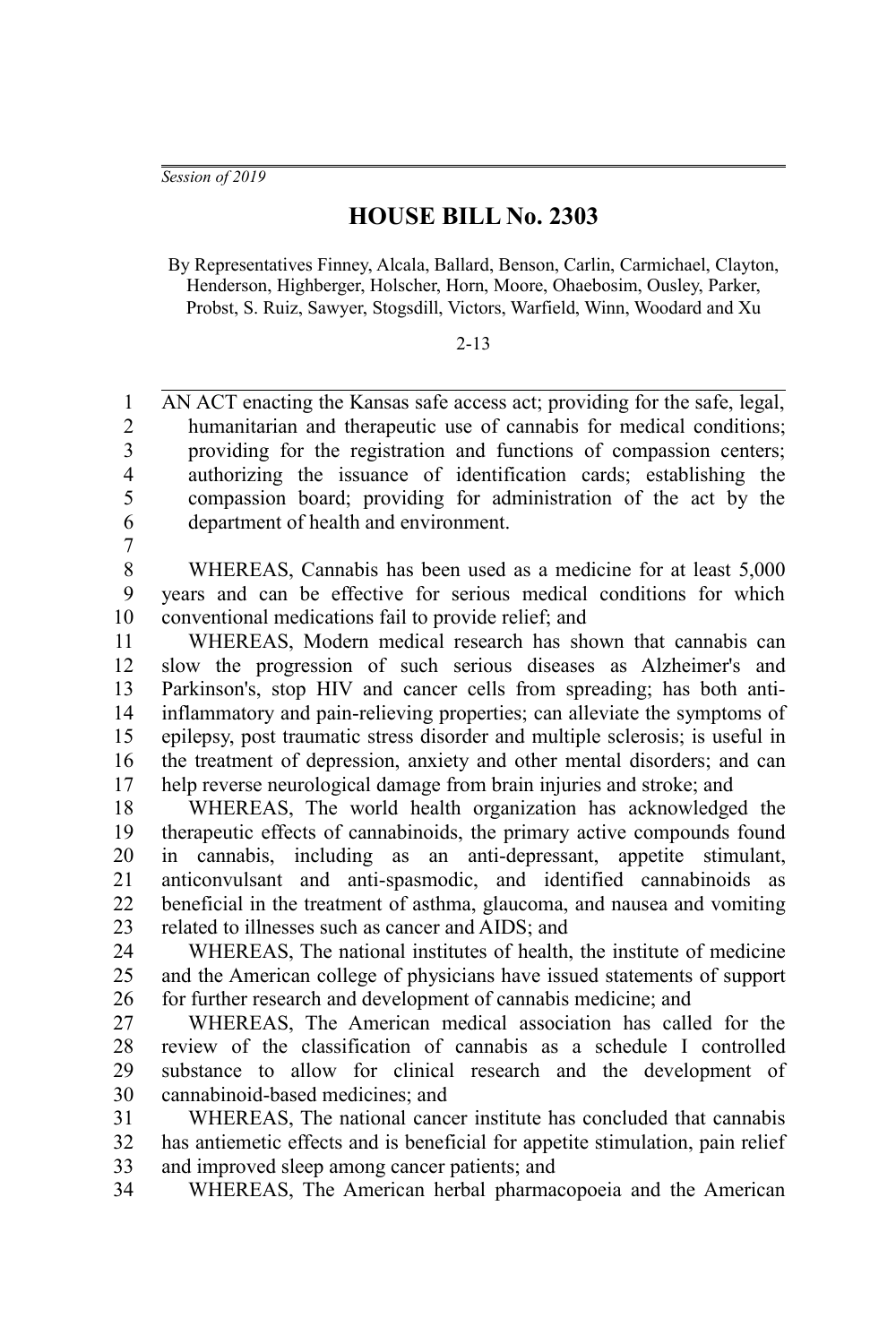herbal products association have developed qualitative standards for the use of cannabis as a botanical medicine; and 1 2

WHEREAS, The United States supreme court has long noted that states may operate as "laboratories of democracy" in the development of innovative public policies; and 3 4 5

WHEREAS, Twenty-eight states and the District of Columbia have enacted laws that allow for the medical use of cannabis; and 6 7

WHEREAS, Seventeen additional states have enacted laws authorizing the medical use of therapeutic compounds extracted from the cannabis plant; and 8 9 10

WHEREAS, More than 17 years of state-level experimentation provides a guide for state, and federal law and policy related to the medical use of cannabis; and 11 12 13

WHEREAS, the American legion, America's oldest veteran organization, has passed a resolution calling on congress to amend its laws to "at a minimum recognize cannabis as a drug with potential medical value"; and 14 15 16 17

WHEREAS, Accredited educational curricula concerning the medical use of cannabis have been established, which meet continuing medical education requirements for practicing physicians; and 18 19 20

WHEREAS, Congress has prohibited the federal department of justice from using funds to interfere with and prosecute those acting in compliance with their state medical cannabis laws, and the department of justice has issued guidance to U.S. attorneys indicating that enforcement of the controlled substances act is not a priority when individual patients and their medical care providers are in compliance with state law, and that federal prosecutors should defer to state and local enforcement so long as a viable state regulatory scheme is in place; and 21 22 23 24 25 26 27 28

WHEREAS, Data from the federal bureau of investigation's uniform crime reports and the compendium of federal justice statistics show that approximately 99 out of every 100 cannabis arrests in the United States are made under state law, rather than under federal law therefore, consequently, changing state law will have the practical effect of protecting from arrest the vast majority of seriously ill patients who have a medical need to use cannabis. 29 30 31 32 33 34 35

Now, therefore: 36

*Be it enacted by the Legislature of the State of Kansas:* 37

Section 1. (a) Sections 1 through 22, and amendments thereto, shall be known as the Kansas safe act access act. 38 39

(b) The legislature of the state of Kansas declares that the Kansas safe access act is enacted pursuant to the police power of the state, to protect the health of its citizens that is reserved to the state of Kansas and its people under the 10th amendment to the constitution of the United States. 40 41 42 43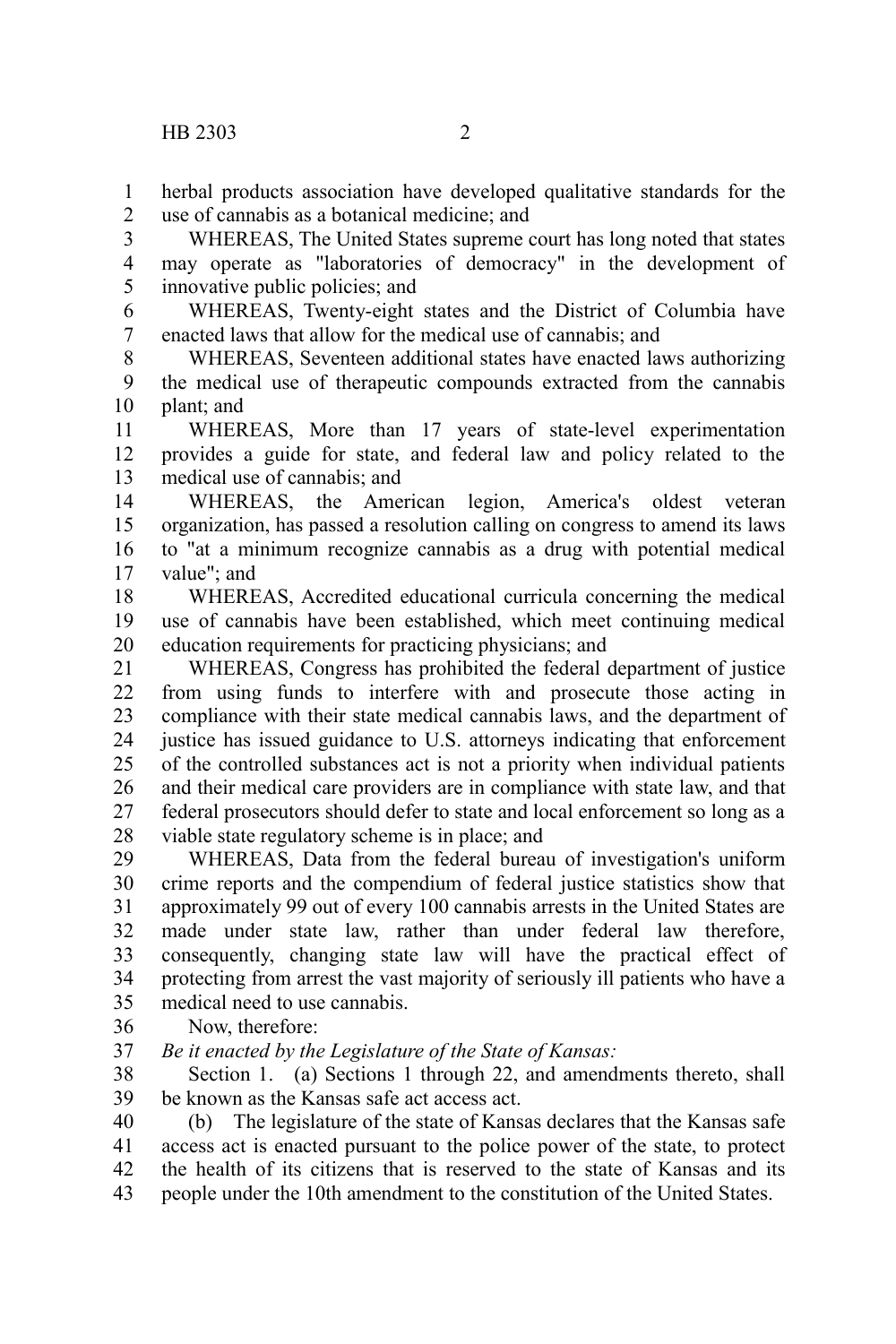Sec. 2. Definitions. The following definitions of terms shall apply to all rules promulgated pursuant to the Kansas safe access act, unless the context requires otherwise: 1 2 3

(a) "Adverse employment action" means refusing to hire or employ a qualified registered patient, barring or discharging a qualified registered patient from employment, requiring a qualified registered patient to retire from employment or discriminating against a qualified registered patient in compensation or in terms, conditions or privileges of employment. 4 5 6 7 8

(b) "Cannabinoid potency profile" means the results of a liquid chromatography (HPLC) column with diode array detector (DAD) testing of a specific batch of medical cannabis and medical cannabis products to ensure accurate quantification of cannabinoids for dosing and labeling accuracy 9 10 11 12 13

(c) "Cannabis" or "Medical cannabis" means all parts of all varieties of the plant cannabis whether growing or not, the seeds thereof, the resin extracted from any part of the plant and every compound, manufacture, salt, derivative, mixture or preparation of the plant, its seeds or resin. It does not include the mature stalks of the plant, fiber produced from the stalks, oil or cake made from the seeds of the plant, any other compound, manufacture, salt, derivative, mixture or preparation of the mature stalks, except the resin extracted therefrom, fiber, oil, cake or the sterilized seed of the plant which is incapable of germination, used for medical therapeutics. 14 15 16 17 18 19 20 21 22 23

(d) "Cannabis compliance agency" or "agency" means agency created under section 21, and amendments thereto. The cannabis compliance agency oversees all components of licensing, compliance and regulation enforcement; is not a resource for the growing process and does not have to give information pertaining to the growing process to patients or caregivers as part of this act. The agency works in consultation with the compassion board and is established as an agency under the Kansas department of health and environment. 24 25 26 27 28 29 30 31

(e) "Cannabis infused products" or "cannabis-based products" or "cannabis products" means products containing medical cannabis. 32 33

(f) "Certification" or "recommendation" means a document given by medical provider to a patient which states patient has a condition or illness that may be helped by medical cannabis. 34 35 36

(g) "Child-resistant" means special packaging that is designed or constructed to be significantly difficult for children under five years of age to open and not difficult for normal adults to use properly as defined by 16 C.F.R. 1700.20 (1995) and ASTM classification standard D3475-13, http://www.astm.org/Standards/D3475.htm 37 38 39 40 41

(h) "Cannabis resource commission" means the board created under section 13, and amendments thereto. The cannabis resource commission 42 43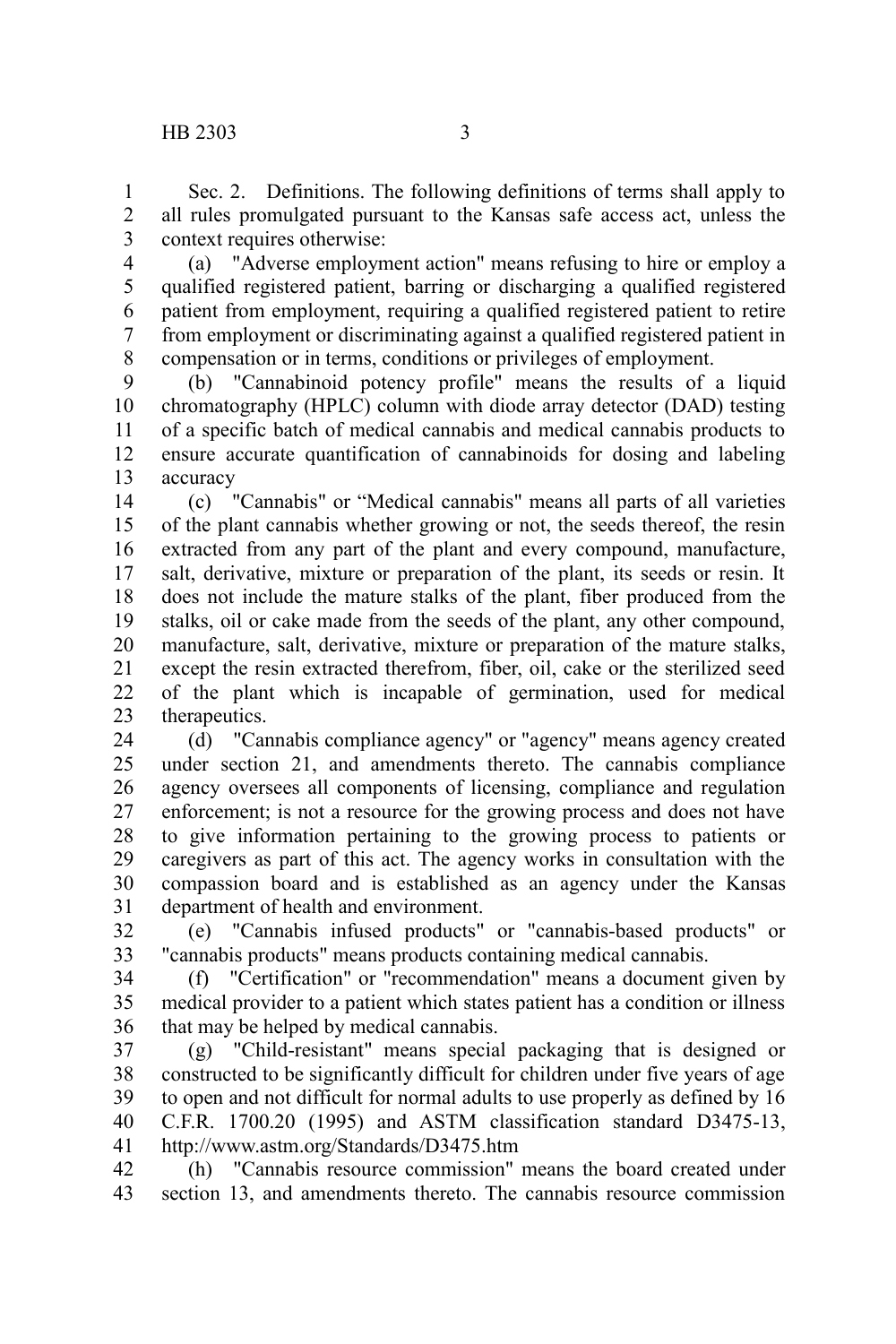will report to the governor, be responsible for advising on and acting as a 1

resource for policy on behalf of patients, medical providers and the public; with focus on continuous process improvement to better serve the needs of all; to facilitate research, work with researchers, liaison with other Kansas agencies and organizations, liaison with law enforcement, the Kansas legislature and the cannabis compliance agency. 2 3 4 5 6

(i) "Compassion center" means a local, government regulated, physical location, typically inside a retail storefront or office building in which a person can purchase medical cannabis and medical cannabis products for therapeutic use. A patient receives cannabis medication as allowed per the patient's medical provider's recommendation. 7 8 9 10 11

(j) "Compassion center staff" means a principal officer, board member, employee, volunteer or agent of a compassion center who has been issued and possesses a valid identification card. 12 13 14

(k) "Cultivating caregiver" means the individual or entity, such as a nursing home or hospice, designated by a registered qualifying patient with an identification card, or primary caregiver with an identification card, able to cultivate a patient's recommended amount of medical cannabis on their behalf. Cultivating caregivers shall not exceed a limit of 10 patients without purchasing and implementing a seed to sale tracking system and following ecologically sustainable guidelines. 15 16 17 18 19 20 21

(l) "Cultivation facility" means an entity licensed to cultivate, prepare and package medical cannabis, and sell to compassion centers and medical cannabis product manufacturers but not to consumers.  $22$ 23 24

(m) "Cultivar" means a cannabis plant variety that has been produced in cultivation by selective breeding. 25 26

27

(n) "Department" means the department of health and environment.

(o) "Distillation process material" means food grade alcohol and CO2, a liquid that has a flashpoint below 100 degrees Fahrenheit. 28 29

(p) "Ecologically sustainable pesticides" means pesticides approved for organic agriculture. Banned pesticides include but are not limited to: Myclobutanil, imidacloprid, avermectin, bifenazate, etoxazole, and azadirachtin. 30 31 32 33

(q) "Extract" is defined as the final product, derived by various methods of separating plant material from chemical compounds. 34 35

(r) "Harvest batch lot" means a specifically identified quantity of processed medical cannabis that is uniform in cultivar, cultivated using the same ecologically sustainable herbicides, pesticides and fungicides and harvested at the same time. 36 37 38 39

(s) "Identification card" means a document issued by the department that identifies a person as a registered qualifying patient, registered designated primary caregiver or employee of a registered compassion center. 40 41 42 43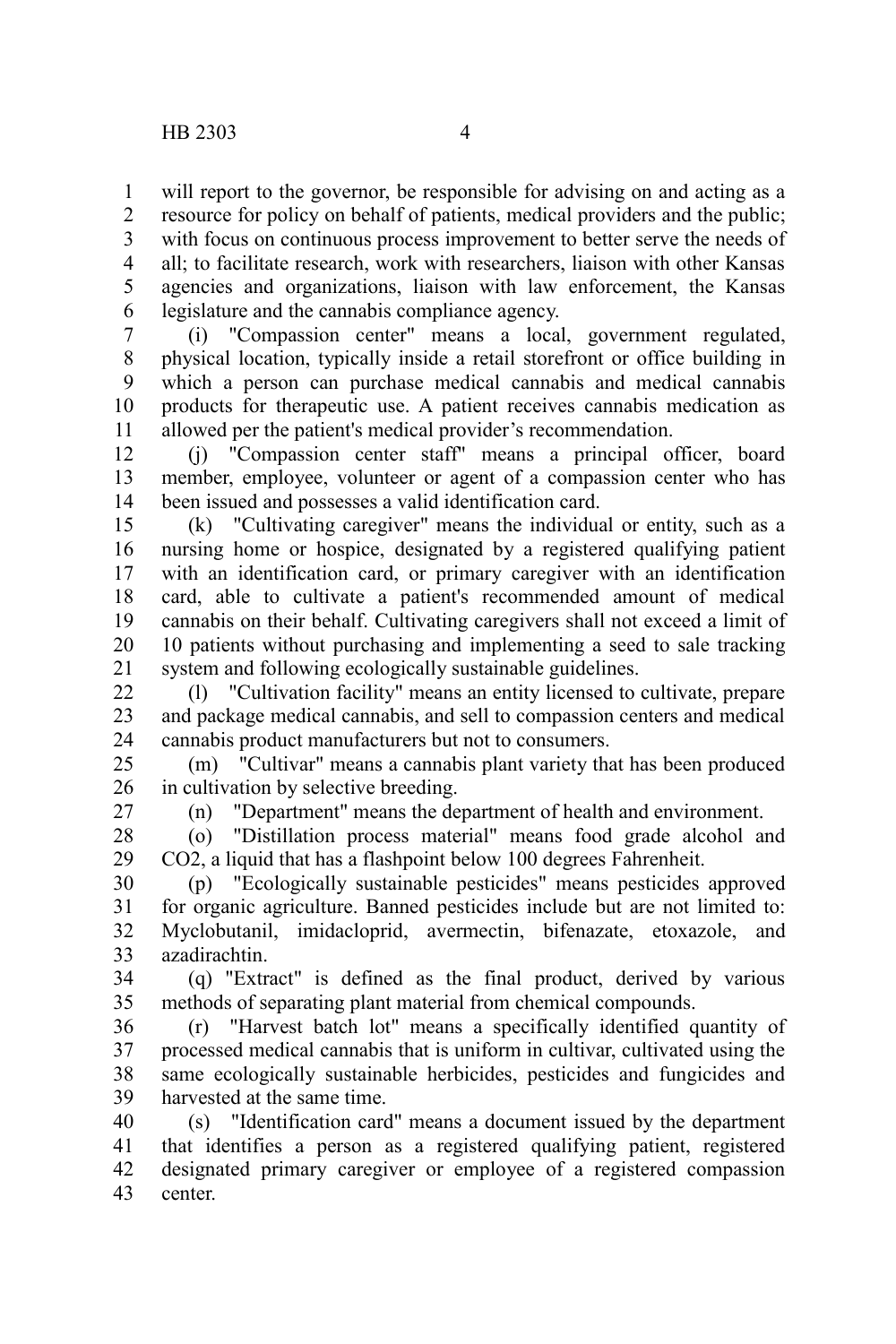(t) "Identity statement and standardized graphic symbol," "identity statement" means the name, or logo of the business as it is commonly known and used in market positioning. A licensee may elect to have its identity statement also serve as its standardized graphic symbol for purposes of complying with this rule. The licensee shall maintain a record of its identity statement and standardized graphic symbol and make such information available to the cannabis compliance agency upon request. 1 2 3 4 5 6 7

(u) "Licensee" means any person or entity holding a license to operate a compassion center, medical cannabis cultivation facility, medical cannabis testing facility or manufacture medical cannabis products. 8 9 10

(v) "Medical cannabis concentrate" means a medical cannabis concentrated form, manufactured by extraction, decoction or distillation, available for purchase at compassion centers. 11 12 13

(w) "Medical cannabis products manufacturing facility" means any site that manufactures medical cannabis based products. 14 15

(x) "Medical cannabis testing facility" means a testing laboratory that is licensed by the cannabis compliance agency to conduct sampling and analysis of medical cannabis and medical cannabis products. 16 17 18

(y) "Medical condition" means either a temporary disability or illness,due to injury or surgery, or a permanent disability or illness which: 19 20

(1) Substantially limits the ability of the person to conduct one or more major life activities as defined in the Americans with disabilities act of 1990 (ADA)(public law 101-336); or 21 22 23

(2) if not alleviated, may cause serious harm to the patient's safety, physical, or mental health. 24 25

(z) "Medical provider" means a physician, physician's assistant or an advanced practice registered nurse who possesses a license in good standing to practice medicine or osteopathy issued by the Kansas board of healing arts or board of nursing and who has taken responsibility for an aspect of the medical care, treatment, diagnosis, counseling or referral of a patient and who has conducted a medical examination of that patient before recording in the patient's medical record the physician's or advanced practice registered nurse's assessment of whether the patient has a medical condition where the medical use of cannabis is appropriate. 26 27 28 29 30 31 32 33 34

(aa) "Occupational licensee" means an individual trained in various aspects of cannabis compliance, or cannabis product manufacturing compliance. 35 36 37

(bb) "Optional premises" means a site for cultivation or manufacturing other than the primary business site of a licensee. 38 39

(cc) "Patient," "qualifying patient" and "registered qualifying patient" means a person who has been diagnosed by a medical provider as having a debilitating medical condition and as such have qualified for coverage under the Kansas safe access act, whether a temporary disability or illness, 40 41 42 43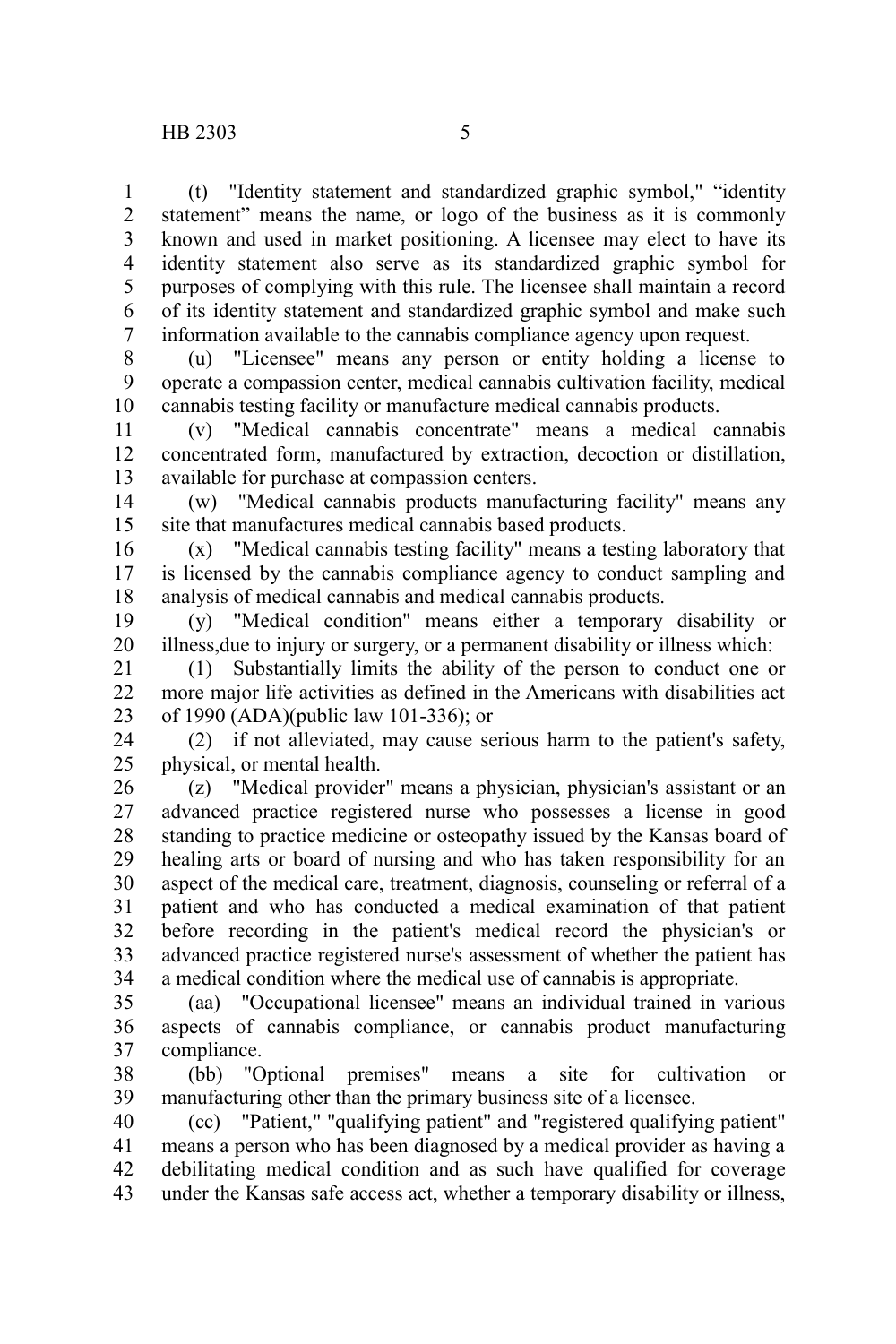due to injury or surgery, or a permanent disability or illness which substantially limits the ability of the person to conduct one or more major life activities, as defined in the Americans with disabilities act of 1990 (ADA)(public law 101-336); or if not alleviated, may cause serious harm to the patient's safety or physical or mental health. 1 2 3 4 5

(dd) "Patient owned cooperative" or "cooperative" means an organization that merely facilitates the collaborative efforts of patient and caregiver members, including the allocation of costs and revenues. As such, a cooperative is not a statutory entity, but as a practical matter it might have to organize as some form of business to carry out its activities. The cooperative should not purchase medical cannabis from, or sell to, non-members; instead, it should only provide a means for facilitating or coordinating transactions between members. Not every member of a cooperative must participate in cultivation. Cities cannot use nuisance abatement ordinances to impose a blanket ban on cooperatives, if the cooperative cultivates on-site. 6 7 8 9 10 11 12 13 14 15 16

(ee) "Philanthropic equity investors" means enterprise level investors seeking to provide nonprofits with the capital they need to scale impact and intended to subsidize organizations until they reach a point when their activities are fully sustained by commerce of cooperative members. 17 18 19 20

(ff) "Primary caregiver" means the individual or entity, designated by a registered, qualifying patient who has consistently assumed responsibility for the housing, health or safety of that patient or person, and may include any of the following: 21 22 23 24

(1) A registered qualifying patient receives medical care or supportive services, or both, from a licensed clinic, a licensed state government institution clinic, a licensed health care facility, a licensed residential care facility for persons with chronic life-threatening illness, a licensed residential care facility for the elderly, a hospice or a licensed home health agency, the owner or operator and any trained staff of a licensed clinic, facility, hospice, or home health agency, group home or halfway house, if designated as a primary caregiver by a registered qualifying patient; 25 26 27 28 29 30 31 32

(2) an individual who has been designated as a primary caregiver by one or more registered qualifying patient(s); 33 34

(3) a primary caregiver shall be at least 18 years of age, unless the primary caregiver is the parent of a minor child who is a registered qualifying patient, or the primary caregiver is a person otherwise entitled to make medical decisions under state law or it can be proven to the cannabis compliance agency that no other viable option for a caregiver is available. 35 36 37 38 39 40

(gg) "Production batch lots" means a group of medical cannabisbased products created from the same production run. 41 42

(hh) "Radio Frequency Identification Tag" (RDIF Tag) means an 43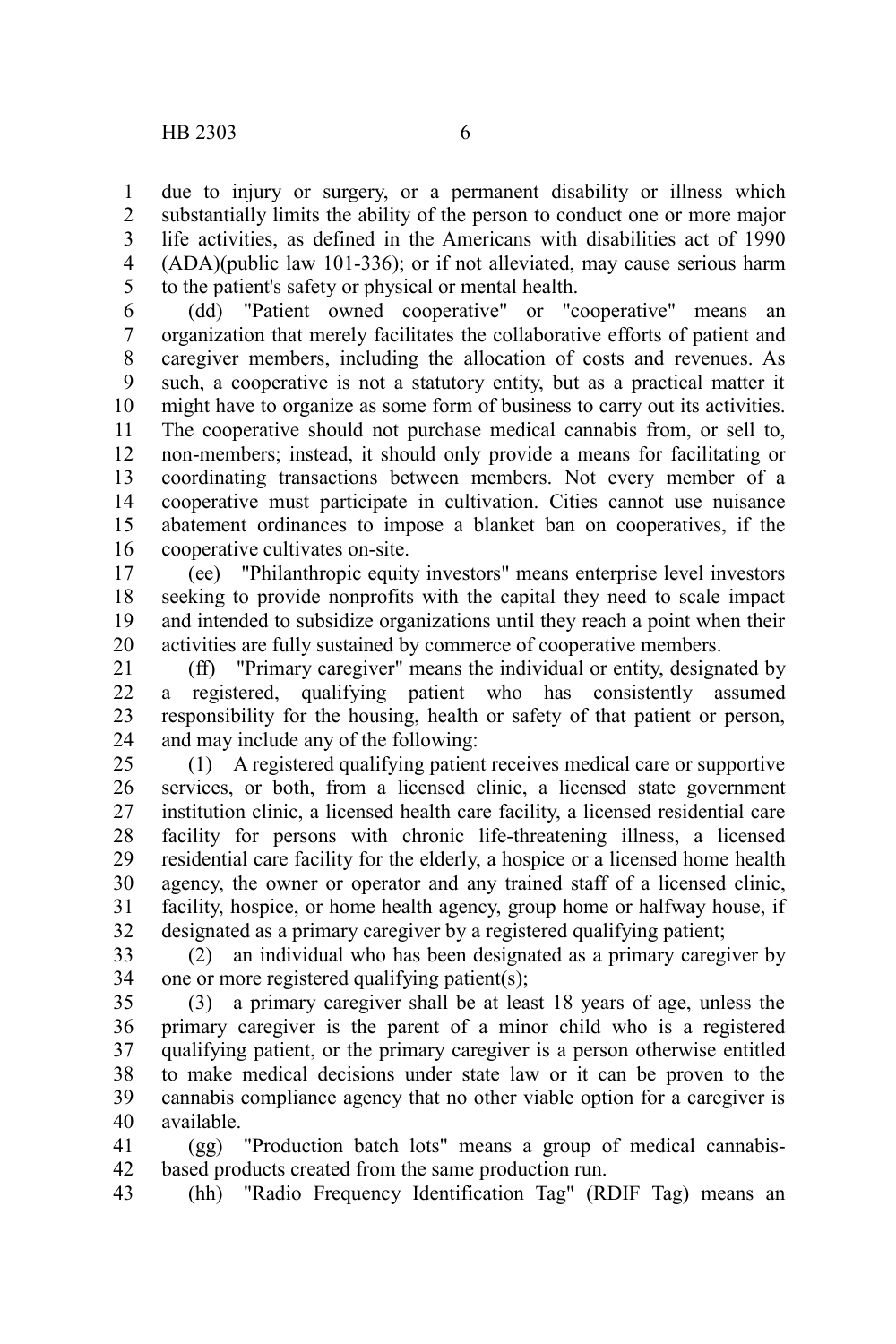electronic tag that exchanges data with a RDIF reader through radio waves; used for identification and tracking. An RFID system includes the tag itself, a read/write device and a host system application for data collection, processing and transmission. 1 2 3 4

(ii) "Seed to sale tracking system" means a technology platform designed specifically for governments and regulatory agencies that will collect and monitor the critical data needed to track compliance with jurisdictional rules, laws and regulations governing cannabis-related businesses. It is a software tracking system used to track the production, transportation, destruction, and sales of legal cannabis in a system allowing regulatory agencies to view reports in real time. It allows medical cannabis businesses to utilize the commercial system as a business platform which supports them in remaining fully compliant when tracking all aspects of their day-to-day operations. 5 6 7 8 9 10 11 12 13 14

(jj) "Shipping container" means any container or wrapping used solely for the transport of medical cannabis or medical cannabis-infused product in bulk or in a quantity for other medical cannabis business. 15 16 17

(kk) "Third-party certification agencies" means third-party certification agencies that offer certification for producers of ecologically sustainable grown cannabis products to a private standard that is similar to internationally accepted organic standards. 18 19 20 21

(ll) "Visiting qualifying patient" means a patient with a debilitating medical condition who is not a resident of Kansas or who has been a resident of Kansas less than 30 days.  $22$ 23 24

(mm) "Written documentation" means accurate reproductions of those portions of a patient's medical records that have been created by the attending medical provider, that contain the information that the patient may submit to the cannabis compliance agency or its designee as part of an application for an identification card. 25 26 27 28 29

Sec. 3. The purpose of the Kansas safe access act. The purpose of this act is to: (a) Provide legal protections to persons with medical conditions, that medicate with cannabis to alleviate the symptoms of such medical conditions under the supervision of a medical provider, and prohibits the provisions of law making unlawful the possession, or cultivation of cannabis from applying to a patient's primary caregiver, who possesses or cultivates cannabis for the medical purposes of the patient upon the written recommendation of their medical provider; 30 31 32 33 34 35 36 37

(b) allow for the regulated cultivation, processing, manufacture, delivery, distribution and possession of cannabis as permitted by this act; 38 39

(c) make illegal the property seizure and forfeiture of qualifying patients who use cannabis as a medical treatment, family members in their homes or for the personal caregivers who may assist those patients, the physicians and healthcare professionals who certify patients as qualifying 40 41 42 43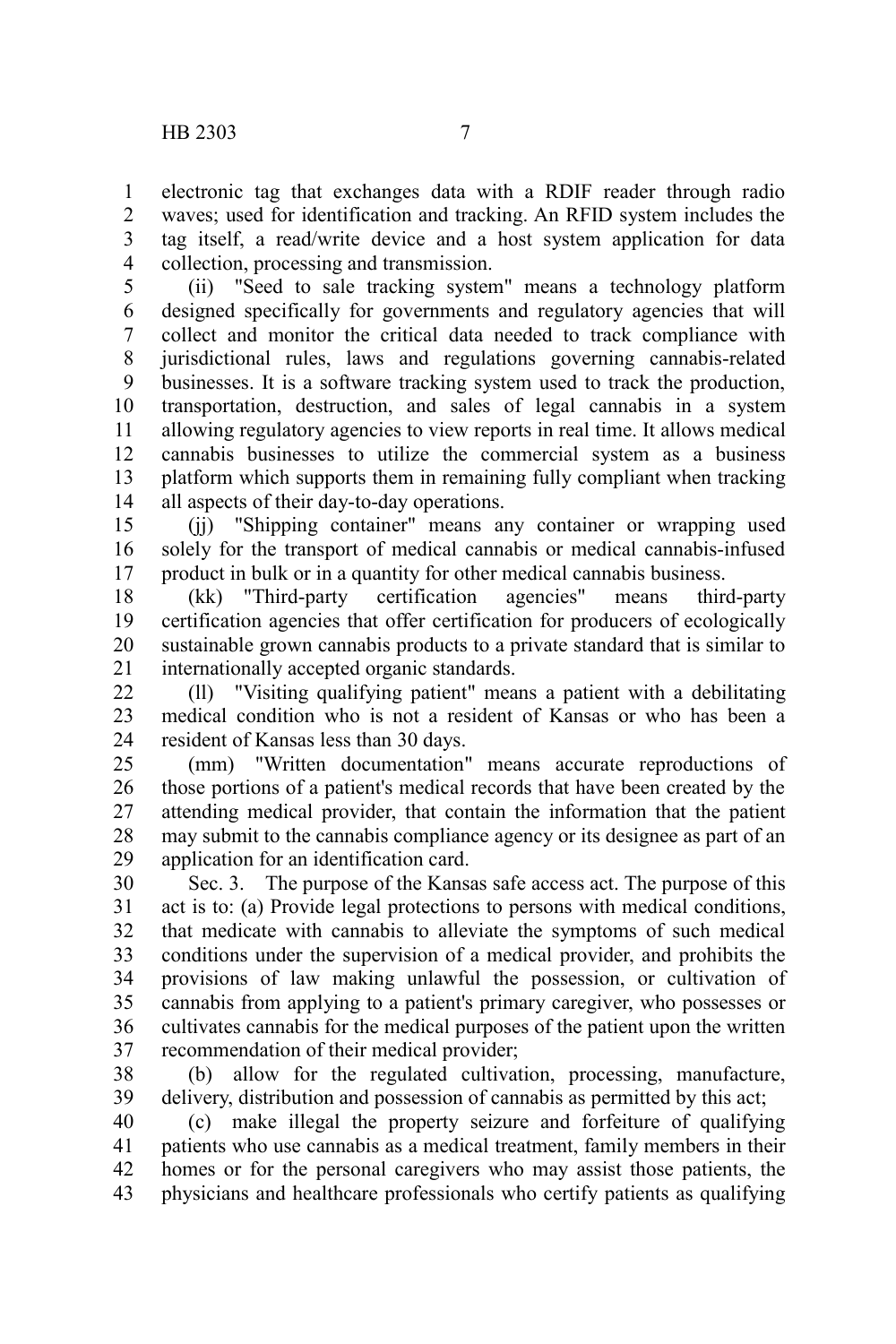for medical use or the individuals who provide medical cannabis to qualified patients or otherwise participate in accordance with state law and regulations in the medical cannabis program; 1 2 3

(d) establish that neither the presence of cannabinoid components or metabolites in a person's bodily fluids, nor conduct related to the medical use of cannabis by a custodial or noncustodial parent, grandparent, pregnant woman, breastfeeding mother, legal guardian, or other person charged with the wellbeing of a child, or infant shall form the sole or primary basis for any action or proceeding by a child welfare agency, family or juvenile court because their child, or ward, is a medical cannabis patient, or a newborn, or child of breastfeeding mother has presence of cannabinoids because the mother is a medical cannabis patient. This subsection shall apply only to conduct in compliance with the Kansas safe access act; 4 5 6 7 8 9 10 11 12 13 14

(e) establish patient protection for the purposes of medical care, including organ transplants, a qualifying patient's medical use of cannabis does not constitute the use of an illicit substance, or otherwise disqualify a registered qualifying patient from medical care, nor be used to violate a registered qualifying patient on probation, or parole; 15 16 17 18 19

(f) establish protection for patients and caregivers, that unless required by federal law, or required to obtain federal funding, no landlord may refuse to rent a dwelling unit to a person or take action against a tenant solely on the basis of an individual's status of a qualifying patient, or identification card holder under this act; 20 21 22 23 24

(g) ensure that patient and caregiver insurance coverage of any type shall not be endangered because of a person's status as a medical cannabis patient; 25 26 27

(h) guarantee that medicine availability shall not be hampered to any patient and that it shall be available to all medical cannabis patients in any environment where other medications are allowed; 28 29 30

(i) establish that a patient or caregiver may assert the medical purpose for using cannabis as a defense, or appeal, to any prosecution, or conviction, of an offense involving cannabis intended for the patient's medical use, and that this defense shall be presumed valid where the evidence shows that: 31 32 33 34 35

(1) A medical provider has stated that, in the medical provider's professional opinion, after having completed a full assessment of the patient's medical history and current medical condition, the patient is likely to receive, or would have received therapeutic or palliative benefit from the medical use of cannabis to treat or alleviate the patient's medical condition or symptoms associated with the patient's medical condition; 36 37 38 39 40 41

(2) the patient and the patient's designated primary caregiver, or cultivating caregiver if any, were collectively in possession of a quantity of 42 43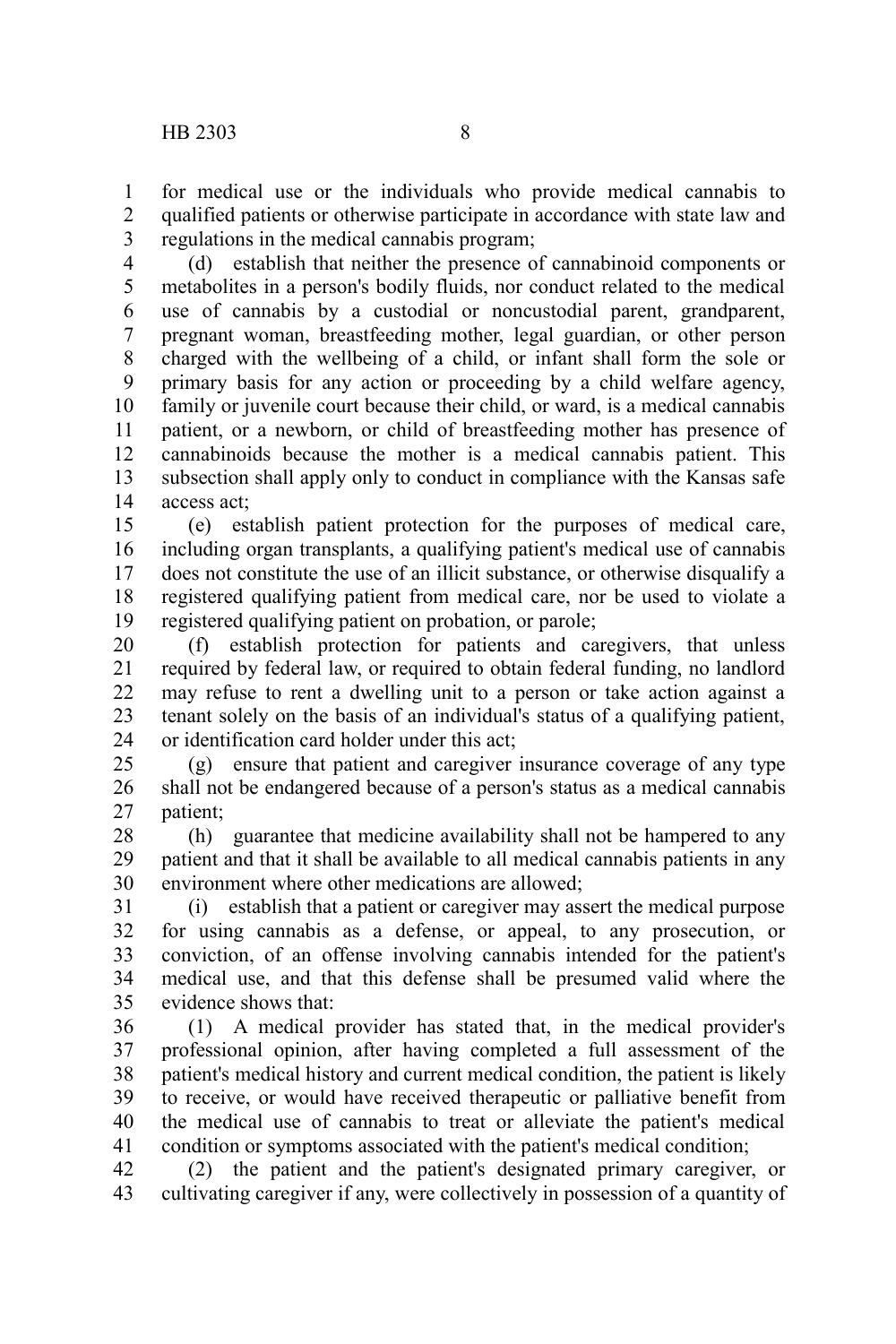cannabis that was no more than was reasonably necessary to ensure the uninterrupted availability of cannabis for the purpose of treating or alleviating the patient's medical condition or symptoms associated with the patient's medical condition; 1 2 3 4

(3) the registered qualifying patient, cultivating caregiver, or designated primary caregiver was engaged in the acquisition, possession, cultivation, manufacture, use or transportation of cannabis, paraphernalia, or both, relating to the administration of cannabis solely to treat or alleviate the patient's medical condition or symptoms associated with the patient's medical condition; 5 6 7 8 9 10

(4) the person may assert the medical purpose for using cannabis in a motion to dismiss, and the charges shall be dismissed following an evidentiary hearing where the person shows the elements listed in paragraphs  $(1)$ ,  $(2)$  and  $(3)$ ; and 11 12 13 14

(5) if a patient demonstrates the patient's medical purpose for using cannabis pursuant to this section the patient and the patient's designated caregiver, or cultivating caregiver shall not be subject to the following for the registered qualifying patient's use of cannabis for medical purposes: 15 16 17 18

(A) Disciplinary action by an occupational or professional licensing board or bureau; or 19 20

21

(B) forfeiture of any interest in or right to property;

(j) recognize established federal protection for native American growers, collectives and compassion centers. Kansas shall in no way impede the rights of indigenous peoples;  $22$ 23 24

(k) recognize that worker's compensation should cover medical cannabis as it would all other medications; 25 26

(l) guarantee medical cannabis patients shall fully retain all rights, including their second amendment rights; and 27 28

(m) establish that medical cannabis patients will be protected from warrantless drug enforcement administration's medical record searches. 29 30

(n) This act shall remove cannabis (and all places listed as medical cannabis) and all parts of all varieties of the plant cannabis whether growing or not, the seeds thereof, the resin extracted from any part of the plant and every compound, manufacture, salt, derivative, mixture or preparation of the plant, its seeds or resin. It does not include the mature stalks of the plant, fiber produced from the stalks, oil or cake made from the seeds of the plant, any other compound, manufacture, salt, derivative, mixture or preparation of the mature stalks, the resin extracted therefrom, fiber, oil, or cake or the sterilized seed of the plant which is incapable of germination, from K.S.A. 65-4105, 65-4101, 65-4107, 65-4109, 65-4111 and 65-4113, and amendments thereto. 31 32 33 34 35 36 37 38 39 40 41

(o) The Kansas safe access act shall not prevent the seizure or forfeiture of cannabis exceeding the amounts allowed under such act; and 42 43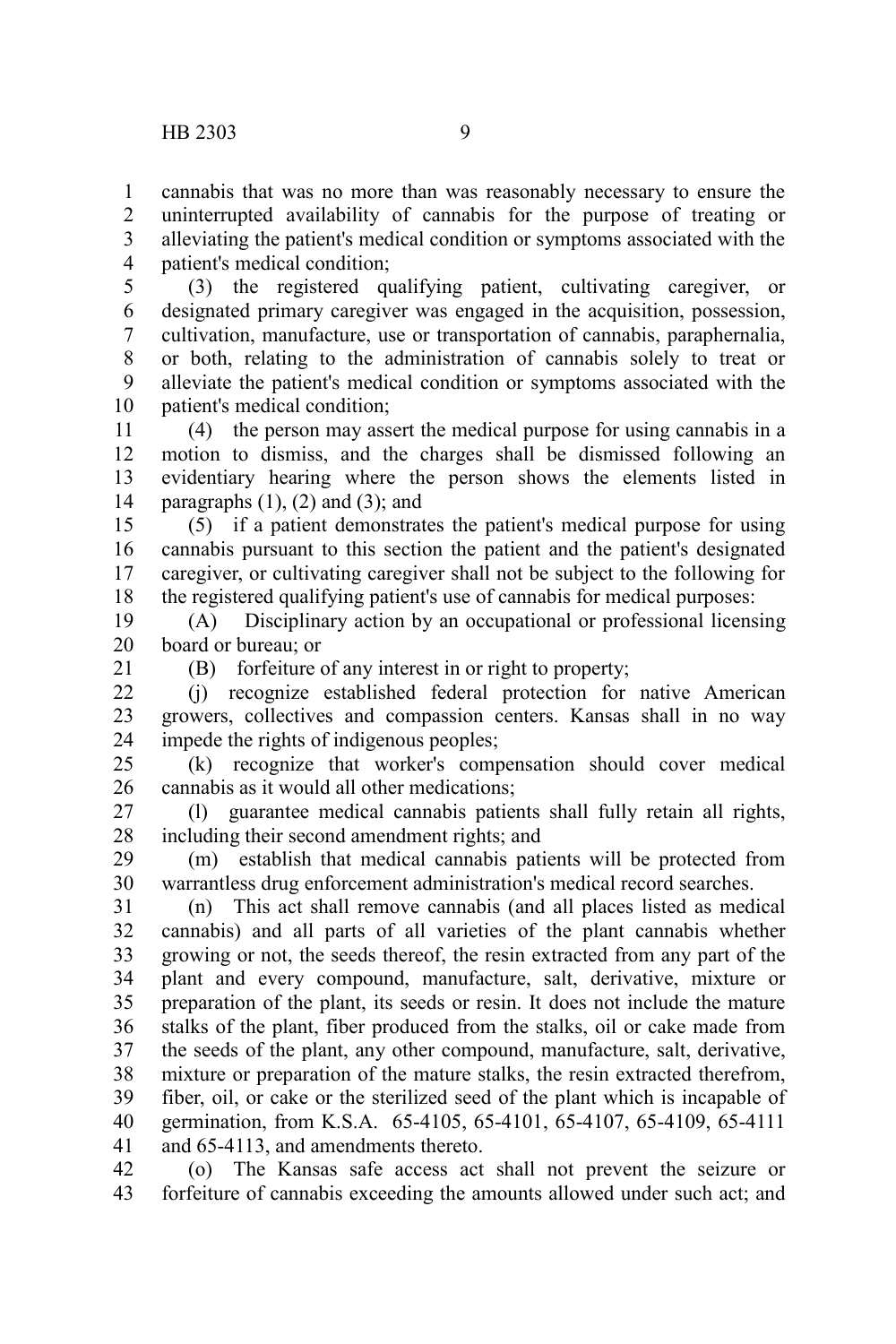not meeting exceptions listed in section 8, and amendments thereto. 1

(p) Any cannabis, cannabis paraphernalia, illicit property or interest in illicit property that is possessed, owned or used in connection with the medical use of cannabis as allowed under the Kansas safe access act, or acts incidental to such use, shall not be seized or forfeited. 2 3 4 5

(q) A person shall not be subject to arrest, prosecution or penalty in any manner, or denied any right or privilege, including, but not limited to, civil penalty or disciplinary action by a court or occupational or professional licensing board or bureau, simply for being in the presence or vicinity of the medical use of cannabis as allowed under the Kansas safe access act, or for assisting a patient with using or administering cannabis. 6 7 8 9 10 11

(r) A person shall not be subject to arrest, prosecution or penalty in any manner or denied any right or privilege including, but not limited to, civil penalty or disciplinary action by a court or occupational or professional licensing board or bureau, for providing a registered qualifying patient or a registered designated primary caregiver, or cultivating caregiver with cannabis paraphernalia for purposes of a registered patient's medical use of cannabis. 12 13 14 15 16 17 18

(s) Fraudulent representation to a law enforcement official of any fact or circumstance relating to the medical use of cannabis to avoid arrest or prosecution shall be punishable by a fine of \$500, which shall be in addition to any other penalties that may apply for making a false statement or for the use of cannabis other than use undertaken pursuant to the Kansas safe access act. 19 20 21 22 23 24

(t) Any identification cardholder who sells cannabis to a person who is not allowed to possess cannabis for medical purposes under the Kansas safe access act shall have the cardholder's identification card revoked and shall be subject to other penalties for the unauthorized sale of cannabis. 25 26 27 28

(u) Where a state-funded or locally-funded law enforcement agency encounters an individual who, during the course of the investigation, credibly asserts that such individual is an identification cardholder or an entity whose personnel credibly assert that it is a compassion center, the law enforcement agency shall not provide any information from any cannabis-related investigation of the person to any law enforcement authority that does not recognize the protection of the Kansas safe access act and any prosecution of the individual, individuals or entity for a violation of the Kansas safe access act shall be conducted pursuant to the laws of this state. 29 30 31 32 33 34 35 36 37 38

(v) The act will establish protection of card holding, nonresident patients from other states with an established medical cannabis program traveling through the state of Kansas. 39 40 41

(w) If the department fails to adopt temporary rules and regulations to implement the Kansas safe access act within 180 business days of the 42 43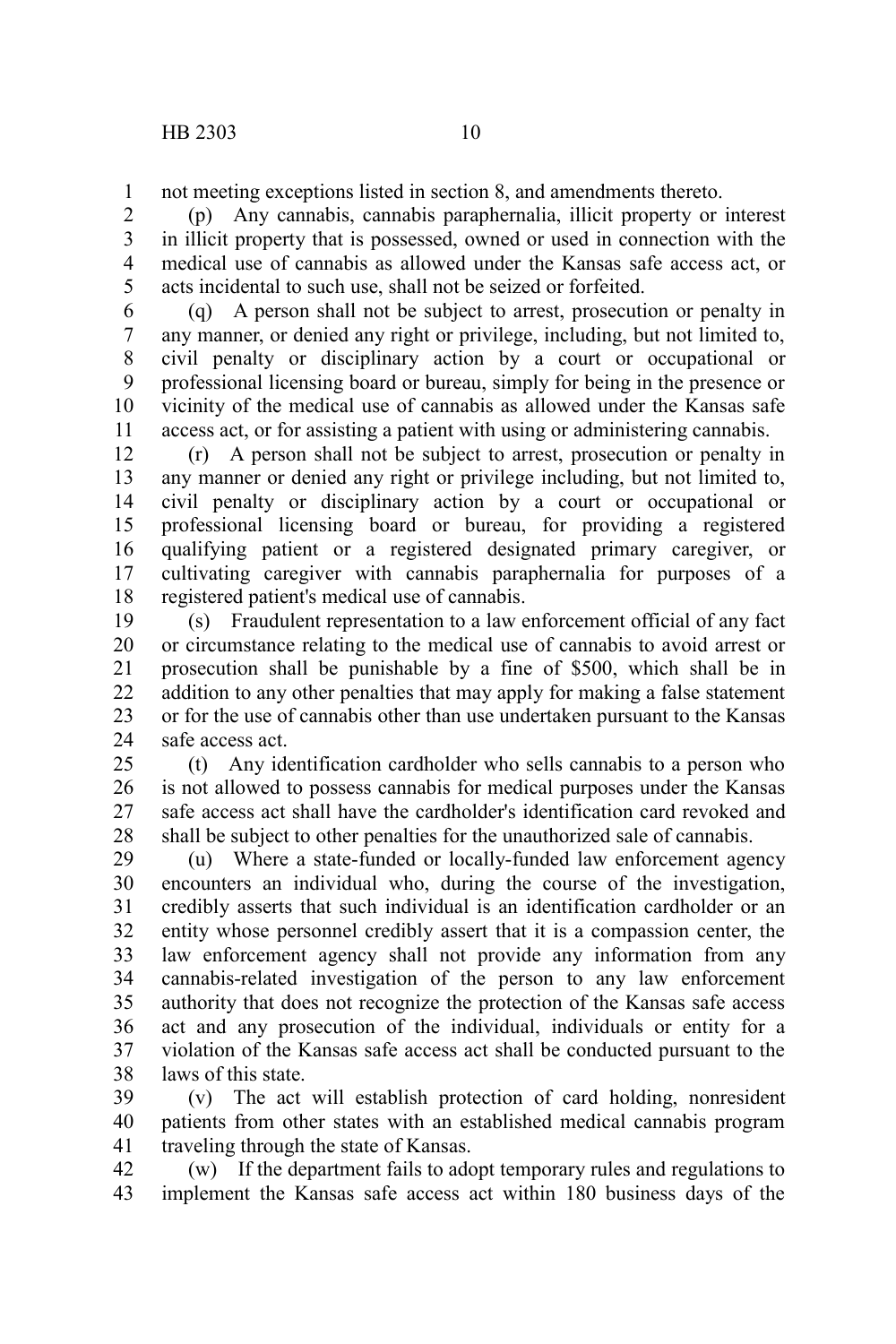effective date of the Kansas safe access act, a patient, prospective board member,or prospective principal officer of a compassion center may commence an action in a court of competent jurisdiction to compel the department to perform the actions mandated pursuant to the provisions of the Kansas safe access act. 1 2 3 4 5

(x) If the cannabis compliance agency fails to issue a valid identification card in response to a valid application or renewal submitted pursuant to the Kansas safe access act within 30 business days of its submission, the identification card shall be deemed granted and a copy of the identification application, copy of renewal application, receipt from application submittal or receipt from application renewal shall be deemed a valid identification card. 6 7 8 9 10 11 12

(y) If at any time after the 180 business days following the effective date of the Kansas safe access act, the department is not accepting applications, including if it has not created rules and regulations allowing patients to submit applications, a notarized statement by a patient containing the information required in an application, pursuant to section 5, and amendments thereto, together with a written certification from their medical provider, these together shall be deemed a valid identification card. 13 14 15 16 17 18 19 20

(z) The act prohibits the provisions of law making unlawful the possession, therapeutic use, manufacture or cultivation of cannabis from applying to a registered qualifying patient, a registered qualifying patient's primary caregiver or cultivating caregiver, who possesses or cultivates cannabis for the personal medical purposes of the patient upon the written or oral recommendation or approval of a medical provider. 21 22 23 24 25 26

(aa) Patient owned cooperatives are allowed to grow, distribute and/or sell medical cannabis and medical cannabis products on a non-profit basis to their members. 27 28 29

(bb) Duly designated primary caregivers, and cultivating caregivers, who consistently attend to registered qualifying patients' needs, are allowed to charge for their labor and services in providing medical cannabis. 30 31 32 33

(cc) Nothing in this act shall be construed as interfering with a Kansas citizen's right to purchase hemp based products under sec. 7606 legitimacy of industrial hemp research, within the 2014 farm act and/or federal guidelines established thereafter. 34 35 36 37

Sec. 4. Medical providers. The purpose of this rule is to prohibit any medical provider from being punished, or denied any right or privilege, for having recommended cannabis to a qualifying patient for medical therapeutic use. It sets forth general standards and requirements for medical providers and establishes guidelines for diagnosing registered qualifying patients as having a debilitating medical condition and as such 38 39 40 41 42 43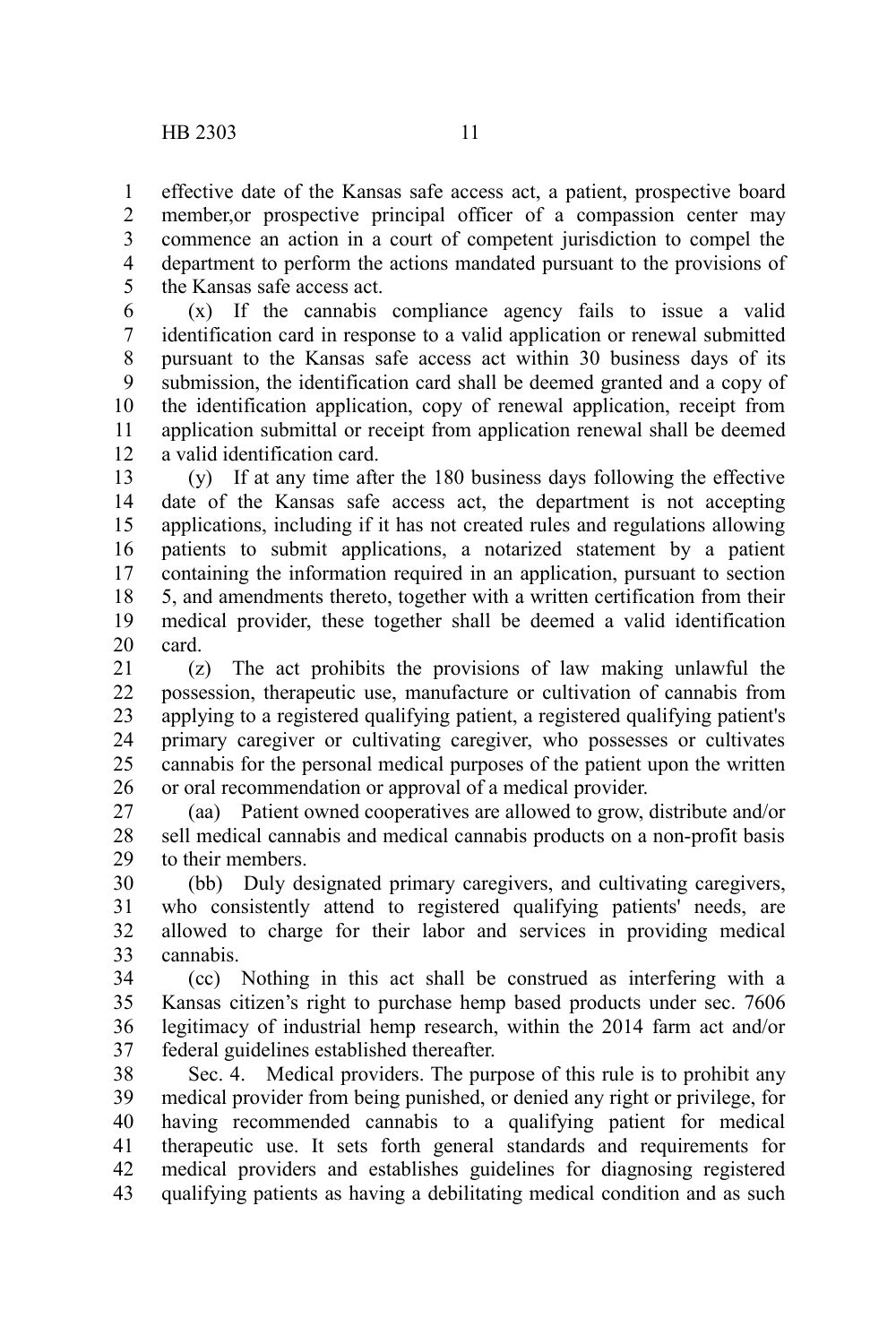have coverage under the Kansas safe access act, whether a temporary disability or illness, due to injury or surgery, or a permanent disability or illness which substantially limits the ability of the person to conduct one or more major life activities, as defined in the Americans with disabilities act of 1990 (ADA)(public law 101-336); or if not alleviated, may cause serious harm to the patient's safety or physical or mental health. 1 2 3 4 5 6

The cannabis compliance agency intends the guidelines in this section to help maintain the integrity of Kansas medical providers recommending medical cannabis. 7 8 9

(a) A medical provider shall not be subject to arrest, prosecution or penalty in any manner or denied any right or privilege, including, but not limited to, civil penalty or disciplinary action by the state board of healing arts or by any other occupational or professional licensing board or bureau, solely for providing written certifications, or otherwise stating that, in the medical provider's professional opinion, a patient is likely to receive therapeutic benefit from the medical use of cannabis to treat, or alleviate the patient's medical condition(s) or symptoms associated with the medical condition. 10 11 12 13 14 15 16 17 18

(b) Nothing in the Kansas safe access act shall prevent a professional licensing board from sanctioning a medical provider for failing to properly evaluate a patient's medical condition or otherwise violating the standard of care for evaluating medical conditions. 19 20 21 22

(c) For medical providers to qualify to recommend medical cannabis they must fulfill requirements as outlined by the cannabis compliance agency. 23 24 25

(d) Continuing education units covering medical cannabis are available online and if approved by the board of healing arts or the board of nursing, medical providers will be required to take courses in the endocannabinoid system (ECS), basic cannabis science, cannabis and palliative care and classes on dosage and delivery systems. 26 27 28 29 30

(e) Medical providers must reevaluate registered qualifying patients annually and provide the registered qualifying patient with an updated recommendation. 31 32 33

(f) Recommendations shall not be for any specific total weight but an individualized dosage plan. 34 35

Sec. 5. Identification cards. The purpose of this rule is to set forth general standards and requirements for the issuance of medical cannabis patient, and caregiver identification cards. The cannabis compliance agency intends this rule to provide unimpeded and legal access to medical cannabis patients and to prevent the diversion of medical cannabis to the black market. 36 37 38 39 40 41

(a) This act would require the department to establish and maintain a program under the cannabis compliance agency, for the issuance of 42 43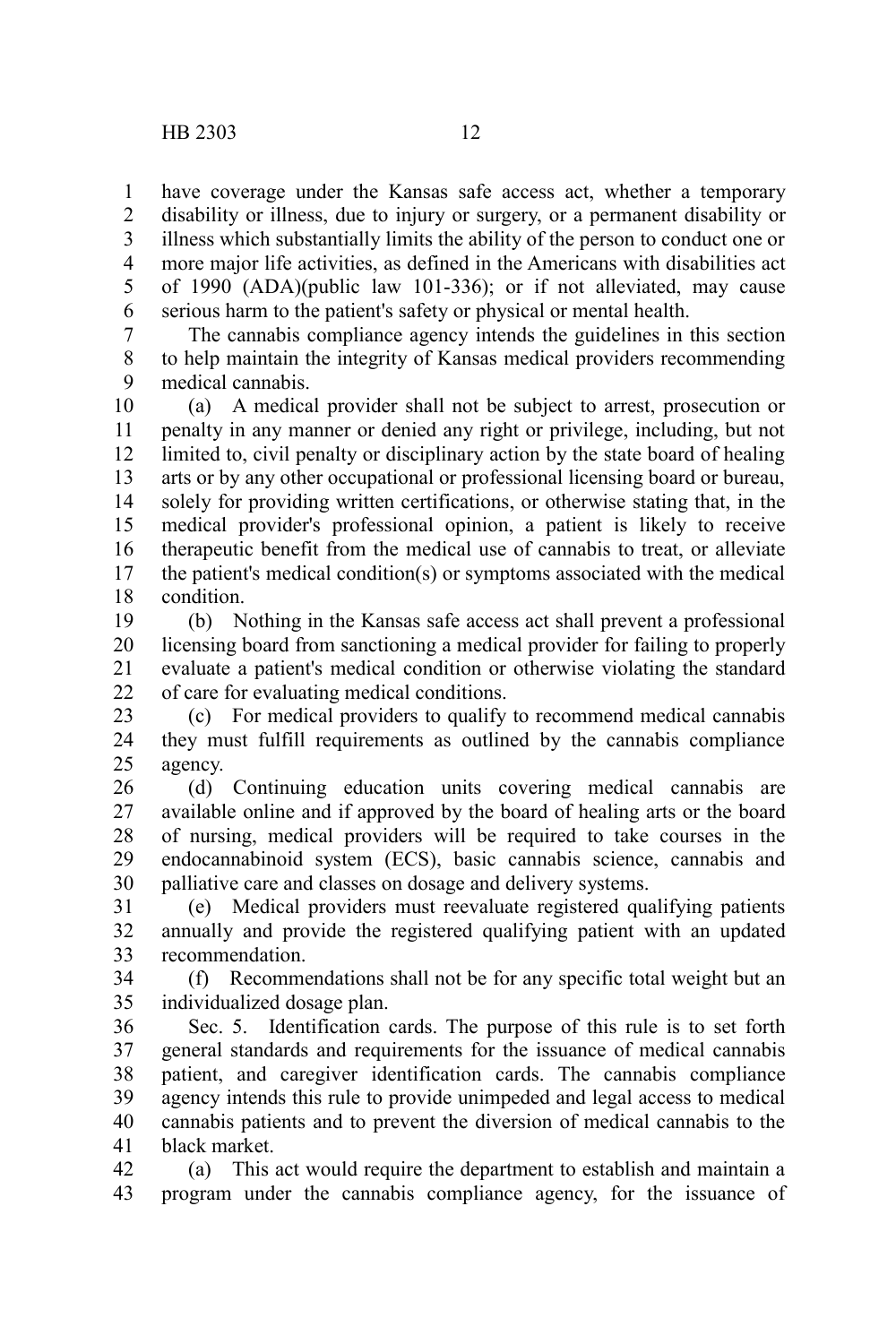identification cards to registered qualified patients, or primary caregivers, 1

who submit the following in accordance with the cannabis compliance agency's rules and regulations: 2 3

4 5 (1) Written certification;

(2) application with \$10.00 fee or \$10.00 renewal fee;

(3) name, address and date of birth date of the qualifying patient, except that if the applicant is homeless, no address is required; 6 7

(4) name, address and telephone number of the qualifying patient's medical provider; 8 9

(5) name, address and date of birth of the designated primary caregiver designated, if any, by the qualifying patient; 10 11

(6) a statement signed by the registered qualifying patient, pledging not to divert cannabis to anyone who is not allowed to possess cannabis pursuant to the Kansas safe access act; and 12 13 14

(7) a signed statement from the designated primary caregiver, if any, a statement signed by the cultivating caregiver if any, agreeing to be designated as the patient's designated primary caregiver or cultivating caregiver, and pledging not to divert cannabis to anyone who is not allowed to possess cannabis pursuant to the Kansas safe access act. 15 16 17 18 19

(b) The cannabis compliance agency shall not issue an identification card to a qualifying patient who is younger than 18 years of age unless: 20 21

(1) The qualifying patient's medical provider has explained the potential risks and benefits of the medical use of cannabis to the custodial parent or legal guardian with responsibility for health care decisions for the qualifying patient; and 22 23 24 25

(2) the custodial parent or legal guardian with responsibility for health care decisions for the qualifying patient consents in writing to: 26 27

28

(A) Allow the qualifying patient's medical use of cannabis;

(B) serve as the qualifying patient's designated primary caregiver; and (C) control the acquisition of the cannabis, the dosage and the frequency of the medical use of cannabis by the qualifying patient. 29 30 31

(c) An identification card, or its equivalent, that is issued under the laws of another state, district, territory, commonwealth or insular possession of the United States that allows, in the jurisdiction of issuance, a visiting qualifying patient to possess cannabis for medical purposes, shall have the same force and effect as an identification card issued by the cannabis compliance agency. 32 33 34 35 36 37

(1) The cannabis compliance agency may not deny an application or renewal only if the applicant did not provide the information required pursuant to this section, rather, the application must be sent back and the missing information outlined. The application information will not be entered into the system and will be considered as a non-submittal. 38 39 40 41 42

(2) The cannabis compliance agency may deny an application if the 43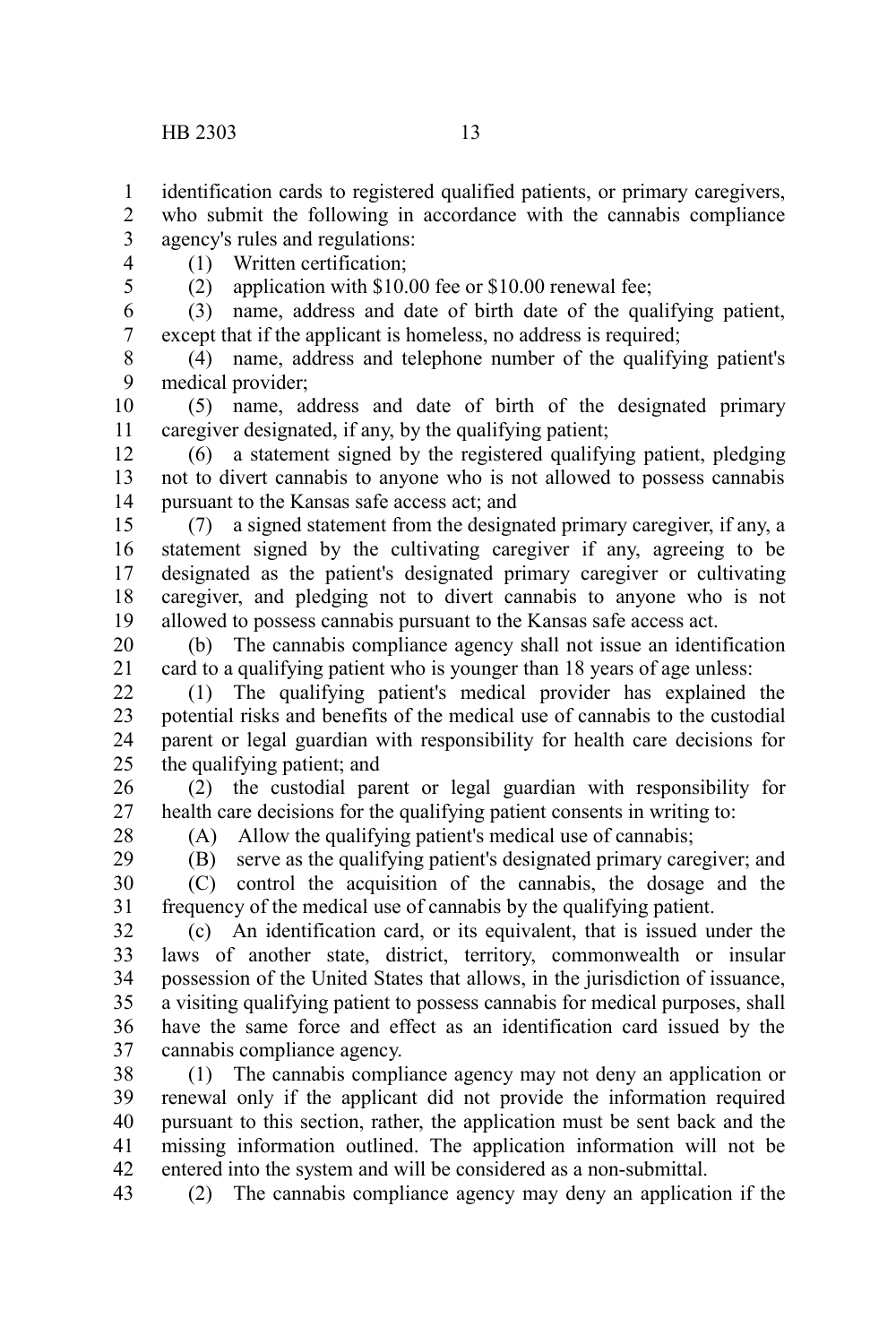applicant previously had an identification card revoked for violating the Kansas safe access act or if the cannabis compliance agency determines that the information provided was falsified. 1 2 3

(3) Applicants will be allowed to appeal first rejections to the compassion board for review. Rejection of an application, or renewal, by the compassion board is considered a final department action, subject to judicial review. All administrative proceedings are subject to the Kansas administrative procedure act and in accordance with the judicial review act. 4 5 6 7 8 9

(d) The cannabis compliance agency shall issue an identification card to the designated caregiver, if any, who is named in a qualifying patient's approved application provided that the designated primary caregiver meets the requirements outlined in in this act. 10 11 12 13

(1) The cannabis compliance agency shall notify the qualifying patient who has designated someone to serve as the patient's primary caregiver if an identification card will not be issued to the designated primary caregiver. 14 15 16 17

(2) A designated primary caregiver shall be issued an identification card each time the designated primary caregiver is designated by a qualifying patient; adding the new patient name to card of the designated primary caregiver. 18 19 20 21

(e) The cannabis compliance agency shall issue temporary identification cards to qualifying patients and to designated primary caregivers at the time of approval, upon payment of a \$10.00 fee, and permanent cards within 30 business days of approving an application or renewal. 22 23 24 25 26

(f) Each identification card shall expire one year after the date of issuance, unless the medical provider states a different time parameter within the written certification, then the identification card shall expire on that date. 27 28 29 30

(g) Identification cards shall contain all of the following:

(1) Name, address and date of birth of the qualifying patient;unless homeless, then no address is required; 32 33

(2) name, address and date of birth of the designated primary caregiver, if any; 34 35

(3) the date of issuance and expiration date of the identification card;

(4) a random 20-digit alphanumeric identification number, containing

at least four numbers and at least four letters, that is unique to the cardholder; 38 39

(5) if the cardholder is a designated primary caregiver, the random identification number of the registered qualifying patient the designated caregiver is assisting; 40 41 42

(6) a photograph; and 43

31

36 37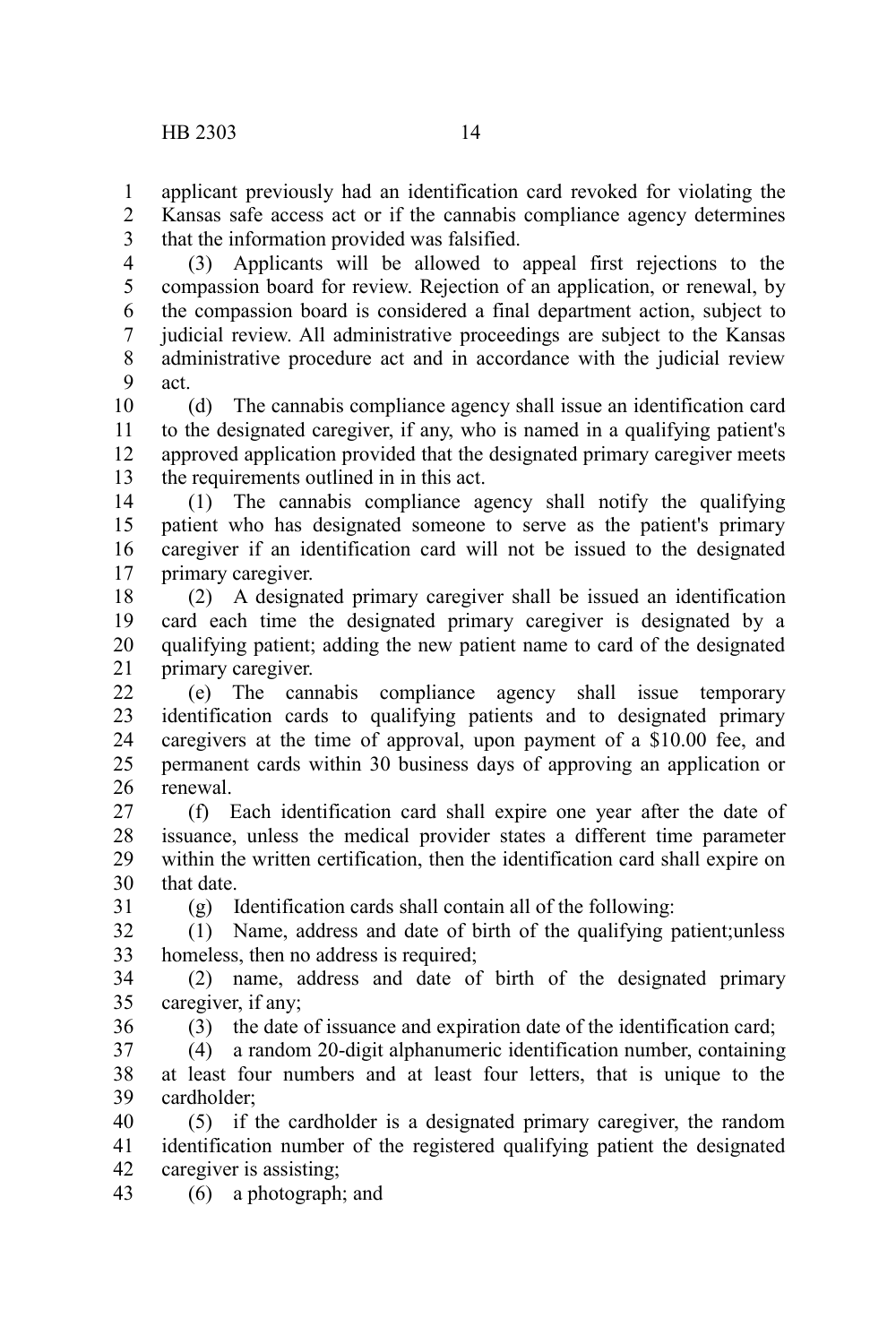(7) a barcode for scanning. 1

(h) The following notifications and cannabis compliance agency responses are required: 2 3

(1) A registered qualifying patient shall notify the cannabis compliance agency of any change of name, address or designated primary caregiver or if the registered qualifying patient ceases to have a debilitating medical condition, within 30 business days of such change via the website or customer service phone number; 4 5 6 7 8

(2) a registered qualifying patient who fails to notify the cannabis compliance agency of any of these changes may be subject to a civil penalty of no more than \$150.00 levied by the department; 9 10 11

(3) any registered designated primary caregiver, cultivating caregiver or compassion center staffer must notify the cannabis compliance agency of any change in name or address within 30 business days of such change. A registered designated primary caregiver, cultivating caregiver or compassion center staffer who fails to notify the cannabis compliance agency of any of these changes may be subject to a civil penalty of no more than \$150.00 levied by the cannabis compliance agency; 12 13 14 15 16 17 18

(4) when a cardholder notifies the cannabis compliance agency of any changes listed in this subsection, the cannabis compliance agency shall issue the cardholder a new identification card within 30 business days of receiving the updated information and a \$10.00 fee; 19 20 21 22

(5) when a registered qualifying patient ceases to be a registered qualifying patient or changes the registered designated primary caregiver, or cultivating caregiver the cannabis compliance agency shall notify the designated primary caregiver, or cultivating caregiver within 30 business days. The registered designated primary caregivers, or cultivating caregiver's protections under the Kansas safe access act as to that qualifying patient shall expire 30 business days after notification by the cannabis compliance agency; and 23 24 25 26 27 28 29 30

(6) if a cardholder loses the identification card, the cardholder shall notify the cannabis compliance agency within 10 business days of losing the identification card and submit a \$10.00 fee within 30 business days of losing the card. Within 30 business days after such notification, the cannabis compliance agency shall issue a new identification card. 31 32 33 34 35

(i) Mere possession of, or application for, an identification card shall not constitute probable cause or reasonable suspicion, nor shall it be used to support the search of the person or property of the person possessing or applying for the identification card. The possession of, or application for, an identification card shall not preclude the existence of probable cause if probable cause exists on other grounds. 36 37 38 39 40 41

(1) All patient information shall be confidential, and all federal confidentiality rules and guidelines shall be in force: 42 43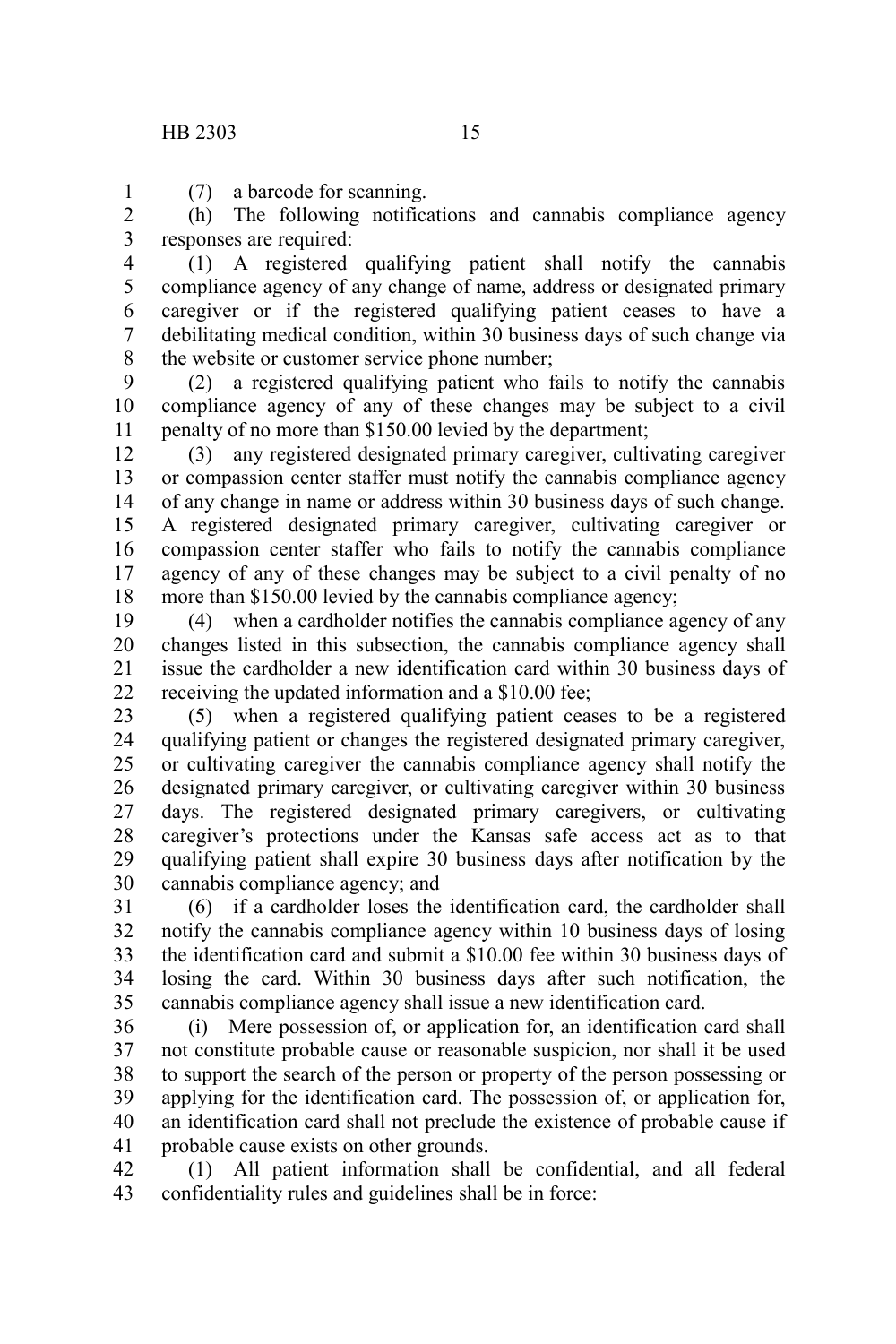(A) Applications and supporting information submitted by qualifying patients designated primary caregivers, and including information regarding their designated primary caregivers and medical providers, are confidential; and 1 2 3 4

(B) applications and supporting information submitted by compassion centers, and compassion center personnel operating in compliance with the Kansas safe access act, are confidential. 5 6 7

(j) The application for qualifying patients' identification cards shall include a question asking whether the patient would like the compassion board to notify the patient of any clinical studies regarding cannabis' risk or efficacy that seek human subjects. The compassion board shall inform those patients who answer in the affirmative of any such studies it is notified of that will be conducted in the United States. 8 9 10 11 12 13

(k) Medical providers must re-evaluate registered qualifying patients annually and provide the registered qualifying patient with an updated recommendation. The registered qualifying patient must provide the updated recommendation to the cannabis compliance agency for identification card renewal 30 business days prior to expiration of current identification card. 14 15 16 17 18 19

(1) Failure to register an updated recommendation with the cannabis compliance agency may result in suspended ability to purchase medical cannabis or medical cannabis products. 20 21 22

(m) The cannabis compliance agency may make exceptions, at their discretion. 24

Sec. 6. Compassion centers. The purpose of this rule is to set forth general standards and requirements for the licensing, and regulation of compassion centers. The cannabis compliance agency intends this rule to provide safe and regulated access to medical cannabis, protect the health of patients, by implementing, and enforcing congruent standard operating procedures for all licensed compassion centers. The following provisions govern the registration of compassion centers:  $25$ 26 27 28 29 30 31

(a) The cannabis compliance agency shall register a compassion center and issue a registration certificate, with a random 20-digit alphanumeric identification number, within 90 business days of receiving an application for a compassion center if the following conditions are met: 32 33 34 35

(1) The prospective compassion center provided the following:

36 37 38

(A) An application or renewal fee;

(B) the legal name of the compassion center;

(C) the physical address of the compassion center and the physical address of one additional location, if any, where cannabis will be cultivated, neither of which may be within 1000 feet of a preexisting public or private school; 39 40 41 42

(D) the name, address and date of birth of each principal officer and 43

23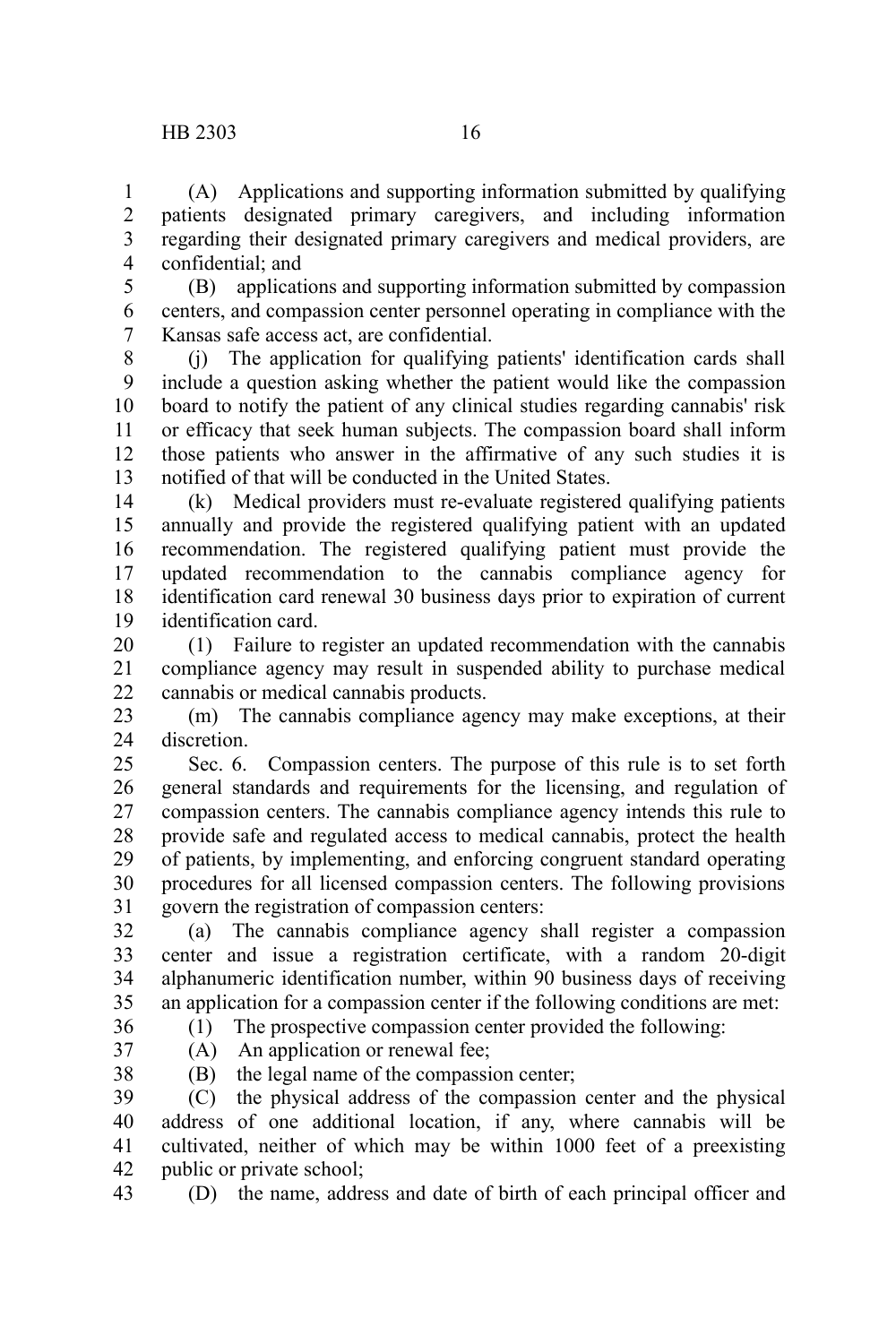board member of the compassion center; 1

(E) the name, address and date of birth of any person who is an agent of or employed by the compassion center, if any; 2 3

(F) operating regulations that include procedures for the oversight of the compassion center, procedures to ensure accurate record-keeping, patient database security, security of patient paper files and security measures to deter and prevent unauthorized entrance into areas containing cannabis and prevent the theft of cannabis and proof of compliance with any other oversight rules and regulations set forth by the cannabis compliance agency. 4 5 6 7 8 9 10

(G) principal officers and board members will be elected to office by patient and caregiver members of the cooperative; and 11 12

(2) may be subject to a criminal history check at the time of nomination. 13 14

(3) Principal officer and board member candidates cannot be excluded for any offense consisting of conduct for which the Kansas safe access act would likely have prevented a conviction, but the conduct which either occurred prior to the enactment of the Kansas safe access act or was prosecuted by an authority other than the state of Kansas, whether as a patient or caregiver. Candidates who can show by medical records that their past convictions would have been negated by the Kansas safe access act cannot be excluded from consideration. 15 16 17 18 19 20 21 22

(b) Not later than 180 business days after the effective date of the Kansas safe access act, the cannabis compliance agency shall adopt any further rules and regulations establishing application and renewal fees for registry identification cards and compassion center registration certificates, including reasonable rules and regulations governing: 23 24 25 26 27

(1) The form and content of compassion center registration and renewal applications; 28 29

(2) minimum oversight requirements for registered compassion centers; 30 31

(3) minimum record keeping requirements for registered compassion centers; 32 33

(4) minimum security requirements for registered compassion centers; and 34 35

(5) procedures for suspending or terminating the registration of registered compassion centers that violate the provisions of the Kansas safe access act or the rules and regulations promulgated pursuant to this section. 36 37 38 39

(c) The cannabis compliance agency shall design rules and regulations with the goal of protecting against diversion and theft, without imposing an undue burden on the registered compassion centers or compromising the confidentiality of registered qualifying patients and 40 41 42 43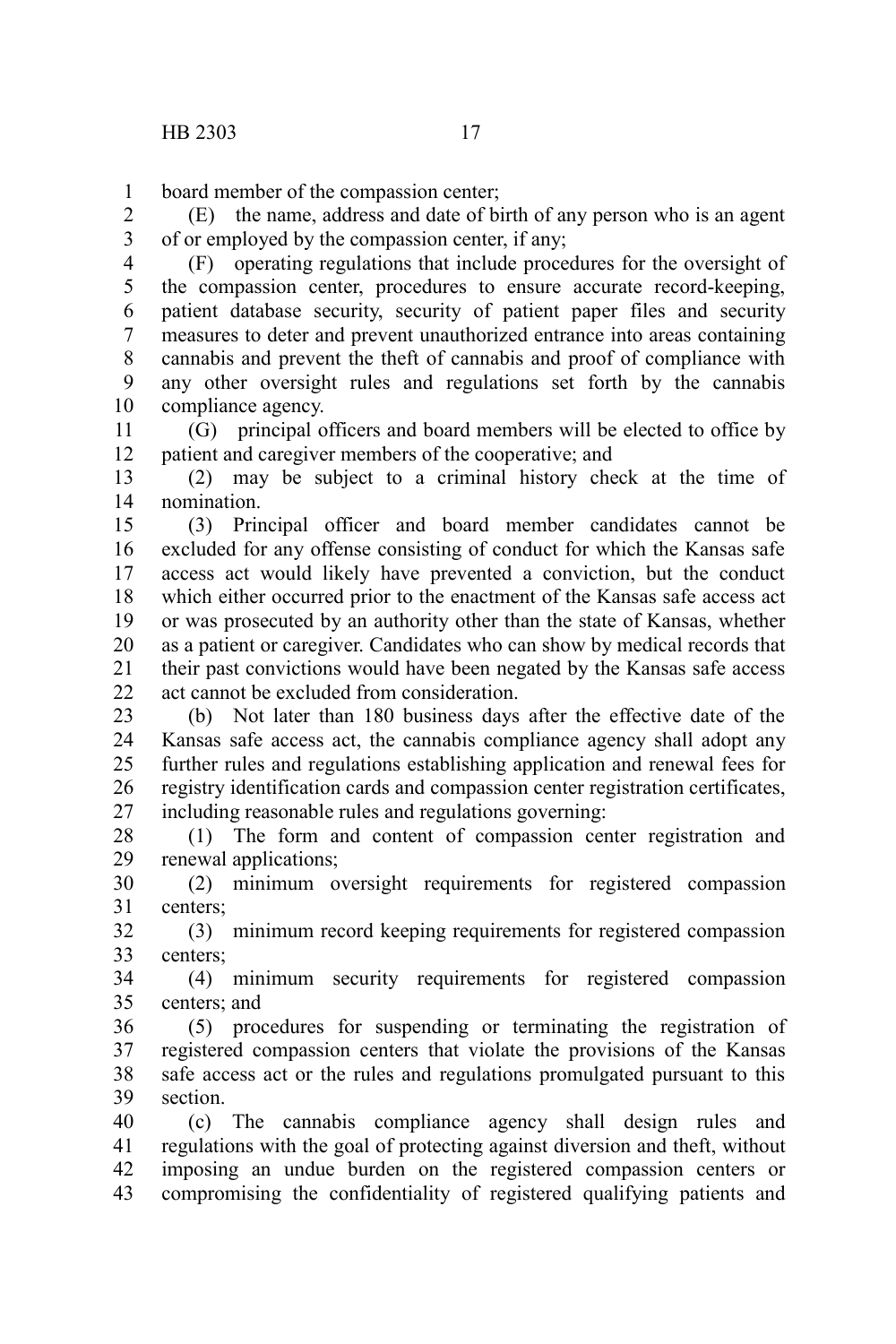their registered designated primary caregivers. 1

(d) Any dispensing records that a registered compassion center is required to keep shall track transactions according to registered qualifying patient's registered designated primary caregivers' and registered compassion centers' registry identification numbers, rather than their names, to protect their confidentiality. 2 3 4 5 6

7

(e) Fees shall be in accordance with the following parameters:

8

(1) Compassion center application fees may not exceed \$1,000.00;

9

(2) compassion center renewal fees may not exceed \$1,000.00;

(3) the cannabis compliance agency may establish a sliding scale of patient application and renewal fees based upon a qualifying patient's family income; 10 11 12

(4) the department may accept donations from private sources in order to reduce the application and renewal fees; and 13 14

(5) a registered compassion center shall not be subject to prosecution; search, except by the cannabis compliance agency pursuant to section 21, and amendments thereto. 15 16 17

(f) Seizure or penalty in any manner or be denied any right or privilege, including, but not limited to, civil penalty or disciplinary action by a court or business licensing board or entity, solely for acting in accordance with the Kansas safe access act and cannabis compliance agency rules and regulations to acquire, possess, cultivate, manufacture, deliver, transfer, transport, supply or dispense cannabis, cannabis based products or related supplies and educational materials to registered qualifying patients, to registered designated primary caregivers on behalf of registered qualifying patients or to other registered compassion centers. 18 19 20 21 22 23 24 25 26

(1) A registered compassion center may not dispense, deliver or otherwise transfer cannabis to a person other than another registered compassion center, an identification card-carrying patient, a cultivating caregiver or an identification card-carrying patient's registered designated primary caregiver. 27 28 29 30 31

(2) Compassion centers will utilize the seed to sale tracking system to be implemented by the cannabis compliance agency. 32 33

(f) A compassion center shall implement security measures to deter and prevent entry into and theft from restricted access areas containing cannabis or currency. 34 35 36

(1) The cannabis compliance agency shall issue a renewal compassion center registration certificate within 30 business days to any registered compassion center that submits a \$1,000.00 renewal fee, provided that its registration is not suspended and has not been revoked. 37 38 39 40

(g) Registered compassion centers are subject to inspection by the cannabis compliance agency. 41 42

(h) A registered compassion center shall be operated on a not-for-43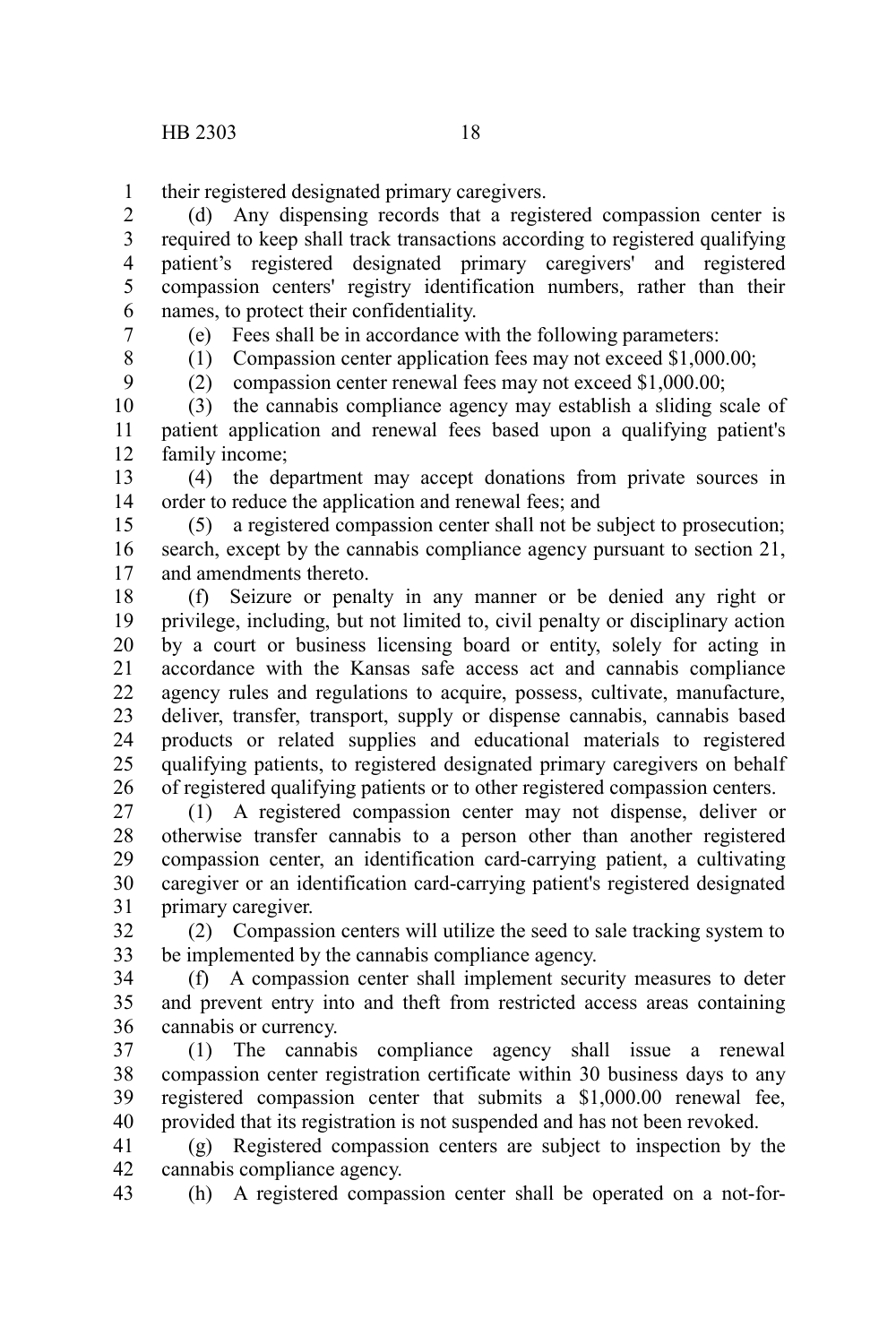profit basis for the mutual benefit of its cooperative members. 1

(1) The bylaws of a registered compassion center shall contain such provisions relative to the disposition of revenues and receipts as may be necessary and appropriate to establish and maintain its nonprofit character. 2 3 4

5

(2) A registered compassion center need not be recognized as tax exempt by the internal revenue service to qualify as a non for profit. 6

(3) If the entity makes a profit during any period, this excess must be returned to cooperative members via health support services, income based, sliding scale product pricing, free medicine for hospice patients, donated into the broader community or put back into the organization, based on the votes of the cooperative members and board of directors. 7 8 9 10 11

(4) Wages of management, officers and employees of a compassion center can be increased by a vote of the compassion center board or a vote of cooperative members. 12 13 14

(i) A licensed compassion center may not sell medical cannabis over the internet but can allow registered qualifying patients to use the internet to arrange delivery of their purchase. 15 16 17

(j) The premises of a compassion center will be the only place where an automatic dispensing machine that contains medical cannabis or medical cannabis products may be located. It must comply with all regulations promulgated by the cannabis compliance agency for its use. 18 19 20 21

(k) Potency quantifications for medical cannabis and medical cannabis products shall be accessible to compassion center patients are in three ways: 22 23 24

 $25$ 

(1) Labels in display cases;

26

(2) labels on products; and

(3) a book of complete testing results on each current batch number, and or harvest batch lot number available for sale, to be located at a compassion center. 27 28 29

(l) When medical cannabis is received from medical cannabis cultivation facilities, registered qualifying patients or cultivating caregivers for purchase, storage or donation consideration by the collective compassion center and the medical cannabis has not already been tested at a certified testing facility, it must be subjected to an initial contaminants inspection before being sent out to a certified testing facility, or in the case of stored patient overages, be sent to storage: 30 31 32 33 34 35 36

(1) Certified medical cannabis intake processors shall utilize a minimum 30X microscope for a first screening which analyzes and detects contamination of: 37 38 39

(A) Pathogenic molds; 40

(B) rot; and 41

(C) insects 42

(2) In the event that the screening results indicate the presence of 43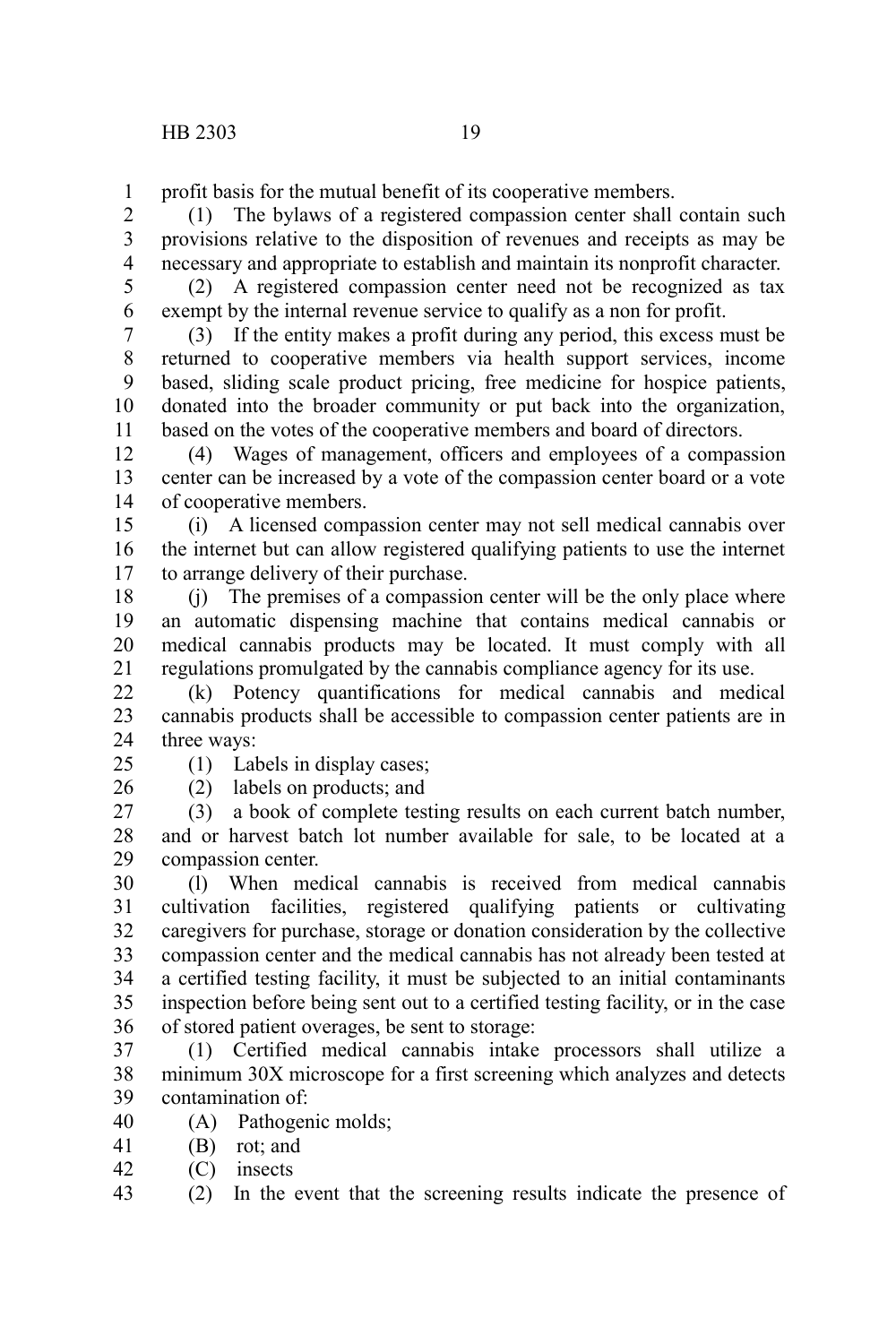43

quantities of any substance determined to be injurious to health, such products shall be immediately quarantined and immediate notification made to the cannabis compliance agency shall be made and the adulterated product shall be documented and properly destroyed according to guidelines to be established by the cannabis compliance agency. 1 2 3 4 5

(3) Certified medical cannabis processors will follow medical cannabis handling procedures to be defined by the cannabis compliance agency. 6 7 8

(m) A compassion center shall establish written policies and procedures addressing inventory controls. 9 10

(n) A registered compassion center is prohibited from acquiring, possessing, cultivating, manufacturing, delivering, transferring, transporting, supplying or dispensing cannabis for any purpose except to assist registered qualifying patients with the medical use of cannabis directly or through the qualifying patient's designated primary caregivers or to cultivating caregivers. All principal officers and board members of a registered compassion center must be residents of the state of Kansas. 11 12 13 14 15 16 17

(o) County and city governments may enact reasonable limits on the number of registered compassion centers that can operate in their jurisdictions and may enact zoning regulations that reasonably limit registered compassion centers to certain areas of their jurisdictions, after public hearings on the subject. 18 19 20 21 22

(p) Before cannabis may be dispensed to a designated primary caregiver, a registered qualifying patient or cultivating caregiver, a compassion center staffer must scan the identification card of the registered qualifying patient or the designated primary caregiver and must verify each of the following: 23 24 25 26 27

(1) That the identification card presented to the registered compassion center is valid; and 28 29

(2) that the person presenting the card is the person identified on the identification card presented to the compassion center staffer 30 31

(q) If a patient wishes the staff of the compassion center to communicate with their medical provider, then release of information forms will need to be signed for both parties. 32 33 34

Sec. 7. Compassion center staffing. The purpose of this rule is to set forth general standards and requirements for the certification, and regulation of compassion center staffing. The cannabis compliance agency intends this rule to provide safe and regulated access to medical cannabis, protect the health of patients, by implementing and enforcing congruent standard operating procedures for all licensed compassion center staff members. The following provisions govern the registration of compassion center staffing: 35 36 37 38 39 40 41 42

(a) Compassion center staff identification cards shall contain the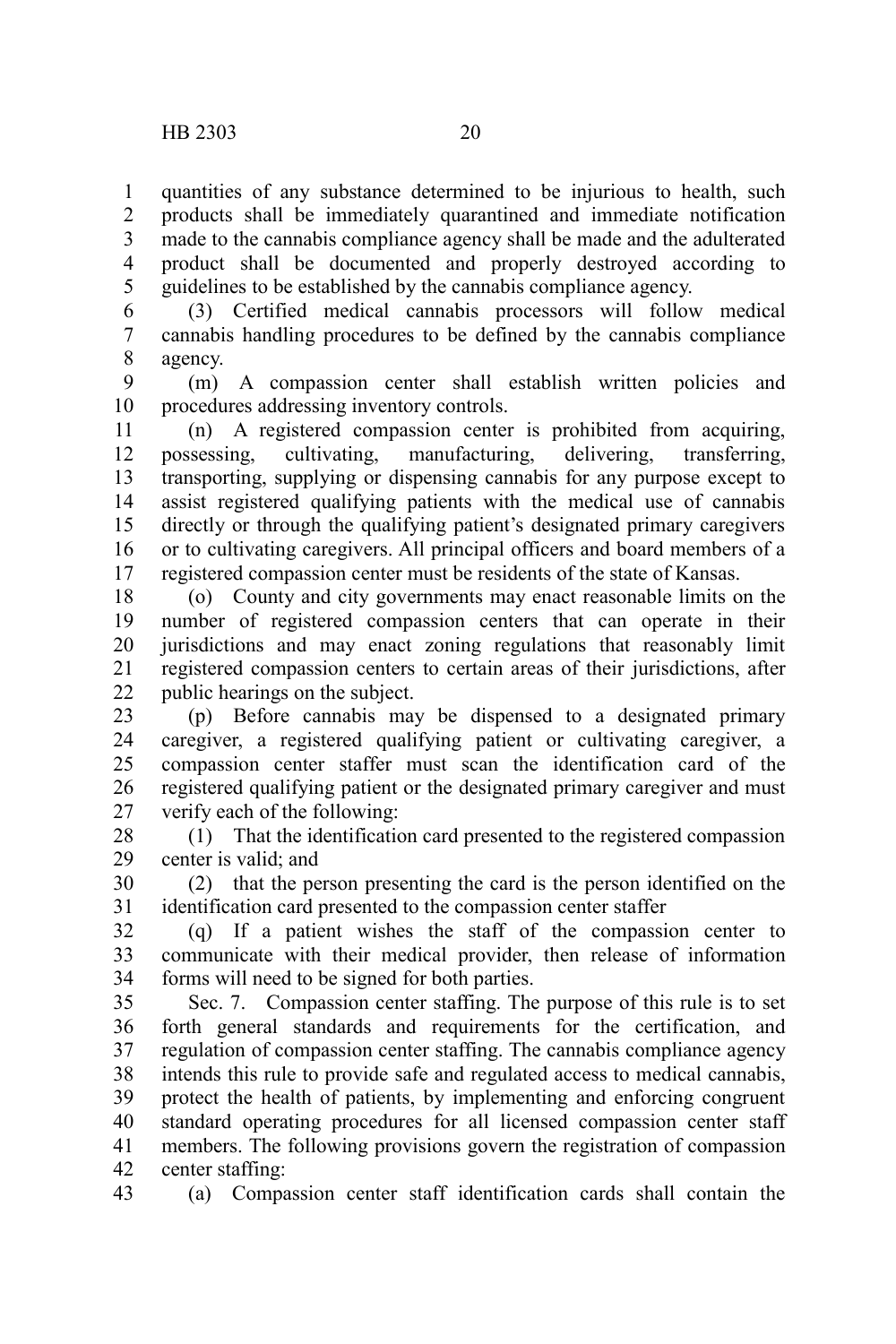following: 1

6

8

(1) The legal name of the registered compassion center with which the compassion center staffer is affiliated; 2 3

(2) a random 20-digit alphanumeric identification number that is unique to the cardholder; 4 5

(3) the date of issuance and expiration date of the identification card;

(4) a photograph; and 7

(5) a barcode for scanning.

(b) A statement shall be signed by staff pledging not to divert cannabis to anyone who is not allowed to possess cannabis pursuant to the Kansas safe access act. 9 10 11

(c) The cannabis compliance agency shall issue temporary identification cards to qualifying compassion center staffers at the time of approval and upon payment of a \$25.00 fee, and permanent cards within 30 business days of approving an application or renewal. 12 13 14 15

(1) Compassion center staffers cannot be excluded from employment due to any offense consisting of conduct for which the Kansas safe access act would likely have prevented a conviction, but the conduct which either occurred prior to the enactment of the Kansas safe access act or was prosecuted by an authority other than the state of Kansas, whether as a patient or caregiver. Compassion center staffers who can provide medical records that show their past convictions would have been negated by the Kansas safe access act cannot be excluded from consideration. 16 17 18 19 20 21 22 23

(2) The cannabis compliance agency shall notify the registered compassion center in writing or email of the reason for denying an identification card to any staffer. 24 25 26

(d) The cannabis compliance agency shall not issue an identification card to any principal officer, board member, agent, volunteer or employee of a registered compassion center who is younger than 21 years of age. 27 28 29

(1) The cannabis compliance agency may refuse to issue an identification card to a compassion center staffer who has had a card revoked for violating the Kansas safe access act. 30 31 32

(2) A compassion center registration certificate and the identification card for each compassion center staffer shall expire one year after the date of issuance. 33 34 35

(3) The cannabis compliance agency shall issue a renewal identification card within 30 business days to any compassion center staffer who submits a \$25.00 renewal fee. 36 37 38

(4) An identification card of a compassion center staffer shall expire and the person's login information to the seed to sale tracking system shall be deactivated by the agency upon notification by a registered compassion center that such person ceased to work at the registered compassion center. 39 40 41 42

(A) A registered compassion center shall notify the cannabis 43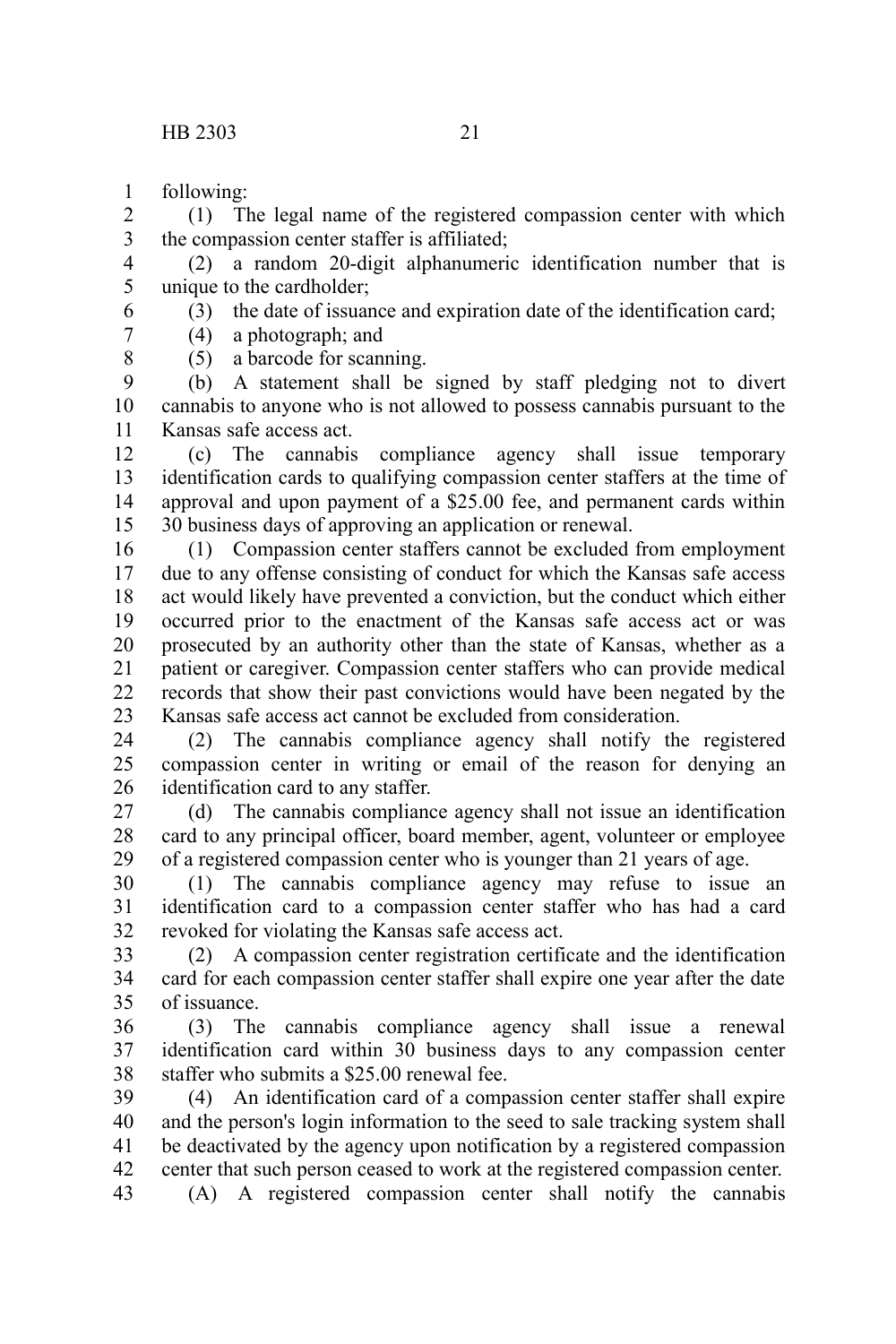compliance agency within 3 business days of a compassion center staffer termination or when a compassion center staffer voluntarily ceases to work at the registered compassion center. 1 2 3

(B) A registered compassion center shall notify the cannabis compliance agency in writing of the name, address and date of birth of any new compassion center staffer and shall submit a fee in an amount of \$25.00 before a new compassion center staffer begins working at the registered compassion center. 4 5 6 7 8

(C) The cannabis compliance agency shall issue temporary identification cards to qualifying compassion center staffers at the time of approval, and permanent cards within 30 business days of approving an application or renewal. 9 10 11 12

(e) No compassion center staffers shall be subject to arrest, prosecution, search, seizure or penalty in any manner or denied any right or privilege including, but not limited to, civil penalty or disciplinary action by a court or occupational or professional licensing board or entity, solely for working for a registered compassion center in accordance with the Kansas safe access act and cannabis compliance agency rules and regulations to acquire, possess, cultivate, manufacture, deliver, transfer, transport, supply or dispense cannabis, cannabis based products, related supplies, and educational materials to registered qualifying patients or registered designated primary caregivers on behalf of registered qualifying patients or to other registered compassion centers. 13 14 15 16 17 18 19 20 21 22 23

(f) All employees of a compassion center shall be residents of Kansas upon the date of their identification card application. 24 25

Sec. 8. Supply and allowances. The purpose of this rule is to establish guidelines regarding the supply and allowances of cannabis for rural registered qualifying patients who meet the guidelines of the cannabis compliance agency to grow their own medical cannabis. It sets forth general standards and requirements for supply, storing, donations, damages, overages, and emergency supply. The cannabis compliance agency intends this rule to help maintain an interrupted supply of medical cannabis supply for rural registered qualifying patients and prevent any diversion to the black market. 26 27 28 29 30 31 32 33 34

(a) An identification card-carrying patient shall not directly through a designated primary caregiver, or through a compassion center obtain more than their medical provider recommended dosage of cannabis from registered compassion centers in any 30 calendar day period. Exceptions to 30 day supply being: 35 36 37 38 39

(1) Medical patients who can prove that hardship, either financial or physical, would be imposed by monthly travel; or 40 41

(2) allowance for patient growers to store overages for out of season use or donate to compassion center for an indigent members free medicine 42 43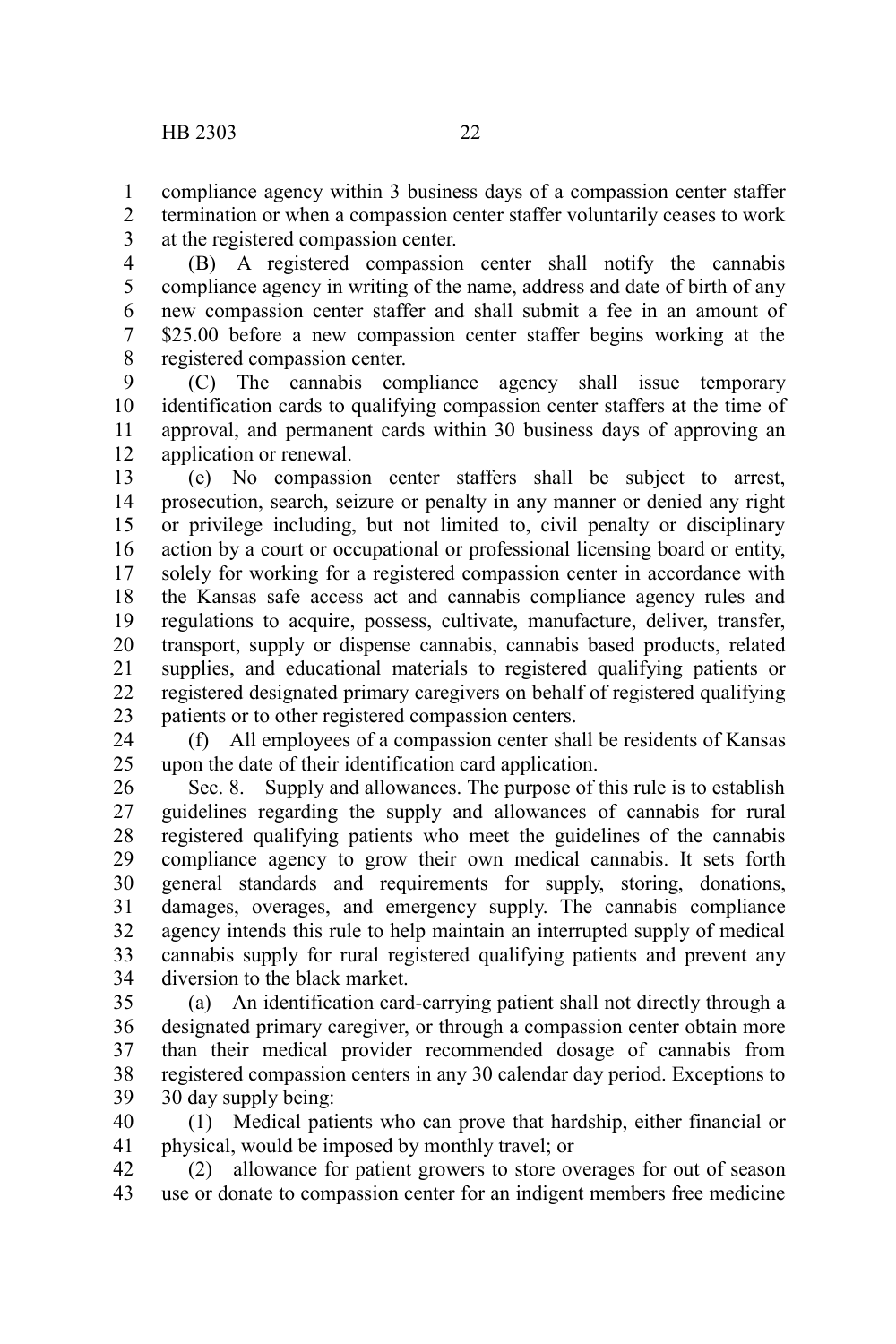program. 1

(A) Overages will be stored in rented lock boxes within compassion centers. 2 3

(B) Compassion centers will enter submissions into seed to sale tracking system and generate receipts for patients. 4 5

(C) Patients will be able to withdraw from lock boxes per their 30 day supply. 6 7

(D) Patients do not have to withdraw full 30 day supply at any one visit. 8 9

(b) Cannabis overage stock should examine under the 30x microscope upon receipt at the compassion center. Any stock contaminated by mold, mites, or pests must be disposed of per guidelines to be established by the cannabis compliance agency. 10 11 12 13

Sec. 9. Medical cannabis cultivation facilities. The purpose of this rule is to establish guidelines regarding the cultivation of cannabis for general supply by a cooperative medical cannabis cultivation facility. It sets forth general standards and requirements for cultivation, best practices, security, workforce education, health and safety standards. The cannabis compliance agency intends this rule to help maintain an uninterrupted supply of pharmaceutical grade medical cannabis, establish standard operating procedure and safety standards, promote sustainable agricultural practices, and prevent any diversion to the black market. 14 15 16 17 18 19 20 21 22

(a) To qualify to label any product as "grown by ecologically sustainable standards" medical cannabis cultivation facility must follow guidelines in (b) and (c). 23 24 25

(b) The United States department of agriculture (USDA) does not inspect medical cannabis grows. Instead, cultivating caregivers with more than 10 patients, and any medical cannabis cultivation facility, must work with third-party certification agencies that offer certification for medical cannabis that meets organic standards. 26 27 28 29 30

(1) All medical cannabis crops to be sold in compassion centers, or used in manufacturing of cannabis based products must be inspected by a third-party certification inspector. 31 32 33

(2) All agricultural products used must be materials that have been approved for use in organic farming and meet all guidelines in the Kansas safe access act. 34 35 36

(c) Medical cannabis cultivation facilities must develop best practices to reduce the carbon footprint of their facility, as well as reduce facility water and energy use. An inspection and rating program will be developed through the cannabis compliance agency. 37 38 39 40

(1) Outdoor medical cannabis cultivation and medical cannabis cultivation in greenhouses utilizing current best industry practices to guarantee energy efficiency are allowed. 41 42 43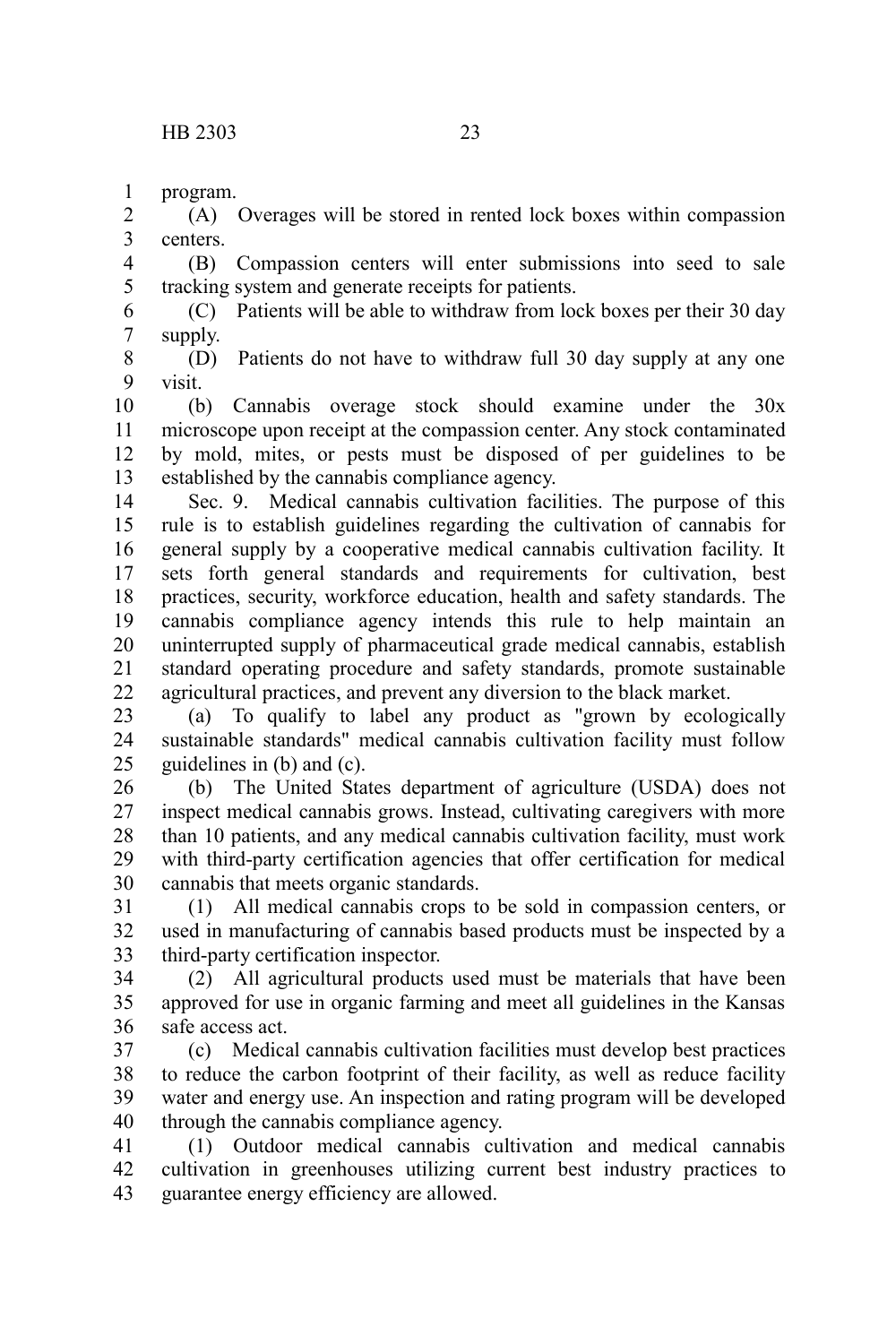(2) LED lighting and high intensity discharge bulbs (HID bulbs) are allowed in medical cannabis cultivation facility use 1  $\mathcal{L}$ 

(A) All high intensity discharge bulbs (HID bulbs) must be recycled, with recycling expense paid by the cultivation facility. 3 4

(3) Only renewable energy sources such as wind, solar and water are allowed as main power supply, unless local grid is totally supplied by sustainable energy source. No on-site fossil fuel generators may be used, except as backup emergency power, never as a main supply. 5 6 7 8

(4) Only 5, 4 and 2 hydro-safe resins should be used in aquaponics and hydroponic systems. 9 10

(6) Polystyrene beads shall not be used in hydroponic systems.

(7) Water use and restrictions - Methods that are not allowed and may be subject to fines; 12 13

14 15

11

(A) Unpermitted grading, road construction and culvert crossings; (B) illegal stream diversions and streams drying up;

(C) discharge of sediments, pollutants, and human waste or trash; 16

(D) erosion or soil deposition; and 17

(E) water contamination from pesticides, rodenticides, herbicides, fungicides, fertilizers, and fuels. 18 19

(F) Capturing rain runoff from buildings, storing and filtering for watering use is mandated. 20 21

(G) Greywater recycling, and filtering is mandated and must be implemented pursuant to all standards outlined in rules and regulations adopted by the cannabis compliance agency.  $22$ 23 24

25

(H) Cisterns are recommended.

(d) All collective medical cannabis cultivation facilities should be clearly marked with signs on all sides, denoting the site as a medical cannabis grow in compliance with the Kansas safe access act. 26 27 28

(1) All cultivation facilities will utilize agency selected seed to sale tracking system. 29 30

(2) All medical cannabis crops will be lot controlled. If specific medical cannabis cultivars are for a specific patient, or group of patients: 31 32

(A) Their member numbers will also be listed in the tracking system; and 33 34

35

(B) harvest batch lot associated.

(e) clean grow room, trimming room, bagging room standards and cannabis handling procedures to be defined by the cannabis compliance agency will apply to all medical cannabis cultivation facilities. 36 37 38

- (f) The site must be secured: 39
- (1) Monitored 24 hours a day, utilizing; 40
- (2) cameras; 41
- (3) security staff; and 42
- (4) and alarms. 43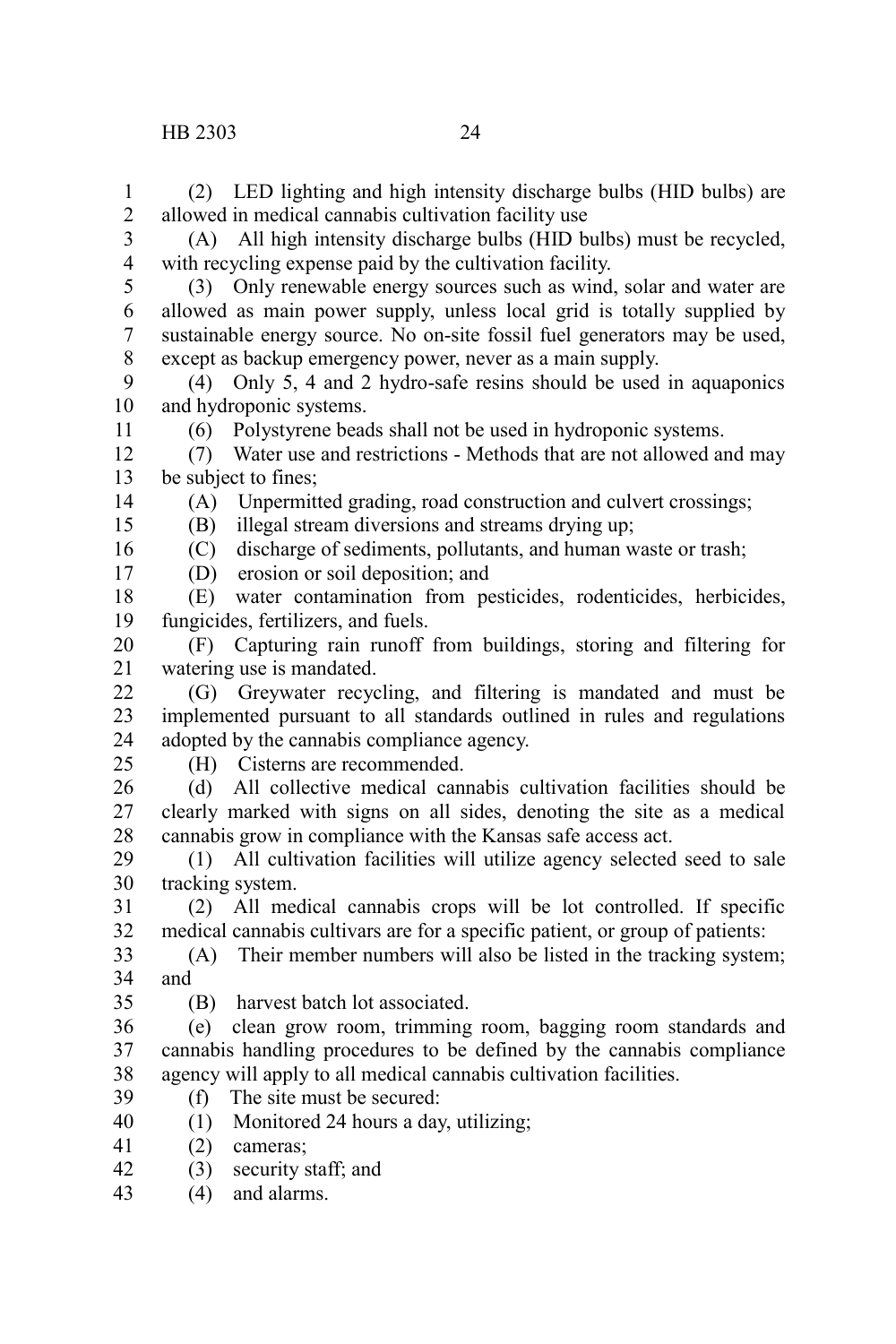1

(g) key card entry doors and gates.

(g) All cooperative medical cannabis cultivation facilities will be placed in rural areas and may supply compassion centers, cannabis product manufacturers, research programs and cultivating caregivers located in other areas. 2 3 4 5

(h) Medical cannabis cultivation facilities may sell the stalks and vegetation (leaves) to farmers for use as livestock feed (silage), following all process requirements established by the cannabis compliance agency. 6 7 8

(i) Medical cannabis cultivation facilities must comply with all laws on environmental audits under Kansas law. 9 10

(j) Medical cannabis cultivation facilities must obtain and carry medical cannabis crop insurance if available. 11 12

(k) The medical cannabis cultivation facility's water supply shall be tested annually for contaminants by a qualified lab approved by the cannabis compliance agency. If a water treatment system is needed, the agency may require more frequent testing. 13 14 15 16

(l) Soil used to cultivate medical cannabis shall be tested annually and must meet guidelines established by the cannabis compliance agency. 17 18

(m) For each batch of water or soil fails to meet the standards of the cannabis compliance agency the cultivation facility shall perform and document both a root cause analysis and any corrective action taken. 19 20 21

(n) The cultivation facility shall maintain the results of all testing for no less than 2 years.  $22$ 23

(o) The cannabis compliance agency reserves the right to require any and all types of testing to prevent contaminated medical cannabis. The agency may also issue recalls of contaminated medical cannabis and order the destruction of contaminated medical cannabis. 24 25 26 27

(p) All greenhouse infrastructure, hardware and all other applicable structures, or systems, must be UL listed. 28 29

(q) Medical cannabis cultivation facilities will utilize the seed to sale tracking system to be implemented by the cannabis compliance agency 30 31

Sec. 10. Cultivating caregivers and patient growers. The purpose of this rule is to establish guidelines regarding the cultivation of cannabis by cultivating caregivers and patient growers. It sets forth general standards and requirements for cultivation best practices, security, workforce education, health and safety standards. The cannabis compliance agency intends this rule to help maintain an uninterrupted supply of pharmaceutical grade medical cannabis, establish standard operating procedure and safety standards, promote sustainable agricultural practices and prevent any diversion to the black market. 32 33 34 35 36 37 38 39 40

(a) All patient and caregiver cultivation sites shall be clearly marked with signs on all sides denoting the site as a medical cannabis crop in compliance with the Kansas safe access act. 41 42 43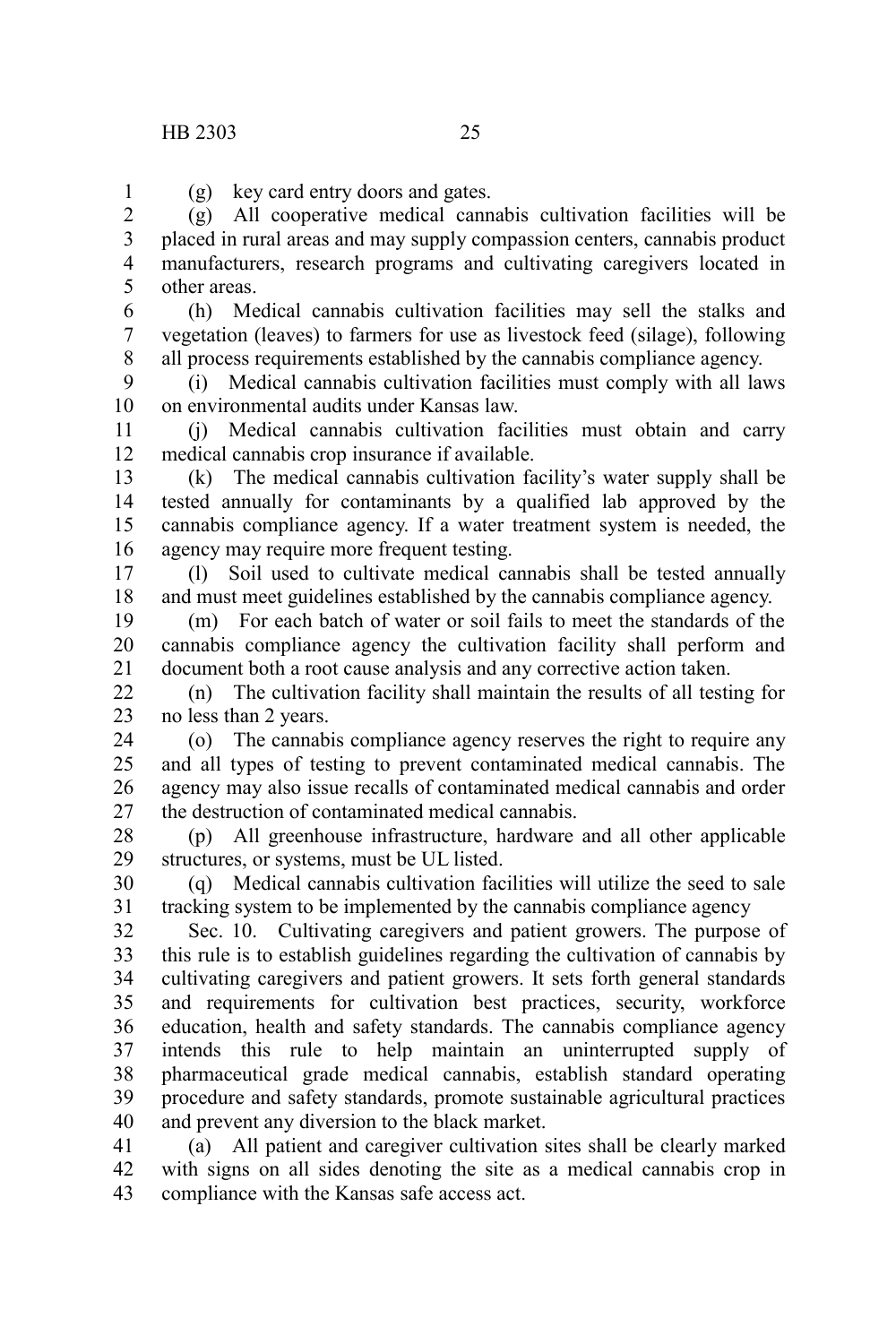### HB 2303 26

(b) Patient growers shall be allowed to cultivate only as much as required for the patient's own medical use: 1 2

(1) Within the confines of the recommendation of their medical provider; and 3 4

5

(2) taking into consideration the patient's chosen delivery method.

(c) Depending on patients dosing regimens, they may grow several as many cultivars in various levels of growth to keep a continuous supply. 6 7

(d) Caregiver cultivation sites must meet environmental standards to be set by the cannabis compliancy agency. 8 9

(e) Cultivating caregivers that exceed 10 registered qualifying patients will apply for licensure as a cultivating facility and if approved, will be bound by all the regulations set forth in section 9, and amendments thereto. 10 11 12 13

(1) If not approved, cultivating caregivers can appeal to the cannabis compliance agency. 14 15

(2) The cannabis compliance agency will consider needs of patients served by cultivating caregiver: 16 17

(A) If geographic hardship of patients dictates need of this cultivating caregiver; 18 19

20

(B) cultivar exclusivity dictates need of this cultivating caregiver;

(C) if the cultivating caregiver is excluded for qualifying as cultivation facility because they cannot meet all requirements of section 9, and amendments thereto, and to do so would induce an undue financial hardship; or 21 22 23 24

(D) Any other considerations deemed pertinent by the cannabis compliance agency 25 26

(3) If the appeal is denied, cultivating caregivers must conform to patient count limit of less than 10. 27 28

(f) Cannabis handling standards established by the cannabis compliance agency will also apply to cultivating caregiver grows. 29 30

(g) Cultivating caregivers need to obtain and carry appropriate insurance, and cannabis crop specific insurance, if available. 31 32

(h) Cultivating caregivers, cannot be excluded for any offense consisting of conduct for which the Kansas safe access act would likely have prevented a conviction, but the conduct which either occurred prior to the enactment of the Kansas safe access act or was prosecuted by an authority other than the state of Kansas, whether as a patient or caregiver. Candidates who can prove their past convictions would have been negated by the Kansas safe access act by providing to the cannabis compliance agency medical records from the time of the conviction for the patient, or records that the patient was receiving care from a caregiver cannot be excluded from consideration. 33 34 35 36 37 38 39 40 41 42

43

(i) To guarantee a constant and uninterrupted supply, plants are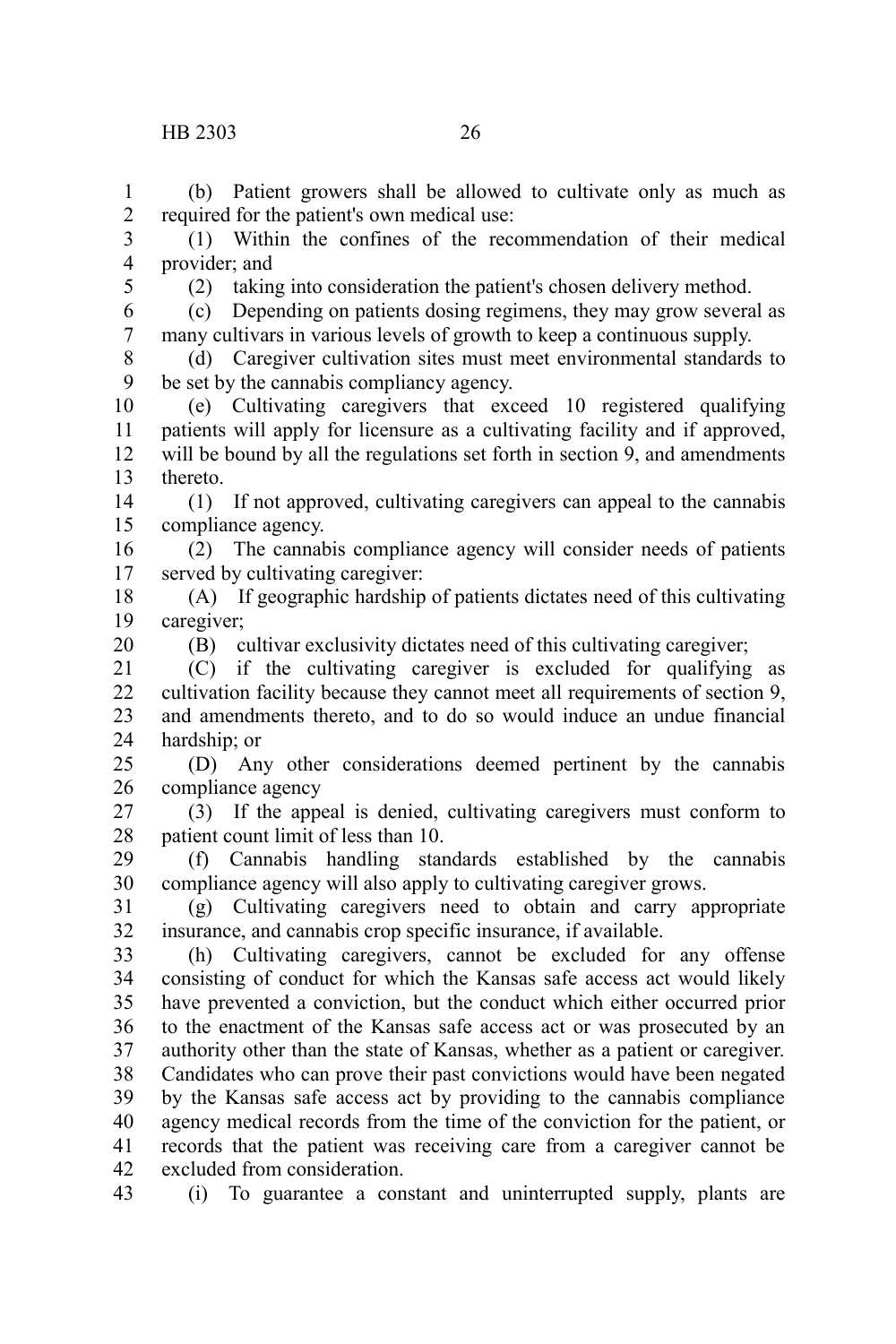allowed in all five stages of growth: Germinating, seedling, vegetative, flowering and curing. 1 2

(j) Crop failure or damage will be reported to cannabis compliance agency within 5 business days via email or electronic form on agency website, meeting any documentation requirements established by the cannabis compliance agency. 3 4 5 6

(1) Affected patients of primary caregiver or cultivating caregiver will be directed to closest compassion center for any emergency medical cannabis replacement needs. 7 8 9

(k) If the medical provider feels it is necessary for the patient to have an amount over their normal allotment, the exception will be granted: 10 11

(1) The medical provider will provide updated recommendation documentation to the patient; and 12 13

(2) the patient will provide documentation to the cannabis compliance agency by email or upload to agency website 14 15

(l) Cultivating caregivers will utilize the seed to sale tracking system to be implemented by the cannabis compliance agency 16 17

Sec. 11. Employee training. Employee training is mandatory for all cannabis industry positions. Required training information will be available via the cannabis compliance agency, and the agency website. 18 19 20 21

(a) Positions that require training, or an equivalent resume, are:

(1) Medical cannabis cultivation facility workers;

(2) processors; 23

 $22$ 

(3) cultivating caregivers 24

(4) manufacturers; and  $25$ 

(5) compassion center staff 26

(6) medical care medical provider training is considered separate from cannabis industry positions and is covered under section 4, and amendments thereto. 27 28 29

Sec. 12. Public policy and public safety. The purpose of this rule is to establish guidelines regarding the standards and regulations pertaining to public use of medical cannabis, prevention of impaired driving, establish employer, registered qualifying patient employees and business owner rights and the rights of students who are registered qualifying patients. 30 31 32 33 34

(a) The Kansas safe access act shall not permit any person to do any of the following, nor shall it prevent the imposition of any civil, criminal or other penalties for undertaking any task while impaired. 35 36 37

(b) Nothing in the Kansas safe access act shall be construed to require: Any person or establishment in lawful possession of a commercial business property to allow a guest, client, customer or other visitor to smoke cannabis on or in that property. The Kansas safe access act shall not limit a person or entity in lawful possession of a commercial business property, or an agent of such person or entity, from expelling a person who 38 39 40 41 42 43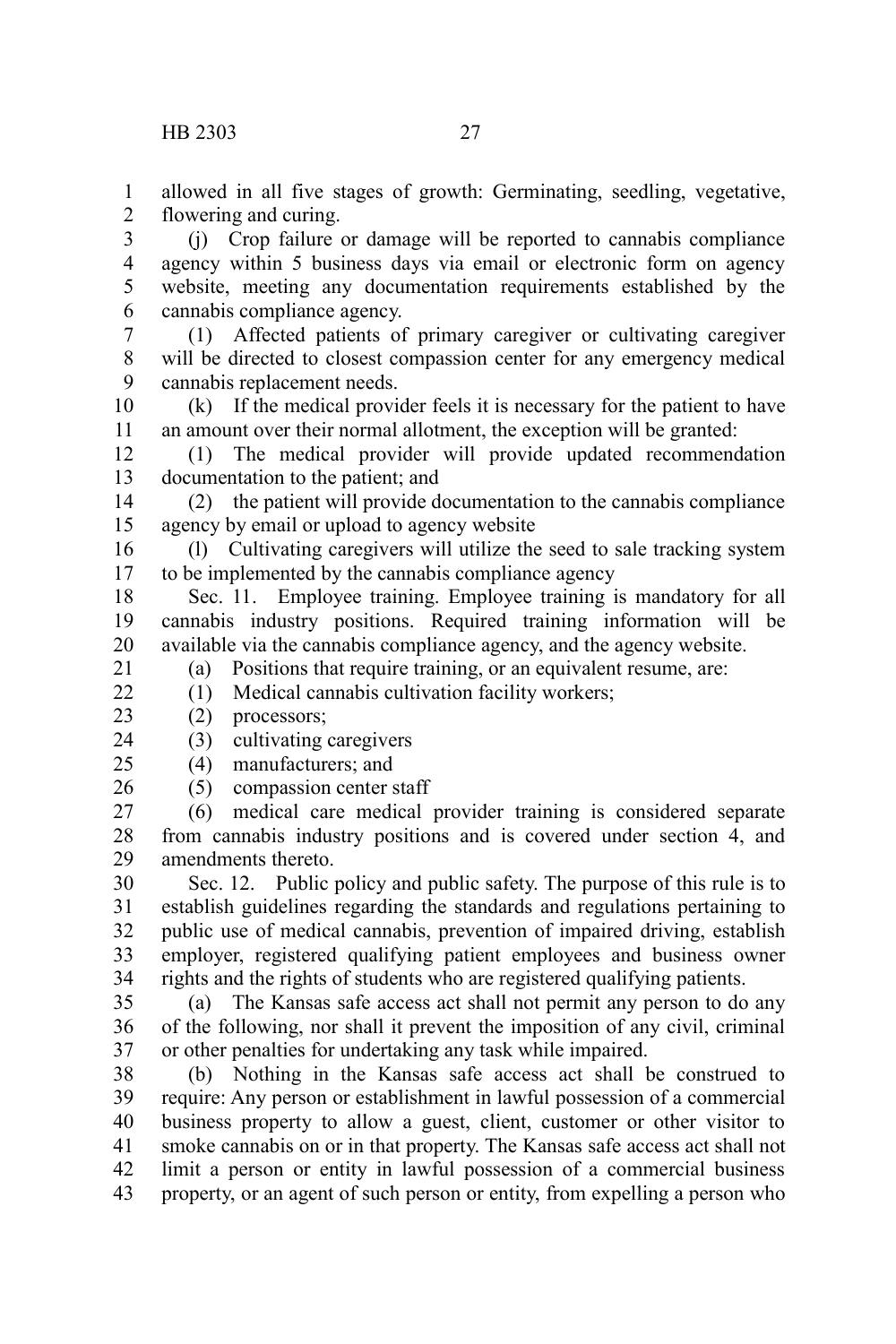smokes cannabis without permission from such property owner. 1

(c) The Kansas safe access act does not prevent any employer from setting their own policies regarding the accommodation of an employee's medical need to use cannabis in any workplace space or disciplining any employee working while impaired, except that, a qualifying patient shall not be considered to be impaired solely because of the presence of metabolites or components of cannabis. 2 3 4 5 6 7

(d) Unless an employer establishes by a preponderance of the evidence that the lawful use of medical cannabis has impaired the employee's ability to perform the employee's job responsibilities, it shall be unlawful to take any adverse employment action against an employee who is an identification card-carrying patient using medical cannabis consistent with the provisions of the Kansas safe access act based on either: 8 9 10 11 12 13 14

15

(1) The employee's status as a registry identification cardholder; or

(2) the employee's positive drug test for cannabis components or metabolites. 16 17

(e) For the purposes of this section, an employer may consider an employee's ability to perform the employee's job responsibilities to be impaired when the employee manifests specific articulable symptoms of impairment while working that decrease or lessen the employee's performance of the duties or tasks of the employee's job position. If an employer has a drug testing policy and an employee or job applicant tests positive for cannabis, the employer shall offer the employee or job applicant an opportunity to present a legitimate medical explanation for the positive test result and shall provide to the employee or job applicant a written notice of the right to explain. Within 3 working days after receiving notice, the employee or job applicant may submit information to the employer to explain the positive test result. As part of an employee's or job applicant's explanation for the positive test result, the employee or job applicant may present a doctor's recommendation for medical cannabis or their patient identification card, or both. 18 19 20 21 22 23 24 25 26 27 28 29 30 31 32

(f) Nothing in this section shall restrict an employer's ability to prohibit or take adverse employment action for being impaired during work hours, or require an employer to commit any act that would cause the employer to be in violation of federal law or that would result in the loss of a federal contract or federal funding. 33 34 35 36 37

(g) Impaired drivers are not protected by the Kansas safe access act while operating, navigating or being in actual physical control of any motor vehicle, school bus, public transport, aircraft or motorboat. The following caveats apply: 38 39 40 41

(1) The presence of metabolites does not automatically denote impairment. Registered qualifying patients who medicate daily may have a 42 43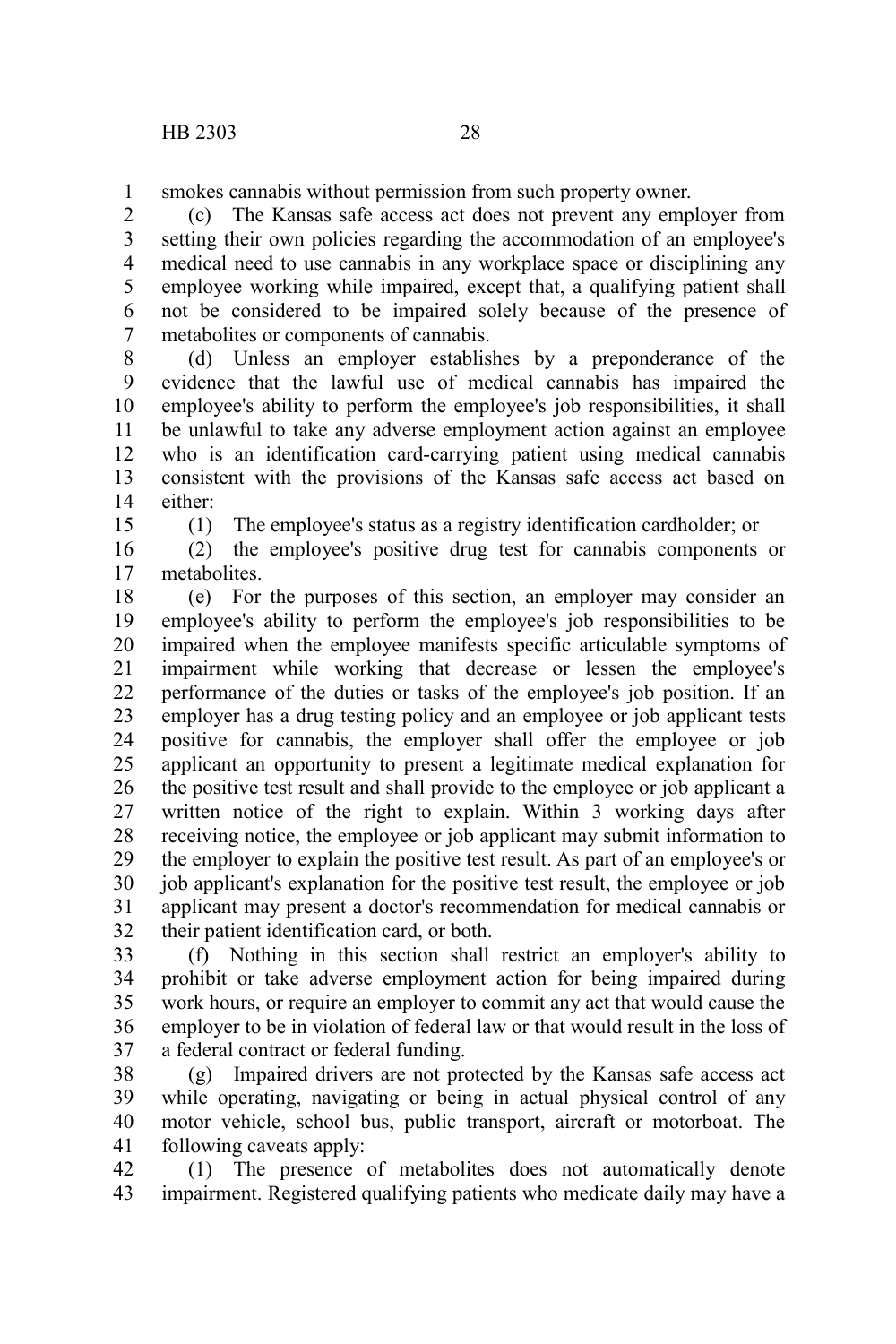high metabolite level, and yet also have a higher tolerance to psychoactive effects. 1  $\mathcal{L}$ 

(2) Current technologies, even those that can measure metabolite levels, cannot accurately gauge impairment. 3 4

(3) Roadside testing for impairment remains the best method to evaluate drivers. 5 6

(4) A registered qualifying patient's various disabilities may also impact roadside test results, and an effort should be made by law enforcement to set guidelines that include this consideration. 7 8 9

(h) Educational outreach to prevent driving while impaired will be posted on the cannabis compliance agency website via printable information and instructional videos, and educational materials will be available made available by the agency to compassion centers. 10 11 12 13

(i) No registered qualifying patient may smoke medical cannabis on the grounds of any preschool, primary, secondary or post-secondary school. 14 15 16

(1) Juvenile registered qualifying patients receiving medication via the school nurse, parent or caregiver can receive medication on school grounds. 17 18 19

(2) Post-secondary registered qualifying patients shall not be impeded from medicating per their medical providers recommendation whether individually or by the facilitation of their primary caregiver, if they have one, on school grounds, if the delivery method is allowed. 20 21 22 23

(3) Juvenile and post-secondary registered qualifying patients shall not be impeded from participation in any extracurricular activities, or regular school activities, simply because they are a registered qualifying patient. 24 25 26 27

(j) No patient may smoke cannabis in or on any form of public transportation. 28 29

Sec. 13. (a) Cannabis resource commission. This act shall establish the cannabis resource commission. The cannabis resource commission will be responsible for: Guiding policy on behalf of patients, medical providers and the public, with focus on continuous process improvement to better serve the needs of all; and facilitating research, work with researchers, liaison with other Kansas agencies and organizations, liaison with law enforcement, the Kansas legislature and the cannabis compliance agency. 30 31 32 33 34 35 36

(b) There is established a cannabis resource commission.

(1) The commission shall consist of 5 volunteer members appointed by the governor. The governor, insofar as possible, shall appoint persons from different geographical areas and persons who represent various economic regions, preferably with experience in the healthcare field, social work field, not-for-profit patient care sector, the field of cannabis research, industry, advocacy, or cannabis medicine. 38 39 40 41 42 43

<sup>37</sup>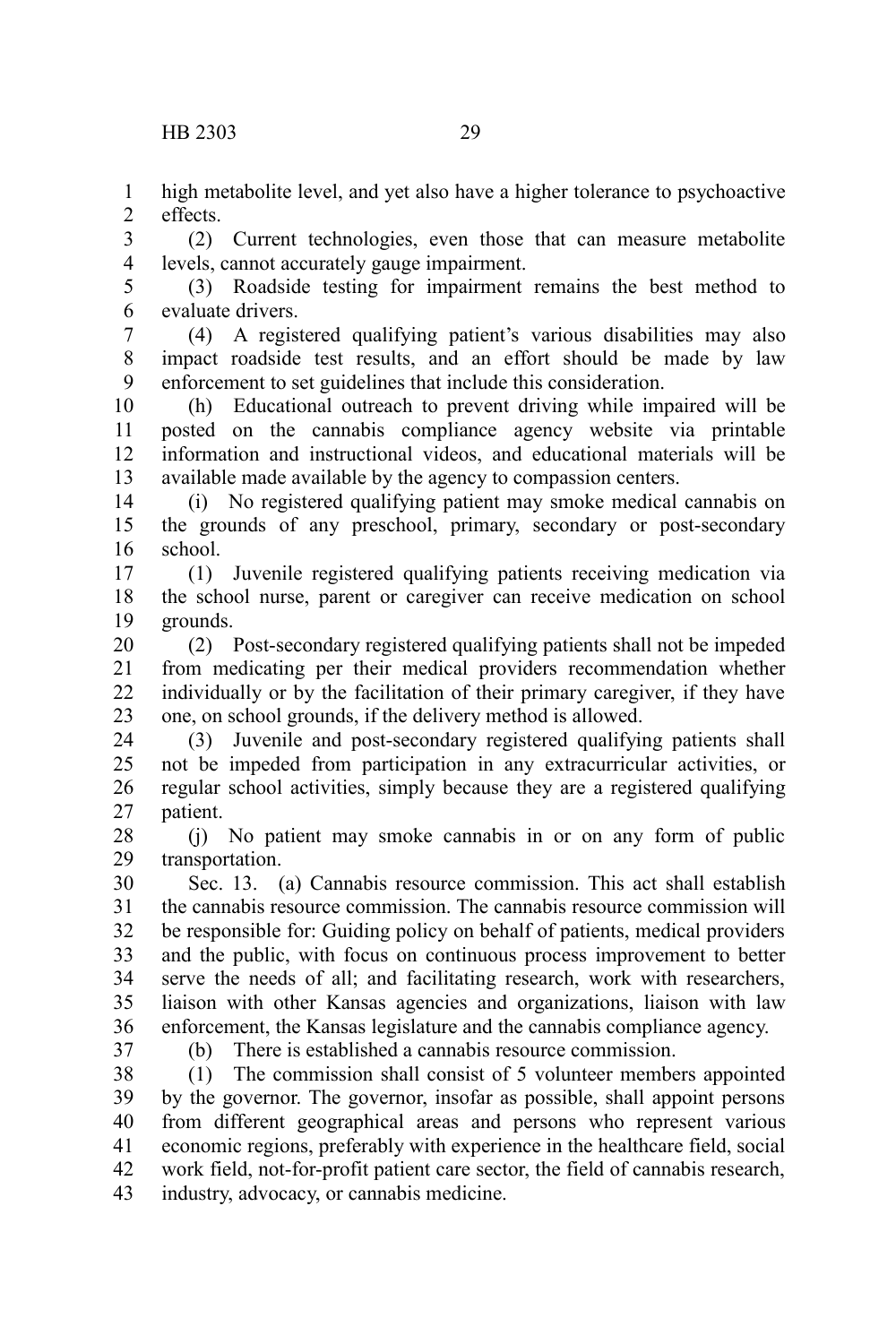### HB 2303 30

(2) If a vacancy occurs on the commission, the governor shall appoint a person to fill the vacant position for the unexpired term, if any, within a period of no more than 60 business days. 1 2 3

(3) Members of the commission shall be appointed for renewable three-year terms. 4 5

(4) The volunteer members will meet quarterly, whether in person or by teleconference, to: 6 7

(A) Review reports pertaining to the administration of the Kansas safe access act from the cannabis compliance agency, including appeals and complaints; 8 9 10

(B) review reports pertaining to the administration of the Kansas safe access act from the department of health and environment; 11 12

(C) review reports pertaining to the administration of the Kansas safe access act from Kansas law enforcement; and 13 14

(D) review any other reports pertaining to the administration of the Kansas safe access act from any other agency, public or private. 15 16

(5) The commission shall advise the governor, the cannabis compliance agency, the Kansas legislature and the secretary of the department of health and environment about the administration of the Kansas safe access act. 17 18 19 20

(6) The commission will act as a liaison between patients, agencies and research entities. 21  $22$ 

(7) Members of the commission cannot be excluded for any offense consisting of conduct for which the Kansas safe access act would likely have prevented a conviction, but the conduct either occurred prior to the enactment of the Kansas safe access act or was prosecuted by an authority other than the state of Kansas, whether as a patient or caregiver. Candidates who can prove their past convictions would have been negated by the Kansas safe access act by providing to the cannabis compliance agency medical records from the time of the conviction for the patient, or records that the patient was receiving care from a caregiver, cannot be excluded from consideration. 23 24 25 26 27 28 29 30 31 32

Sec. 14. Cannabis tax fund and revenue policies. This act shall establish a cannabis tax fund. 33 34

35

(a) The cannabis tax fund is hereby established.

(b) Medical cannabis patients will be taxed at a flat 6% rate at compassion center points of purchase for medical cannabis and medical cannabis products only. 36 37 38

(c) Funds will be deposited into the cannabis tax fund and after meeting costs of the Kansas safe access act. Infrastructure expenses will be spent for medical cannabis research, public health, mental health, substance abuse, K-12 school health, K-12 school substance abuse prevention and K-12 school mental health programs exclusively. 39 40 41 42 43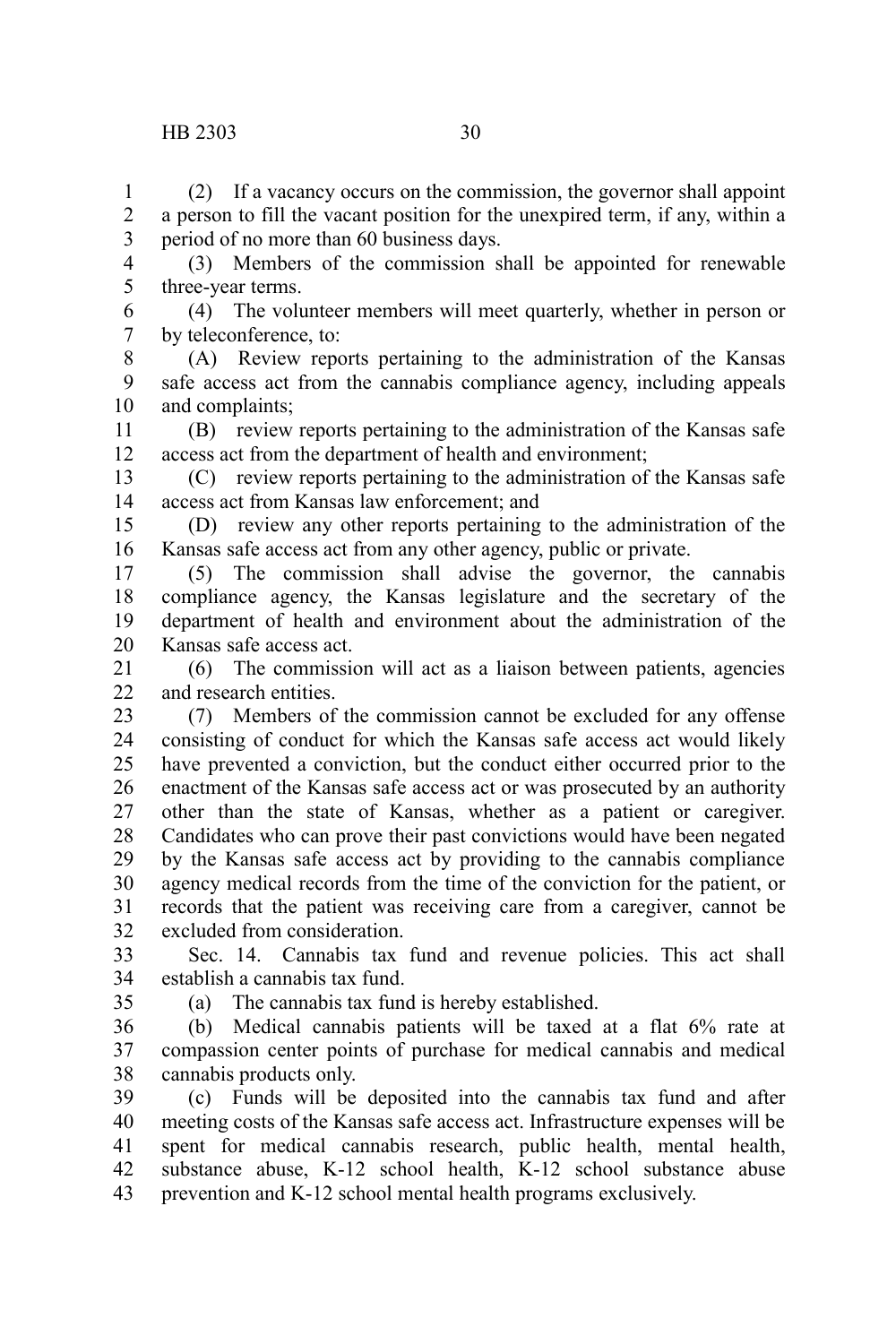(d) As the cannabis industry is often forced to a cash only business model: 1  $\mathcal{L}$ 

(1) Compassion centers and cooperatives must be allowed to pay taxes by cash, cashier's checks and money orders at their local revenue office; 3 4 5

(2) compassion centers and cooperatives will need to be able to pay these taxes on a daily or weekly basis, so they are not accumulating large amounts of cash and being placed at a higher risk for crime; and 6 7 8

(3) patients, compassion centers and cooperatives will not be assessed any further excise tax or any further sales tax for any medical cannabis or medical cannabis product beyond the established flat tax within this act. 9 10 11

(e) Any county, city, township, or jurisdiction which opts out of participation in the Kansas safe access act will then be excluded from any tax benefit, other than what is derived from state benefit from the Kansas safe access act. 12 13 14 15

(f) Sales tax can be levied on any product, item or device in a compassion center that is not medical cannabis or a medical cannabis product. 16 17 18

(g) Medical cannabis edible products qualify as medicine and shall not be taxed under the Kansas food sales tax. 19 20

21

(h) Kansas safe access act fee schedule: (1) Qualifying patient identification card .................................. \$10.00 (2) Cultivating caregiver identification card ............................. \$10.00 (3) Primary caregiver identification card .................................. \$10.00 (4) Compassion center employee identification card ................ \$25.00 (5) Medical cannabis cultivation facility employee identification card .............................................................................. \$25.00 (6) Medical cannabis product manufacturing employee identification card .............................................................................. \$25.00 (7) Medical cannabis testing facility employee identification card .............................................................................. \$25.00 (8) Compassion center license, may not exceed .................. \$1,000.00 (9) Compassion center license renewal, may not exceed ..... \$1,000.00 (10) Compassion center application fee .................................. \$500.00 (11) Compassion center license renewal fee ............................. \$50.00 (i) (1) An applicant or licensee may pay the license fee and renewal fee in full or the first half of the license fee plus the entire renewal fee plus the second half of the license fee  $+10\%$  due in 1 year. (2) License renewal shall be required every two years. (j) Medical cultivation facilities license fees, renewal fees, and application fees shall be in accordance with the following parameters: (A) 1-25 pounds a month ...................................... \$200.00 license fee  $22$ 23 24  $25$ 26 27 28 29 30 31 32 33 34 35 36 37 38 39 40 41 42

- 43
- (i) License renewal fees may not exceed \$200.00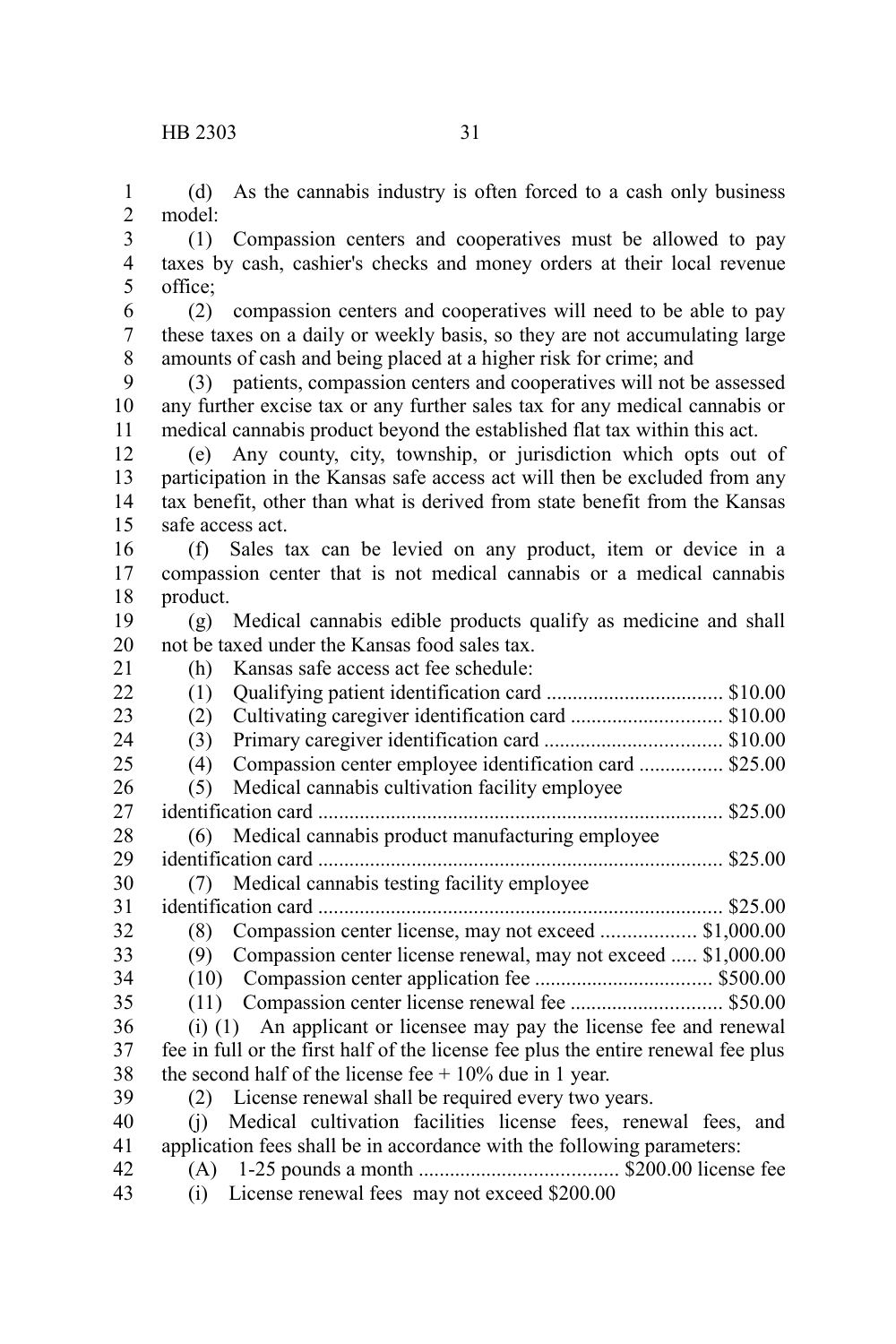| $\mathbf{1}$            | (ii)                                                                              |
|-------------------------|-----------------------------------------------------------------------------------|
| $\overline{2}$          | (B)                                                                               |
| $\overline{\mathbf{3}}$ | License renewal fees may not exceed \$500.00<br>(i)                               |
| $\overline{\mathbf{4}}$ | (ii)                                                                              |
| 5                       | (C)                                                                               |
| 6                       | License renewal fees may not exceed \$1,000.00<br>(i)                             |
| $\boldsymbol{7}$        | (ii)                                                                              |
| 8                       | 501-1,000 pounds a month  \$2,000.00 license fee<br>(D)                           |
| 9                       | License renewal fees may not exceed \$2,000.00<br>(i)                             |
| 10                      | (ii)                                                                              |
| 11                      | 1,001-5,000 pounds a month  \$3,500.00 license fee<br>(E)                         |
| 12                      | License renewal fees may not exceed \$3,500.00<br>(i)                             |
| 13                      | (ii)                                                                              |
| 14                      | 5,001-10,000 pounds a month  \$7,000.00 license fee<br>(F)                        |
| 15                      | License renewal fees may not exceed \$7,000.00<br>(i)                             |
| 16                      | (ii)                                                                              |
| 17                      | (G) 10,001-15,000 pounds a month  \$10,000.00 license fee                         |
| 18                      | License renewal fees may not exceed \$10,000.00<br>(i)                            |
| 19                      | (ii)                                                                              |
| 20                      | (k) (1) An applicant or licensee may pay the license fee and renewal              |
| 21                      | fee in full or the first half of the license fee plus the entire renewal fee plus |
| 22                      | the second half of the license fee $+10\%$ due in 1 year.                         |
| 23                      | (2) License renewal shall be required every two years.                            |
| 24                      | (1) (1) Medical cannabis manufacturing license fees, renewal fees,                |
| 25                      | and application fees shall be in accordance with the following parameters:        |
| 26                      | (A) Medical cannabis product manufacturing license fees may not                   |
| 27                      | exceed \$2,200.00;                                                                |
| 28                      | (B) medical cannabis product manufacturing license renewal fees                   |
| 29                      | may not exceed \$2,200.00;                                                        |
| 30                      | (C) medical cannabis product manufacturing application fee shall be               |
| 31                      | $$1,100.00;$ and                                                                  |
| 32                      | (D) medical cannabis product manufacturing license renewal fee shall              |
| 33                      | be \$50.00                                                                        |
| 34                      | (2) An applicant or licensee may pay the license fee and renewal fee              |
| 35                      | in full or the first half of the license fee plus the entire renewal fee plus the |
| 36                      | second half of the license fee $+10\%$ due in 1 year.                             |
| 37                      | (2) License renewal shall be required every two years.                            |
| 38                      | (m) (1) Medical cannabis infused product manufacturing license fees,              |
| 39                      | renewal fees, and application fees shall be in accordance with the                |
| 40                      | following parameters:                                                             |
| 41                      | (A) Medical cannabis infused product manufacturing license fees                   |
| 42                      | may not exceed \$2,200.00;                                                        |
| 43                      | (B) medical cannabis infused product manufacturing license renewal                |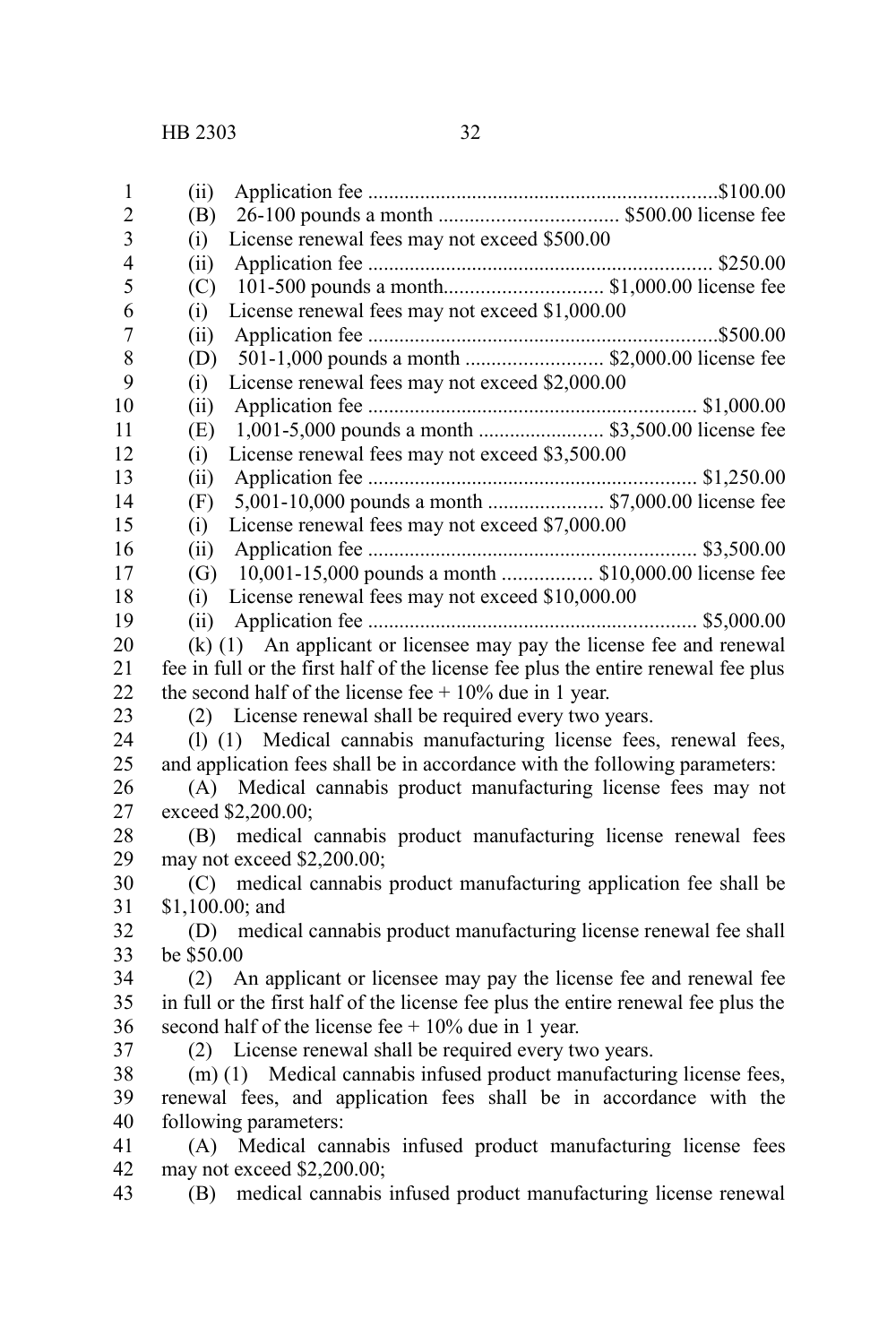fees may not exceed \$2,200.00; (C) medical cannabis infused product manufacturing application fees shall be \$1,100.00; and (D) medical cannabis infused product manufacturing license renewal fees shall be \$50.00. (2) An applicant or licensee may pay the license fee and renewal fee in full or the first half of the license fee plus the entire renewal fee plus the second half of the license fee  $+10\%$  due in 1 year. (2) License renewal shall be required every two years. (n) (1) Medical cannabis testing facility license fees, renewal fees, and application fees shall be in accordance with the following parameters: (A) Medical cannabis testing facility license fees may not exceed \$2,200.00; (B) Medical cannabis testing facility license renewal fees may not exceed \$2,200.00; (C) Medical cannabis testing facility application fee shall be \$1,100.00; and (D) Medical cannabis testing facility license renewal fee shall be \$50.00. (2) An applicant or licensee may pay the license fee and renewal fee in full or the first half of the license fee plus the entire renewal fee plus the second half of the license fee  $+10\%$  due in 1 year. (o) Administrative service fees: (1) Criminal history investigations ..........................................\$150.00 (2) Modification of license premises ...................................... \$120.00 (3) Duplicate business license ................................................... \$40.00 (4) Duplicate occupational license ............................................ \$10.00 (5) Duplicate vendor registration .............................................. \$40.00 (6) Off premise storage permit ................................................ \$500.00 (7) Subpoena fee ..................................................................... \$200.00  $(8)$  Change of location applicant fee - same local jurisdiction only .................................................................................................. \$150.00 (9) Change of trade name .......................................................... \$50.00 (10) Change of corporation of structure per person .................. \$25.00 Sec. 15. Packaging and labeling. This purpose of this rule is to establish guidelines and standards for packaging and labeling for medical cannabis and medical cannabis products to ensure all the necessary and relevant information to be enforced by the cannabis compliance agency is included. While there are slight differences in the labeling requirements for each category of medical cannabis product, all include identical parameters that mandate the type of packaging for medical cannabis products. The Kansas safe access act requires that each package or 1 2 3 4 5 6 7 8  $\mathbf{Q}$ 10 11 12 13 14 15 16 17 18 19 20 21 22 23 24  $25$ 26 27 28 29 30 31 32 33 34 35 36 37 38 39 40 41

container of medical cannabis, medical cannabis product and medical 42 43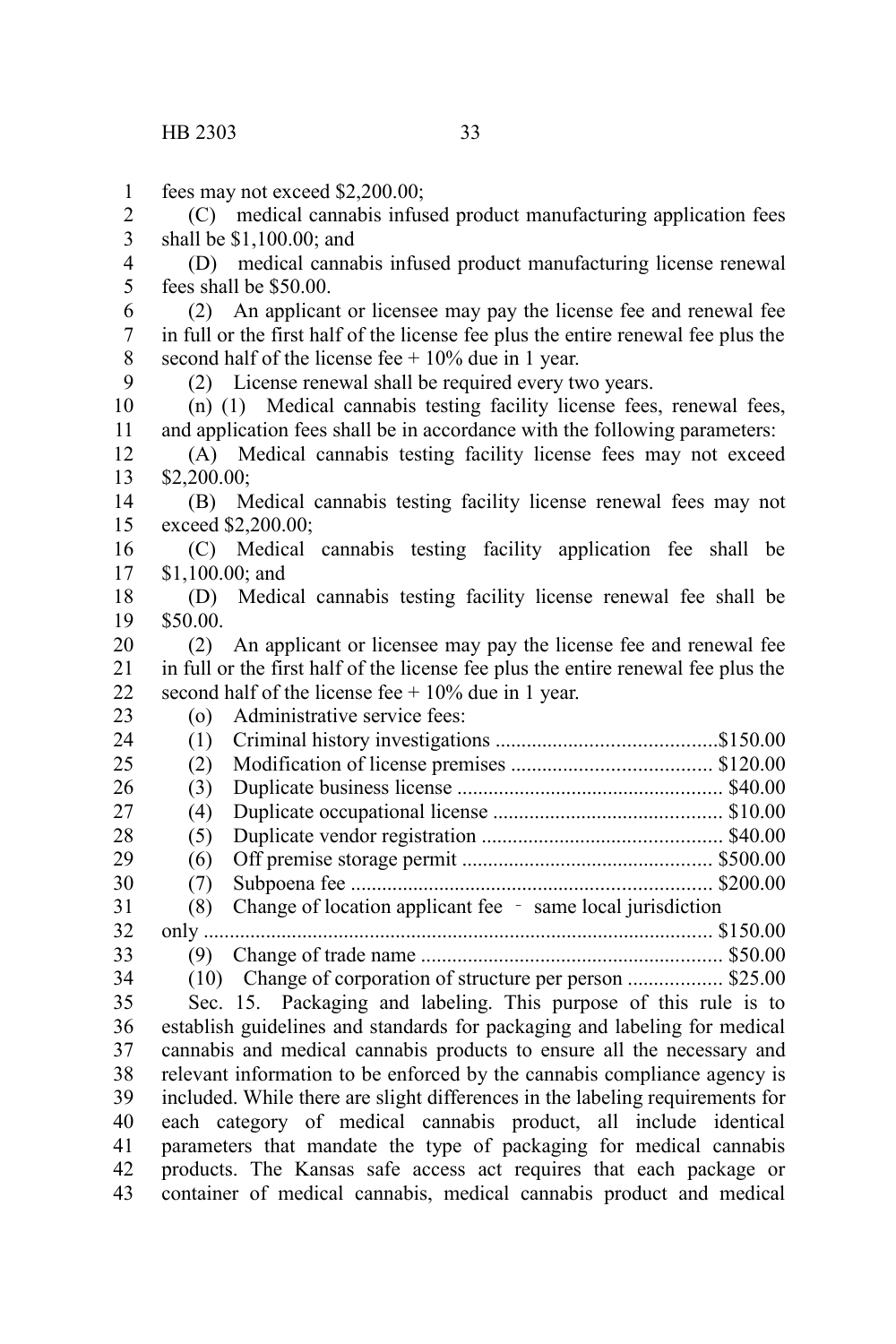cannabis concentrate includes necessary and relevant information for consumers, does not include health and physical benefits claims, is easily accessible to consumers and is clear, easy to read and noticeable. The cannabis compliance agency will develop a standardized label template and will develop a standardized list of information be included on labels, not limited to, but including, the following: 1 2 3 4 5 6

(a) Every medical cannabis product sold must leave the store in a package or container that is child-resistant. 7 8

(b) If the medical cannabis product packaging is not child-resistant, the compassion center must place that container within an exit package that is child resistant. 9 10 11

(c) Each package or container shall be opaque so that the product cannot be seen from outside the packaging, except for colored glass and sublingual syringes. 12 13 14

(d) Identification and consumer warning labels must be affixed to every individual container of medical cannabis, medical cannabis product or medical cannabis edible. 15 16 17

(e) Every compassion center must ensure the following information is affixed to every container holding a medical cannabis product: 18 19

(1) The license number of the medical cannabis cultivation facility where the medical cannabis used to produce the product was grown; 20 21

(2) the license number of the medical cannabis product's manufacturing facility;  $22$ 23

(3) the license number of the compassion center that sold the medical cannabis product to the registered qualified patient; 24 25

(4) the identity statement and standardized graphic symbol of the compassion center that sold the product to the registered qualified patient; 26 27

(5) the production batch lots number assigned to the medical cannabis concentrate used to produce the product; 28 29

(6) the production batch lots number assigned to the medical cannabis product; 30 31

(7) the date of sale to the consumer; 32

33

(8) the following warning statements; (A) Body mass, age, metabolism, gender and body chemistry at time 34

of consumption all vary in the effectiveness and effect of the medicine; 35

(B) the intoxicating effects of this product may be delayed by two or more hours; 36 37

(C) do not operate a vehicle or machinery, especially when first beginning the use of this medicine; 38 39

(D) the product may cause dizziness or drowsiness, and alcohol may intensify this effect. Avoid mixing the product with alcohol; 40 41

(E) keep out of reach of children and animals, in bold print; 42

(F) please consult a medical provider when taken with other 43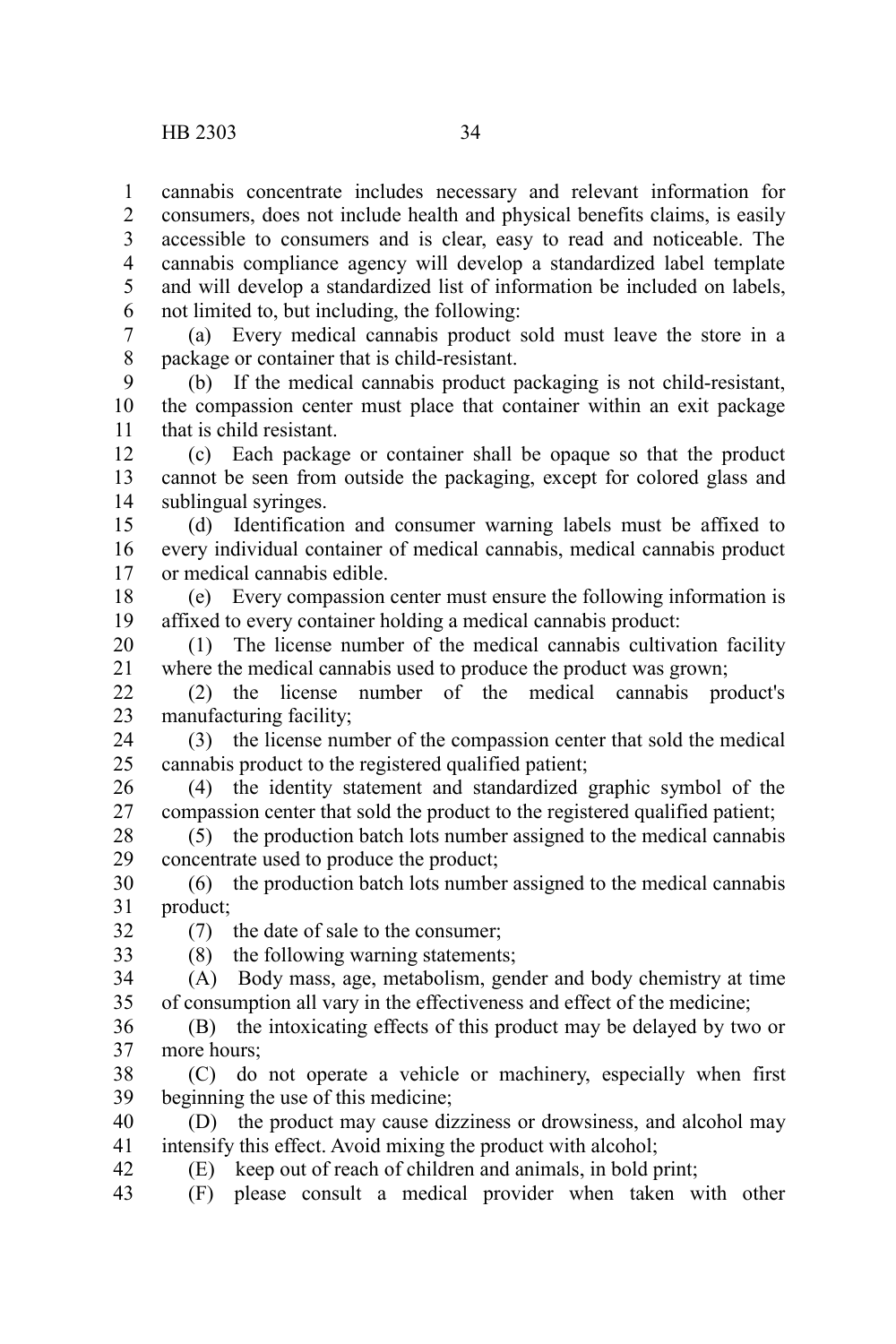medications; 1

12 13

(G) the product is for medical use only, to be consumed by registered qualifying patient only; 2 3

(9) the universal symbol, indicating that the container holds medical cannabis, which must be no smaller than  $\frac{1}{4}$  of an inch by  $\frac{1}{4}$  of an inch to be set forth by the cannabis compliance agency; 4 5 6 7

(10) a clear set of instructions for proper usage;

(11) packaging design must not have cartoons, or in any way attract interest from children; 8 9

(12) packaging must prominently display the following in clear and legible font: 10 11

(A) Display or inspection seal;

(B) patient name and patient ID number;

(C) a potency profile expressed in milligrams and the number of tetrahydrocannabinol servings within the container; 14 15

(D) a recommended use by or expiration date for medical cannabis products; and 16 17

(17) packages containing only dried flower must record the weight of medical cannabis. 18 19

Sec. 16. Medical cannabis edible product labeling. The purpose of this rule is to establish guidelines and standards for packaging and labeling for medical cannabis edible products to ensure all the necessary and relevant information to be enforced by the cannabis compliance agency is included. While there are slight differences in the labeling requirements for each category of medical cannabis edible product, all include identical parameters that mandate the type of packaging for medical cannabis edible products. The Kansas safe access act requires that each package or container of medical cannabis edible products includes necessary and relevant information for consumers, does not include health and physical benefits claims, is easily accessible to consumers and is clear, easy to read and noticeable. The cannabis compliance agency will develop a standardized label template and will develop a standardized list of information be included on label, not limited to, but including the information listed below. Edible medical cannabis products must include the following information, in addition to the information required by the guidelines of section 15, and amendments thereto; 20 21 22 23 24 25 26 27 28 29 30 31 32 33 34 35 36

(a) "The intoxicating effects of this product may be delayed three to six hours." 37 38

(b) An ingredient list including all ingredients used to manufacture the edible medical cannabis product. 39 40

(c) A statement regarding required refrigeration if the medical cannabis product is perishable. 41 42

(d) The standardized serving size for this product includes no more 43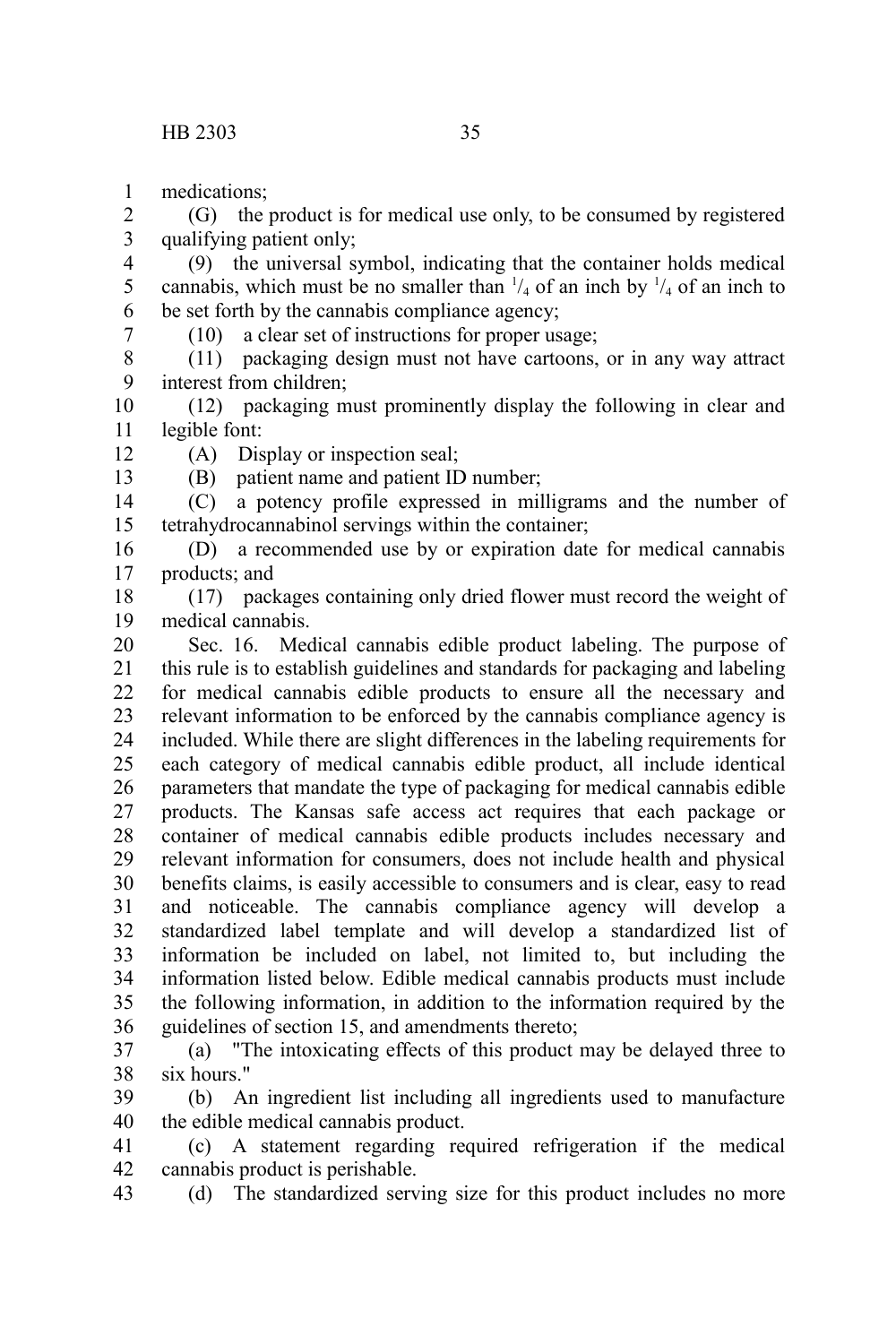than ten milligrams of active tetrahydrocannabinol, and a list of the package total of pharmacologically active ingredients. 1 2

(e) If the product uses nuts or another known allergen, a suitable warning. 3 4

(f) Bundled single-serving edible medical cannabis products that are individually packaged in child-resistant packaging and labeled can be placed into a larger package, that also needs to be child-resistant and include a list of the package total of pharmacologically active ingredients contained within the bundled package, including tetrahydrocannabinol that does not exceed 100 milligrams. 5 6 7 8 9 10

(g) Single-serving size medical cannabis products must list the package total of pharmacologically active ingredients including, but not limited to, tetrahydrocannabinol and cannabidiol, not to exceed 10 milligrams of tetrahydrocannabinol per single serving. 11 12 13 14

15 16

17

(h) Statement of expiration date.

(i) A dietary restriction label and nutritional fact panel.

(j) Potency test results for all medical cannabis edible products.

(k) Only generic food names that describe edible medical cannabis products. 18 19

(l) A recommended use by or expiration date for medical cannabis products. 20 21

(m) Must denote if liquid edible contains more than one standardized serving.  $22$ 23

(n) Each product must be packaged in a child-resistant container that maintains its child-resistant effectiveness for multiple openings. 24 25

(o) All containers for liquids shall clearly demark each standardized serving of liquid edible in a way that enables a reasonable person to intuitively determine how much of the product constitutes a single serving of active tetrahydrocannabinol. The portion of the container that clearly demarks each standardized serving of liquid edible medical cannabis need not be opaque. 26 27 28 29 30 31

(p) Liquid edible containers that include a dropper or measuring device shall assure the device allows a reasonable person to intuitively measure and serve a single serving of active tetrahydrocannabinol. 32 33 34

Sec. 17. Packaging and labeling of medical cannabis by a medical cannabis cultivation facility or a medical cannabis products manufacturing facility. The purpose of this rule is to ensure that every medical cannabis cultivation facility and medical cannabis products manufacturing facility label each shipping container and container of medical cannabis with all the necessary and relevant information for the receiving medical cannabis establishment. In addition, this rule clarifies basic shipping container requirements. The cannabis compliance agency wants to ensure the regulated community employs proper labeling techniques for all medical 35 36 37 38 39 40 41 42 43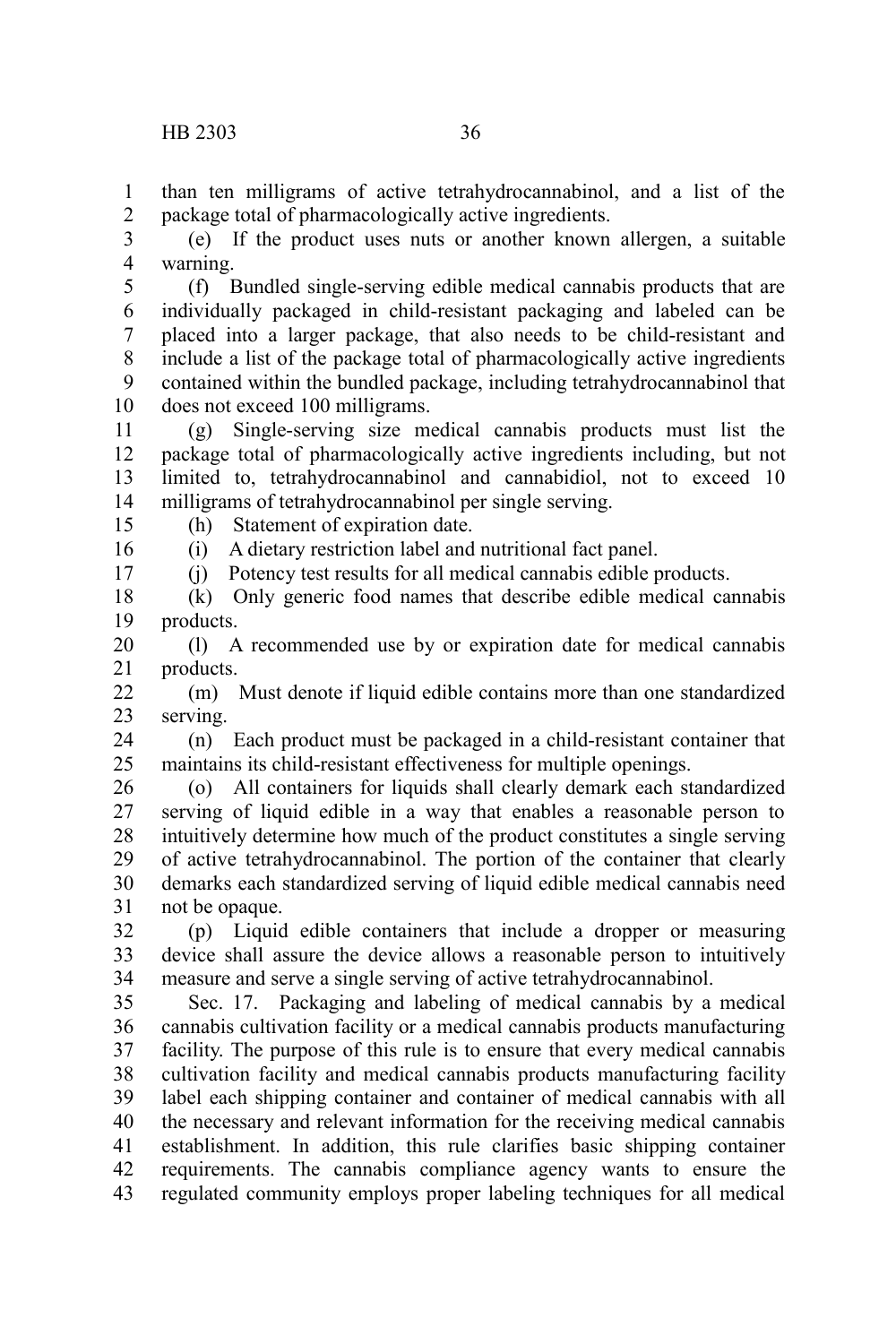cannabis. 1

(a) Every medical cannabis cultivation facility and medical cannabis products manufacturing facility must ensure that all medical cannabis is placed within a sealed, tamper-evident shipping container that has no more than one pound of medical cannabis within it prior to transport or transfer of any medical cannabis to another medical cannabis establishment. 2 3 4 5 6

(b) Labeling of medical cannabis shipping containers by a medical cannabis cultivation facility or a medical cannabis products manufacturing facility. Every medical cannabis cultivation facility or medical cannabis products manufacturing facility must ensure that a label is affixed to every shipping container holding medical cannabis that includes all the information required by this rule prior to transport or transfer to another medical cannabis establishment. 7 8 9 10 11 12 13

(c) Every medical cannabis cultivation facility or medical cannabis products manufacturing facility must ensure the following information is affixed to every shipping container holding medical cannabis: 14 15 16

(1) The license number of the medical cannabis cultivation facility where the medical cannabis was grown; 17 18

19

(2) the harvest batch lot number assigned to the medical cannabis;

(3) the net weight, using a standard of measure compatible with the state standardized seed-to-sale tracking system, of the medical cannabis prior to its placement in the shipping container; and 20 21 22

(4) a complete list of all ecologically sustainable pesticides, fungicides, and herbicides used during the cultivation of the medical cannabis; and 23 24 25

(5) a required statement for tests performed. Medical cannabis testing facilities must conducted a test on a harvest batch lot, and every medical cannabis cultivation facility and medical cannabis products manufacturing facility must ensure that a label is affixed to a shipping container holding any medical cannabis from that harvest batch lot with the results of that test. The type of information that must be labeled shall be limited to the following: 26 27 28 29 30 31 32

(A) A cannabinoid potency profile expressed as a range of percentages that extends from the lowest percentage to highest percentage of concentration for each cannabinoid listed in section 19, and amendments thereto, and any others required by the cannabis compliance agency. 33 34 35 36 37

(B) Every test conducted on that cultivar of medical cannabis cultivated by the same medical cannabis cultivation facility within the last three months. 38 39 40

(C) A statement that the product was tested for contaminants, provided that tests for contaminants were conducted according to section 19, and amendments thereto, and any other requirements made by the 41 42 43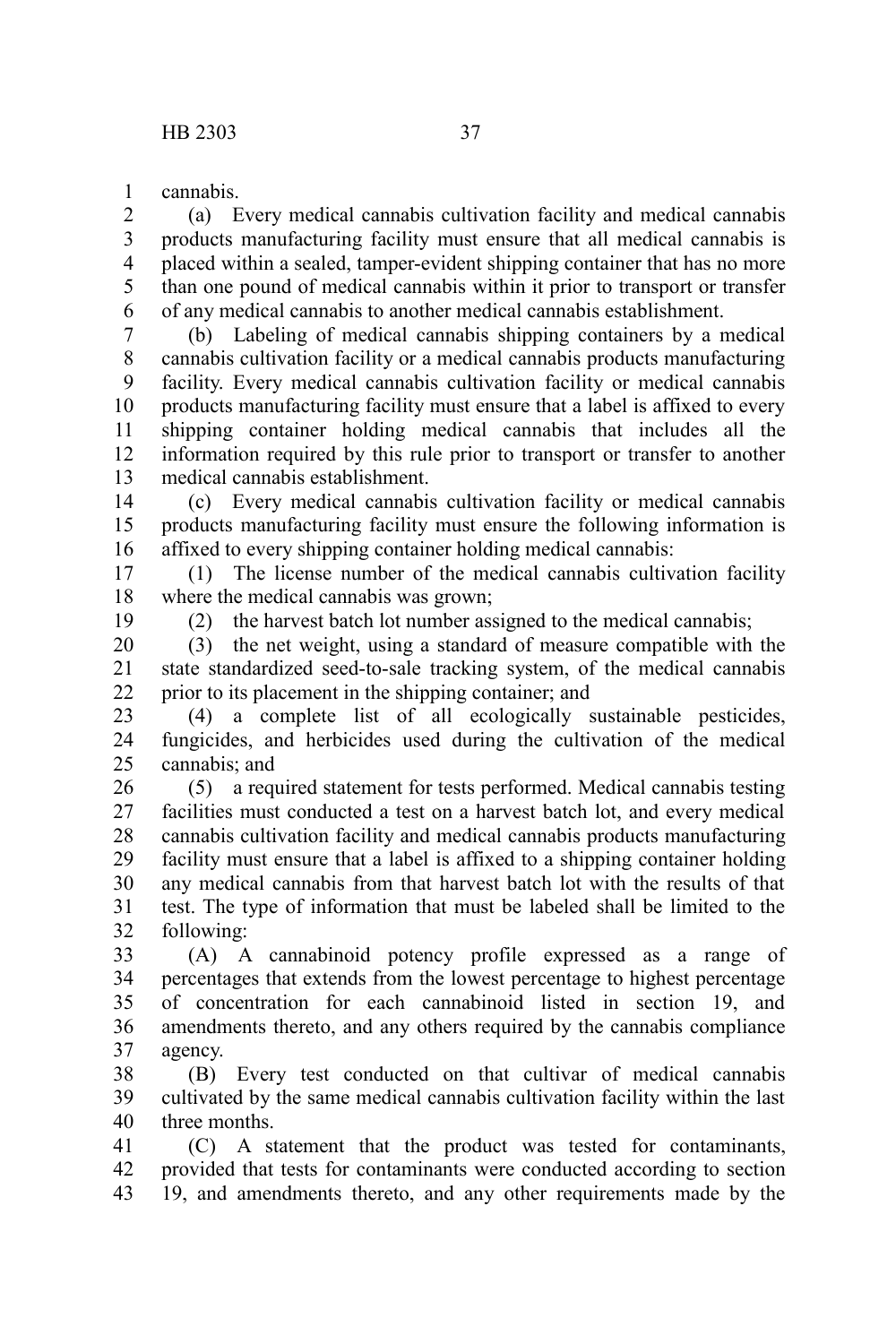cannabis compliance agency. 1

(d) Labeling of medical cannabis containers by a medical cannabis cultivation facility or a medical cannabis products manufacturing facility. If a medical cannabis cultivation facility or a medical cannabis products manufacturing facility packages medical cannabis within a container that is then placed within a shipping container, each container must be affixed with a label containing all the information required by section 19, and amendments thereto, and any other requirements made by the cannabis compliance agency. 2 3 4 5 6 7 8 9

Sec. 18. Packaging and labeling of medical cannabis concentrates by a medical cannabis cultivation facility or a medical cannabis products manufacturing facility. The purpose of this rule is to ensure that every medical cannabis cultivation facility and medical cannabis products manufacturing facility labels each shipping container and container of medical cannabis concentrates with all the necessary and relevant information for the receiving medical cannabis establishment. In addition, this rule clarifies basic shipping container requirements. The cannabis compliance agency wants to ensure the regulated community employs proper labeling techniques for all medical cannabis concentrates. 10 11 12 13 14 15 16 17 18 19

(a) Every medical cannabis cultivation facility and medical cannabis products manufacturing facility must ensure that all medical cannabis concentrates are placed within a sealed, tamper-evident shipping container that has no more than one pound of medical cannabis concentrate within it prior to transport or transfer to another medical cannabis facility or compassion center. 20 21 22 23 24 25

(b) Every medical cannabis cultivation facility or medical cannabis products manufacturing facility must ensure that a label is affixed to every shipping container holding a medical cannabis concentrate that includes all the information required by section 19, and amendments thereto, and any other requirements made by the cannabis compliance agency, prior to transport. 26 27 28 29 30 31

(c) Every medical cannabis cultivation facility or medical cannabis products manufacturing facility must ensure the following information is affixed to every shipping container holding a medical cannabis concentrate: 32 33 34 35

(A) The license number of the medical cannabis cultivation facility where the medical cannabis used to produce the medical cannabis concentrate was grown; 36 37 38

(B) the license number of the medical cannabis products manufacturing facility that produced the medical cannabis concentrate; 39 40

(C) the production batch lot number assigned to the medical cannabis concentrate contained within the shipping container; 41 42

(D) the net weight, using a standard of measure compatible with the 43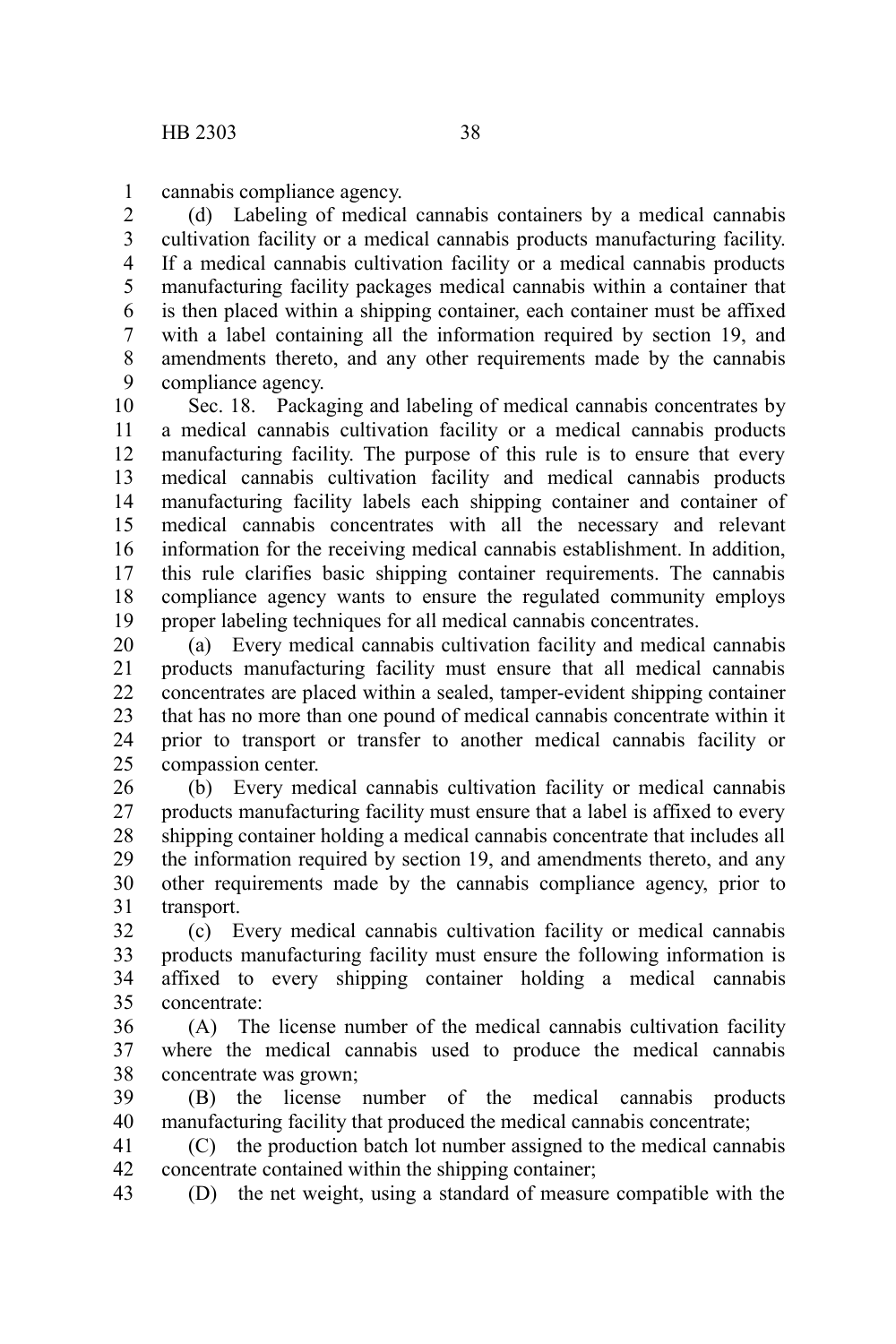seed-to-sale tracking system, of the medical cannabis concentrate prior to its placement in the shipping container; 1 2

(E) a complete list of all ecologically sustainable pesticides, fungicides, and herbicides used during the cultivation of the medical cannabis used to produce the medical cannabis concentrate contained; and 3 4 5

(F) a complete list of solvents and chemicals used to create the medical cannabis concentrate. 6 7

(d) Required statement when contaminant tests are performed. Every medical cannabis cultivation facility or medical cannabis products manufacturing facility must ensure that a label is affixed to a shipping container in which a medical cannabis concentrate is placed that contains a statement asserting that the medical cannabis concentrate within was tested per section 19, and amendments thereto, any other requirements made by the cannabis compliance agency; and the following: 8 9 10 11 12 13 14

(A) A medical cannabis testing facility tested every harvest batch lot used to produce the medical cannabis concentrate for: 15 16

(1) Molds, mildew and filth;

(2) microbials; 18

17

(3) herbicides, pesticides and fungicides, and any harmful chemicals; and 19 20

(B) a medical cannabis testing facility tested the production batch lots of the medical cannabis concentrate for residual solvents, poisons or toxins. 21 22 23

(e) Required statement when potency testing is performed. If a medical cannabis testing facility tested the production batch lots of the medical cannabis concentrate within a shipping container for potency, then every medical cannabis cultivation facility or medical cannabis products manufacturing facility must ensure that a label is affixed to the shipping container with a cannabinoid potency profile expressed as a percentage. 24 25 26 27 28 29

(f) Labeling of medical cannabis concentrate containers by a medical cannabis cultivation facility or a medical cannabis products manufacturing facility. If a medical cannabis cultivation facility or a medical cannabis products manufacturing facility packages a medical cannabis concentrate within a container that is then placed within a shipping container, each container must be affixed with a label containing all the information required by section 19, and amendments thereto, and any other requirements made by the cannabis compliance agency. 30 31 32 33 34 35 36 37

Sec. 19. Testing and lab requirements. The purpose of this rule is to establish guidelines of independent testing and certification testing facility program for medical cannabis and medical cannabis products. The cannabis compliance agency will require licensees to test medical cannabis to ensure, at a minimum, that products sold for human consumption do not contain contaminants, and to ensure correct labeling. 38 39 40 41 42 43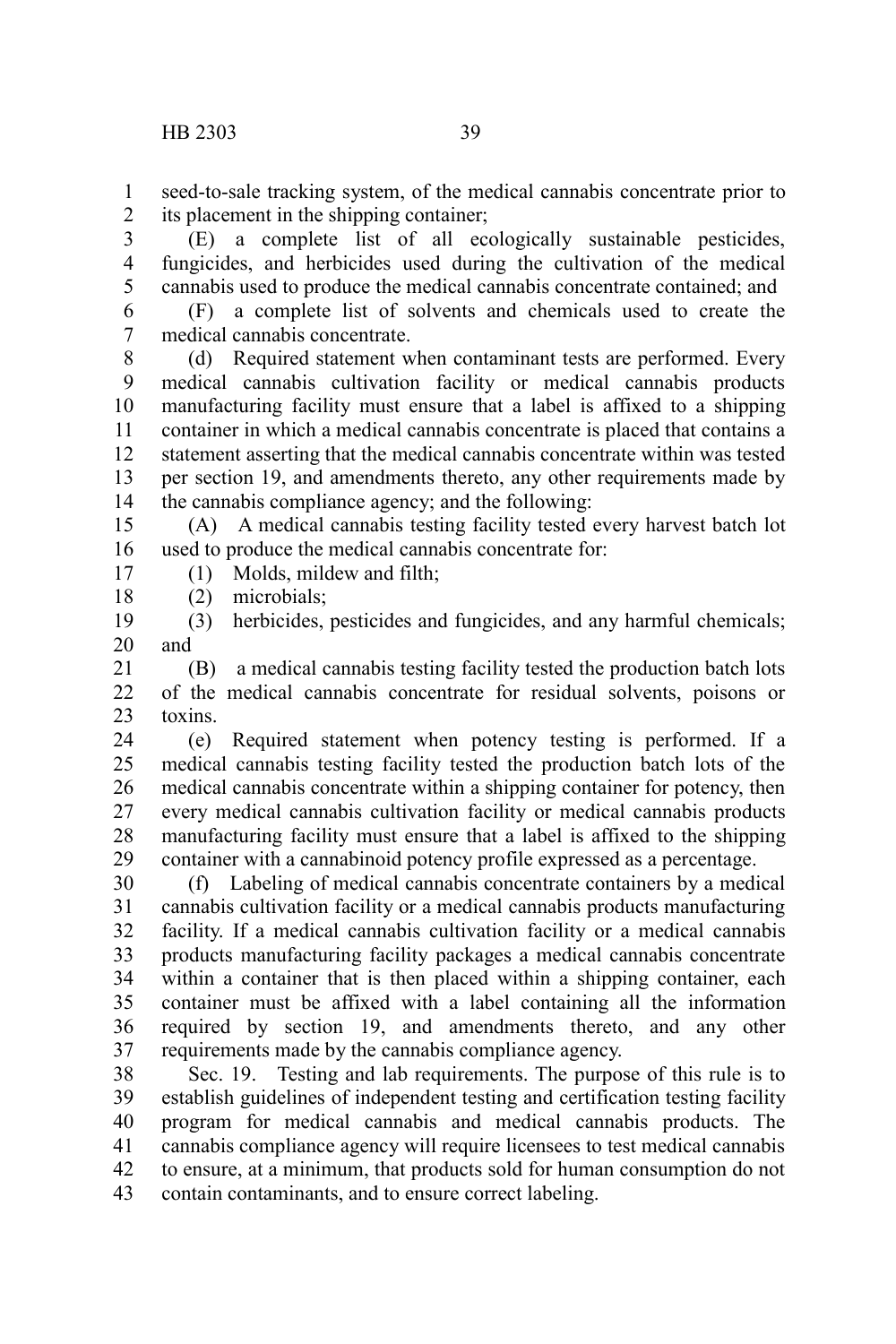(a) No independent testing facility may handle, test or analyze cannabis or cannabis products unless the independent testing facility: 1 2

(1) Has been registered by the cannabis compliance agency;

3 4 5

(2) is independent from all other persons and entities involved in the medical cannabis industry;

(3) ensures that no board member, officer, manager, owner, partner, principal stakeholder or member of a registered organization shall have an interest or voting rights in the testing facility performing medical cannabis testing; 6 7 8 9

(4) Has established standard operating procedures that provide for adequate chain of custody controls for samples transferred to the independent testing facility for testing and that comply to all guidelines established by the cannabis compliance agency; 10 11 12 13

(5) is registered with a third party accrediting bodies and associations approved by the cannabis compliance agency. 14 15

(b) The cannabis compliance agency will set guidelines for testing and oversight of lab performance. 16 17

(1) All testing facilities must pass rigorous and regular proficiency testing programs to be carried out by a third party chosen by the cannabis compliance agency. 18 19 20

(2) Testing facilities must be managed by a full-time on-site chemist with at least four years of experience specific to analytical chromatography. 21 22 23

(3) The testing facility shall notify the cannabis compliance agency within one business day after the testing facility obtains notice of any kind that its accreditation has been denied, suspended or revoked. 24 25 26

27

(c) A medical cannabis cultivation facility shall:

(1) Collect a random, homogenous sample for testing by segregating harvest batch lots of individual cultivars of flowers, then selecting a random sample from various locations from within each harvest batch lot, in an amount required by the cannabis compliance agency, and no less than 2.5 grams; 28 29 30 31 32

(2) designate an individual responsible for collecting each sample who shall: 33 34

(A) Prepare a signed statement showing that each sample has been randomly selected for testing; 35 36

(B) provide the signed statement to the medical cannabis testing facility; and 37 38

(C) maintain a copy as a business record; 39

(3) transport the sample to the medical cannabis testing facility's licensed premises in compliance with section 19, and amendments thereto, and any other requirements made by the cannabis compliance agency. 40 41 42

(d) A medical cannabis cultivation facility shall segregate the entire 43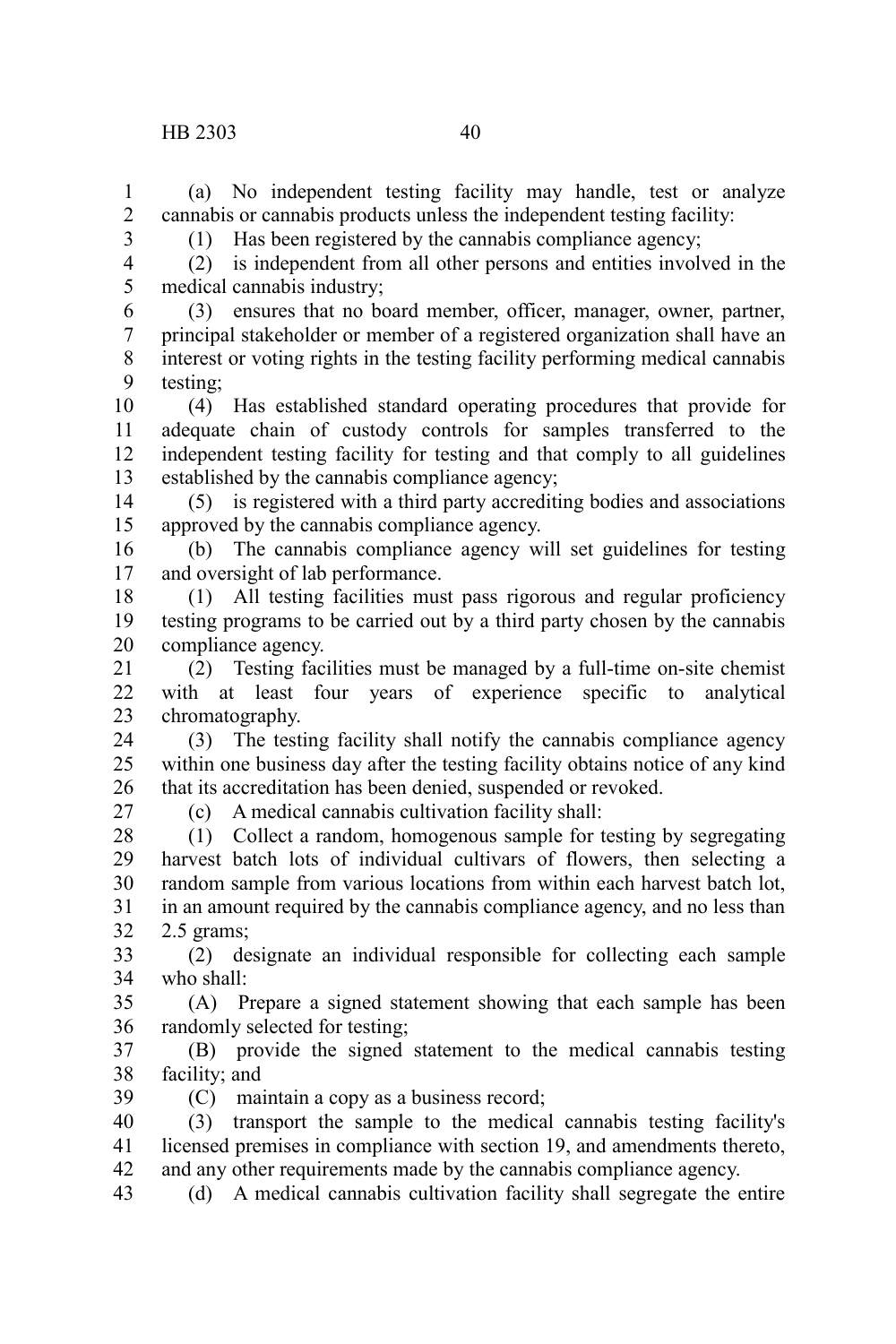harvest batch lot from which the testing sample was selected until the medical cannabis testing facility reports the results from its tests. 1 2

(1) During this period of segregation, the medical cannabis cultivation facility that provided the sample shall maintain the harvest batch lot in a secure, cool and dry location to prevent the medical cannabis from becoming contaminated or losing its efficacy. 3 4 5 6

(2) The facility that provided the sample may not sell or transport any medical cannabis from the segregated batch lot until the medical cannabis testing facility has completed its testing and provided those results, in writing, to the medical cannabis cultivation facility that provided the sample and the cannabis compliance agency. 7 8 9 10 11

(3) The medical cannabis cultivation facility shall maintain the testing results as part of its business books and records. 12 13

(e) A licensed testing facility shall issue a certificate of analysis for each harvest batch lot, with supporting data, to report both of the following: 14 15 16

(1) The chemical profile, including, but not limited to, all of the following: 17 18

(A) Tetrahydrocannabinol (THC); 19

(B) tetrahydrocannabinolic Acid (THCA); 20

(C) cannabidiol (CBD); 21

(D) cannabidiolic acid (CBDA);  $22$ 

- (E) terpenes; 23
- (F) cannabigerol (CBG); 24

(G) cannabinol (CBN); and 25

(H) any other compounds required by the cannabis compliance agency; and 26 27

(2) that the presence of contaminants does not exceed the levels set by the cannabis compliance agency. For purposes of this paragraph, contaminants include, but are not limited to, all of the following: 28 29 30

31

37

(A) Residual solvent or processing chemicals;

(B) foreign material, including, but not limited to, hair, insects or similar or related adulterants; 32 33

(C) microbiological impurity, including total aerobic microbial count, total yeast mold count, P. aeruginosa, aspergillus spp., s. aureus, aflatoxin B1, B2, G1 or G2 or ochratoxin A; 34 35 36

(D) whether the batch is within specification for odor and appearance;

(E) residual levels of volatile organic compounds shall be below the lesser of either the specifications set by the cannabis compliance agency; 38 39

- 40
	- (F) methods, including:

(i) High-performance liquid chromatography in tandem with triplequadrupole mass spectrometry (HPLC-MS/MS) to identify and quantify trace pesticide, fungicide and PGR residues; 41 42 43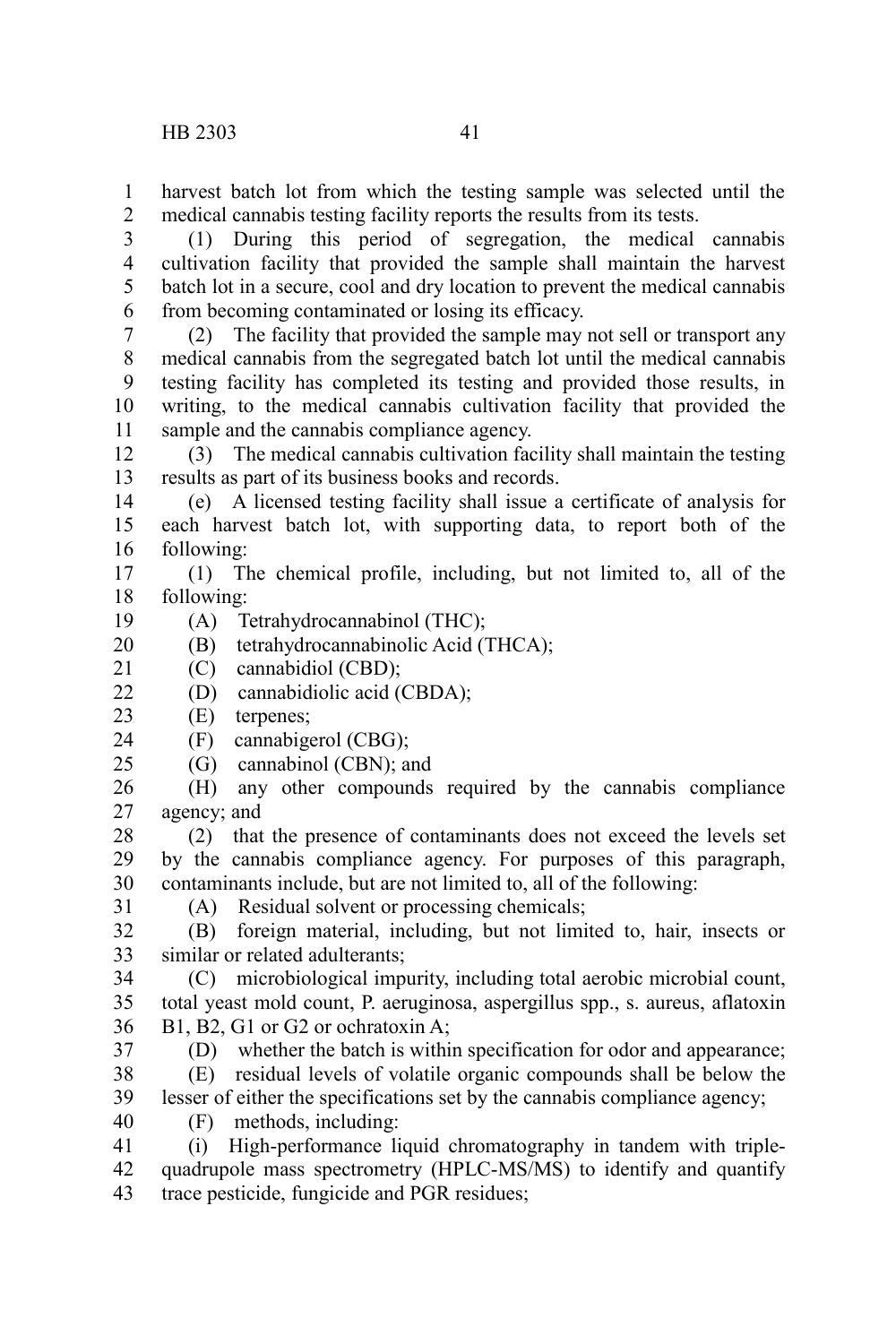## HB 2303 42

1

(ii) real-time polymerase chain-reaction (qPCR) technology;

(iii) gas chromatography with flame ionized detection (FID) to test for terpenes; and 2 3

(iv) utilizing a combination of gas chromatograph with flame ionized detection (FID), head-space analysis and mass spectrometry for residual solvent testing. 4 5 6

(f) The cannabis compliance agency requires that a test batch be submitted to a specific medical cannabis testing facility for testing to verify compliance, perform investigations, compile data or address a public health and safety concern via test batch samples. 7 8 9 10

(1) Standard minimum weight of medical cannabis and medical cannabis concentrate that must be included in a test batch for every type of test that it conducts must be 2.5 grams. 11 12 13

(2) The cannabis compliance agency must establish a standard number of finished product it requires to be included in each test batch of medical cannabis infused-product for every type of test required by this act, or by further guidelines set by the cannabis compliance agency. 14 15 16 17

(3) A medical cannabis testing facility may not accept a test batch that is smaller than the standard minimum amount. 18 19

(4) A medical cannabis testing facility may not accept a test batch or sample that was not taken in accordance with these rules or any additional cannabis compliance agency sampling procedures or was not collected by qualified personnel. 20 21 22 23

(g) If medical cannabis, medical cannabis concentrate or medical cannabis infused-product failed a contaminant test, then the medical cannabis testing facility must immediately notify the medical cannabis cultivation facility or medical cannabis product manufacturer that submitted the sample for testing and report the failure in accordance with all cannabis compliance agency procedures. 24  $25$ 26 27 28 29

(h) If medical cannabis, medical cannabis concentrate or medical cannabis infused-product is found to have a contaminant in levels exceeding those established as permissible under this rule, then it shall be considered to have failed contaminant testing. Notwithstanding the permissible levels established in this rule, the cannabis compliance agency reserves the right to determine that a test batch presents a risk to the public health or safety and therefore shall be considered to have failed a contaminant test. 30 31 32 33 34 35 36 37

(i) For purposes of the microbiological test, a CO2 and solvent-based extracts sample shall be deemed to have passed if it satisfies the recommended microbial and fungal limits for cannabis products in colony forming units per gram (CFU/g): 38 39 40 41

(1) Total viable aerobic bacteria; 104 42

(2) Total yeast and mold; 103 43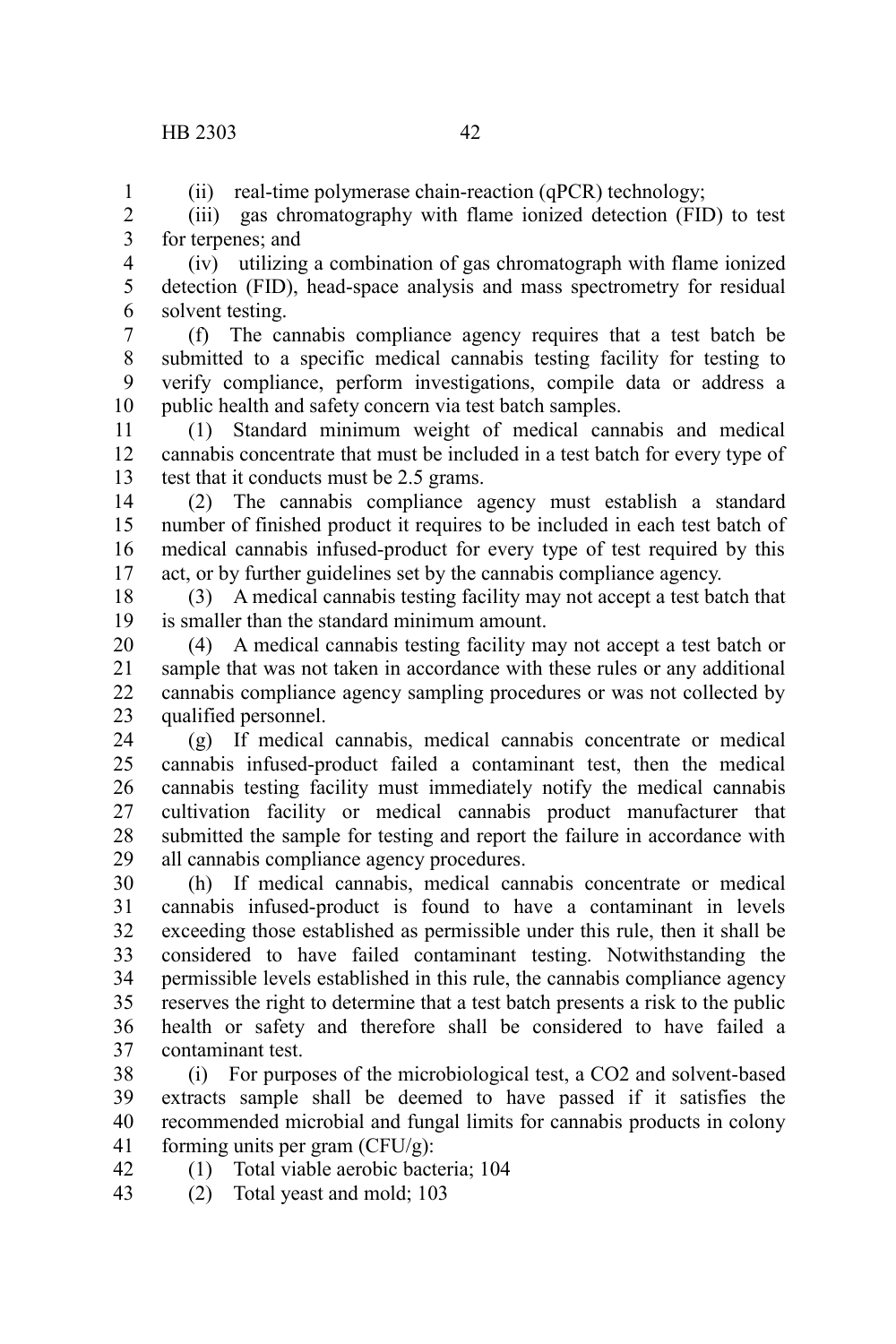1

- (3) Total coliforms bile-tolerant gram-negative bacteria; 102
- (4) E. coli (pathogenic strains) and Salmonella spp. not detected in 1 g. 2 3
- (j) Unprocessed materials include minimally processed crude cannabis preparations such as inflorescences, accumulated resin glands (kief) and compressed resin glands (hashish). Processed materials include various solid or liquid-infused edible preparations, oils, topical preparations and water-processed resin glands (bubble hash). 4 5 6 7 8
- (k) Mycotoxin test: For purposes of the mycotoxin test, a cannabis sample shall be deemed to have passed if it meets the following standards for tests and specifications; 9 10 11
- (1) Aflatoxin B1, <20 μg/kg of substance; 12
- (2) Aflatoxin B2,  $\leq$  20 μg/kg of substance; 13
- (3) Aflatoxin G2, <20 μg/kg of substance; and 14
- (4) Ochratoxin A,  $\leq$  20 μg/kg of substance. 15
- (5) Testing facilities should contact the cannabis compliance agency when shiga toxin producing escherichia coli (STEC) and salmonella are detected beyond the acceptable limits. 16 17 18
- (l) These named solvents and pesticides are not permitted for use under this act, but must be tested for as contaminants. Testing must be for specific pesticides listed in (h)  $(5)$   $(i)(8)(9)(10)(11)(12)(13)$ , any and all solvents, permitted and not permitted, under section 20, and amendments thereto:. 19 20 21 22 23
- (1) Butanes; 24
- (2) heptanes; 25
- (3) benzene\*\*; 26
- (4) toluene\*\*; 27
- $(5)$  hexane\*\*; 28
- (6) total xylenes  $(m, p, o\text{-xylenes})$ \*\*; 29
- (7) any solvent not listed above; 30
- (8) azadirachtin; 31
- (9) myclobutinil; 32
- (10) imidacloprid; 33
- (11) avermectin; 34
- (12) bifenazate; 35
- (13) etoxazole; 36
- (14) chlorpyrifos (EPA registration number: 829-292); 37
- (15) disulfoton (EPA registration number: 264-734); 38
- (16) imidacloprid (EPA registration number: 264-755); 39
- (17) azatrol hydro botanical insecticide (EPA registration number: 2217-836); 40 41
- (18) Gordon's professional turf & ornamental products azatrol EC insecticide (EPA registration number: 2217-836); 42 43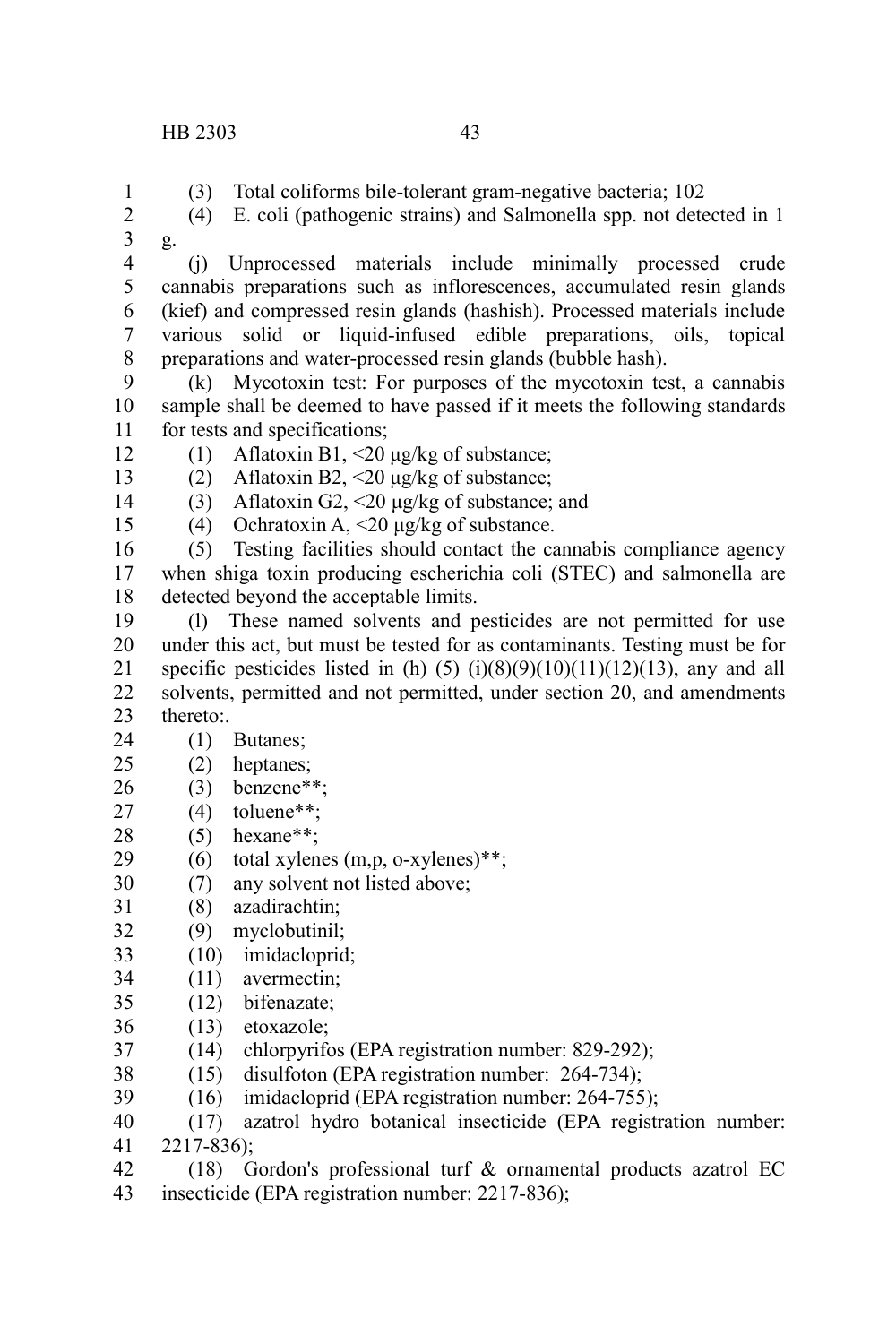turplex); 3 4

1 2

8

- (m) Metals substance maximum limits:
- (1) arsenic, max limit: <10 PPM; 5
- (2) cadmium, max limit: <4.1 PPM; 6
- (3) lead, max limit: <10 PPM; and 7
	- (4) mercury, max limit: <2.0 PPM.

(n) A medical cannabis testing facility must notify the cannabis compliance agency if a test batch lot is found to contain levels of a known contaminant not listed within this section. 9 10 11

(o) Potency testing cannabinoids potency profiles. A medical cannabis testing facility will test and report results for all cannabinoids required by the cannabis compliance agency. 12 13 14

(1) For potency tests on medical cannabis and medical cannabis concentrate, results must be reported by listing a single percentage concentration for each cannabinoid that represents an average of all samples within the test batch lot. 15 16 17 18

(2) For potency tests conducted on medical cannabis infused-product, results must be reported by listing the total number of milligrams contained within a single medical cannabis-infused product unit for sale for each cannabinoid and affirming the tetrahydrocannabinol content is homogeneous. 19 20 21 22 23

(3) All potency tests conducted on medical cannabis must occur on dried and cured medical cannabis that is ready for sale. 24  $25$ 

(4) If the tetrahydrocannabinol content of a medical cannabis infusedproduct is determined through testing not to be homogeneous, then it shall be considered to have failed potency testing. 26 27 28

(5) A medical cannabis infused-product shall be considered not to be homogeneous if 10% of the infused portion of the medical cannabis infused-product contains more than 20% of the total tetrahydrocannabinol contained within the entire medical cannabis infused-product. 29 30 31 32

(6) Potency levels of edibles must meet standards set forth in section 16, and amendments thereto. 33 34

(7) A potency variance for cannabis infused products and edibles of no more than plus or minus 5% is allowed. 35 36

(8) The cannabis compliance agency shall determine procedures to address purposeful misrepresentation of medical cannabis or medical cannabis products potency profiles. 37 38 39

(p) If the sample failed testing, the entire batch lot from which the sample was taken shall, if applicable, be recalled as provided for by standards set forth by the cannabis compliance agency, and disposed of in accordance with guidelines set forth by the agency. 40 41 42 43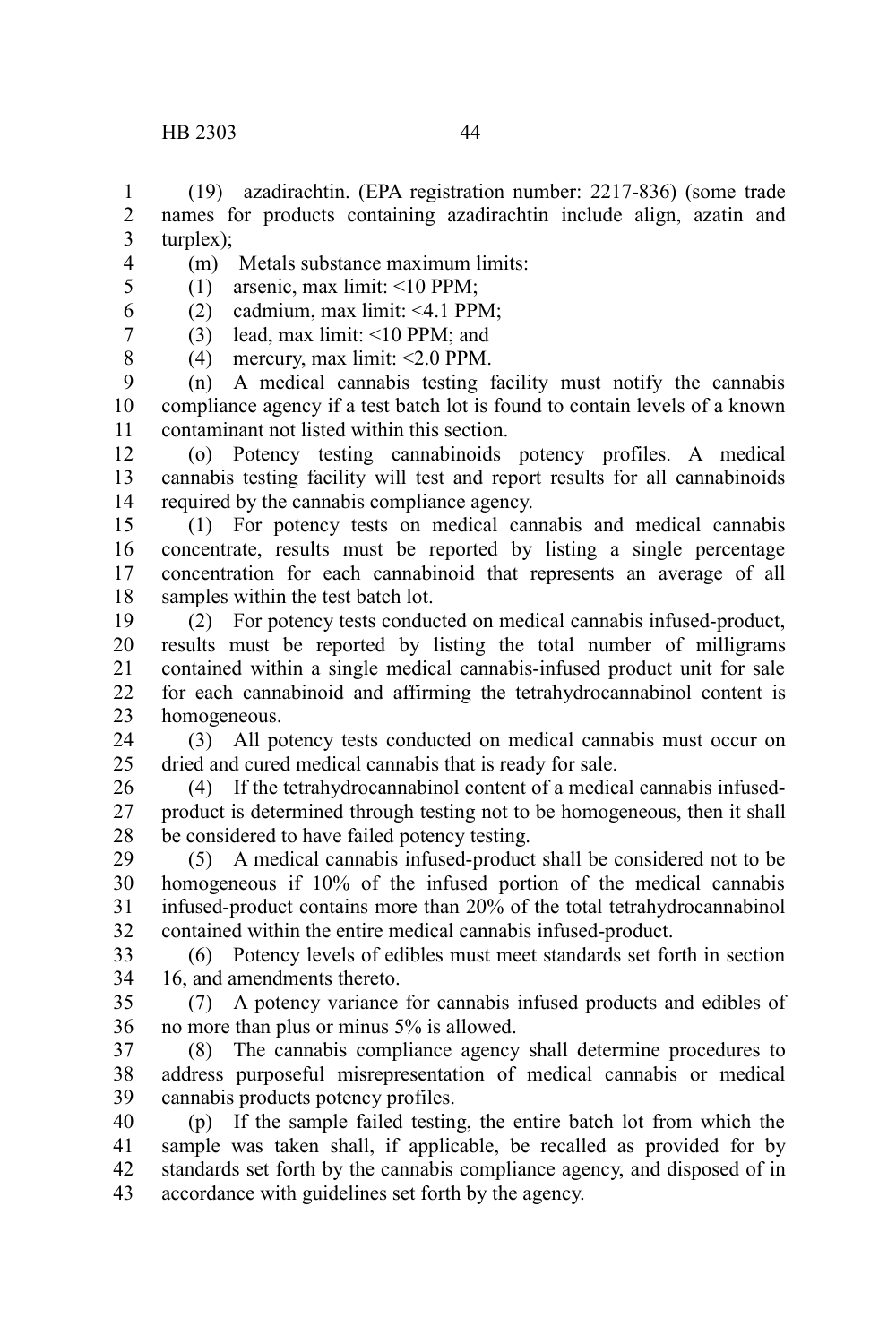(1) If the sample failed any test other than pesticides and metals, the batch lot may be used to make a CO2 or solvent-based extract. After processing, the CO2 or solvent-based extract must still pass all required tests. 1 2 3 4

(2) The testing facility shall file with the cannabis compliance agency an electronic copy of each testing facility test result for any test batch that does not pass the microbiological, mycotoxin, metals or pesticide chemical residue test, at the same time that it transmits those results to the cultivation center. 5 6 7 8  $\mathbf{Q}$ 

(3) In addition, the testing facility shall maintain the test results for at least five years and make them available at the cannabis compliance agency's request. 10 11 12

(q) The cannabis compliance agency will develop and implement a written quality assurance program that assesses the chemical and microbiological composition of medical cannabis. Assessment includes a profile of the active ingredients, including shelf life, and the presence of inactive ingredients and contaminants. A medical cannabis manufacturer must use these testing results to determine appropriate storage conditions and expiration dates. 13 14 15 16 17 18 19

(1) The cannabis compliance agency will develop procedures that require: 20 21

(A) Sample collection;

 $22$ 23

(B) sample collection documentation;

(iii) submitted for testing; and

(D) that random samples from each batch are:

(ii) labeled with the harvest batch lot number;

(C) all sampling and testing plans to be described in written procedures that include the sampling method and the number of units per batch to be tested; 24 25 26

27

28

29

30 31

(iv) retain the results from the random samples for at least five years;

(i) Taken in an amount necessary to conduct the applicable test;

(E) rejecting a medical cannabis batch that fails to meet established standards, specifications and any other relevant quality-control criteria set by the cannabis compliance agency; 32 33 34

(F) following the cannabis compliance agency guidelines for responding to results indicating contamination, and determining the source of contamination; and 35 36 37

(G) retaining documentation of test results, assessment and destruction of medical cannabis for at least five years. 38 39

(2) The quality assurance program must include procedures for performing stability testing of each product type produced to determine product shelf life that addresses: 40 41 42

(A) Sample size and test intervals based on statistical criteria for each 43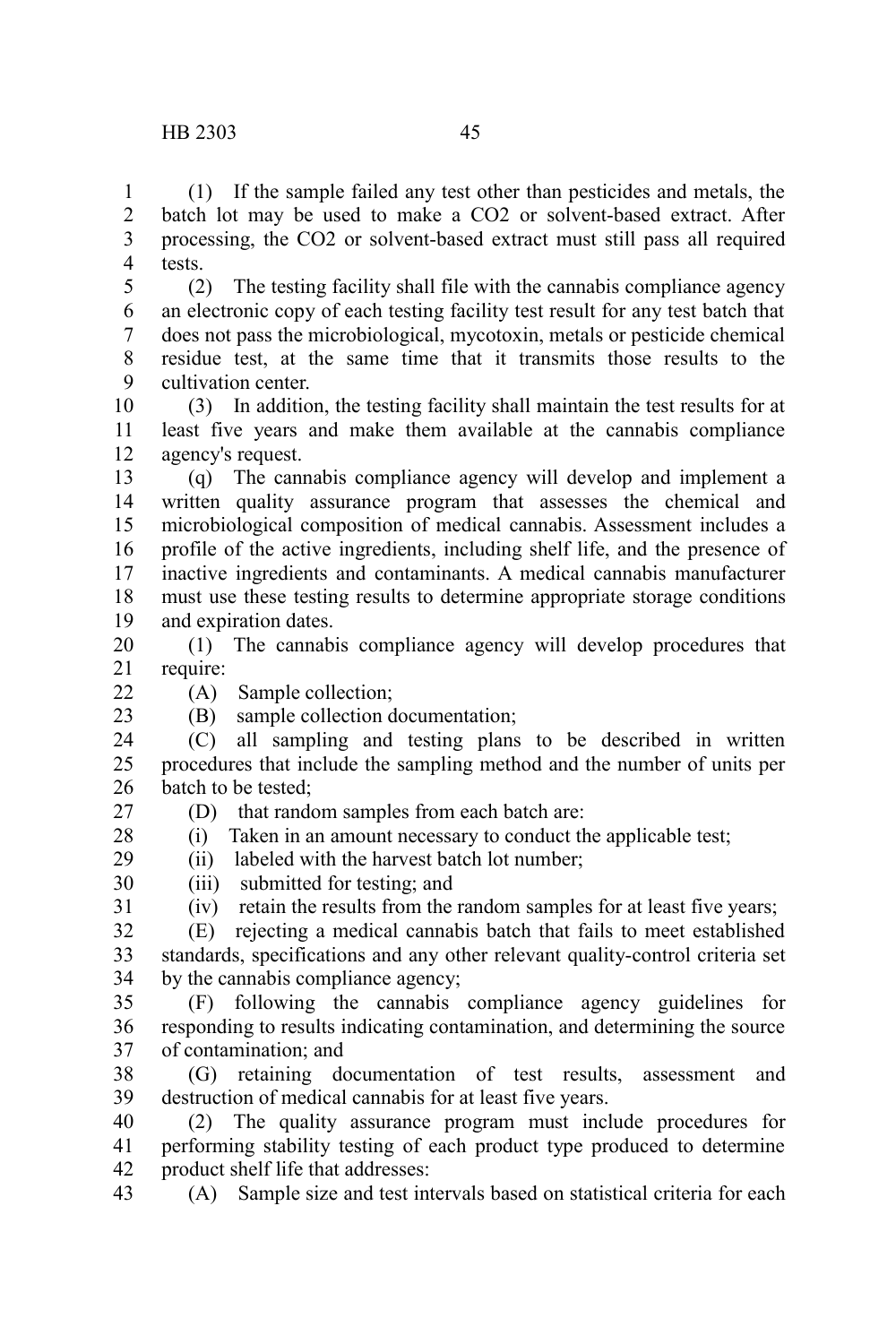- attribute examined to ensure valid stability estimates; 1
	- (B) storage conditions for samples retained for testing; and
	- (C) reliable and specific test methods.
	- (3) Stability studies must include:
		- (A) Medical cannabis testing at appropriate intervals;
- (B) medical cannabis testing in the same container-closure system in which the product is marketed; and 6 7

(C) testing medical cannabis for reconstitution at the time of dispensing, as directed in the labeling, and after the samples are reconstituted. 8 9 10

(4) If shelf-life studies have not been completed before the implementation of this act, a medical cannabis manufacturer may assign a tentative expiration date, based on any available stability information. The manufacturer must concurrently conduct stability studies to determine the actual product expiration date. 11 12 13 14 15

(5) After the manufacturer verifies the tentative expiration date, or determines the appropriate expiration date, the medical cannabis manufacturer must include that expiration date on each batch of medical cannabis products and provide supporting documentation to the cannabis compliance agency. 16 17 18 19 20

(6) Stability testing must be repeated if the manufacturing process or the product's chemical composition is changed. 21  $22$ 

(r) A medical cannabis manufacturer must retain a uniquely labeled reserve sample that represents each batch of medical cannabis and store it under conditions consistent with product labeling. The reserve sample must be stored in the same immediate container-closure system in which the medical cannabis is marketed. The reserve sample must consist of at least twice the quantity necessary to perform all the required tests. A medical cannabis manufacturer must retain the reserve for at least one year following the batch's expiration date. 23 24 25 26 27 28 29 30

(s) If the cannabis compliance agency deems that public health may be at risk, the cannabis compliance agency may require the manufacturer to retest any sample of plant material or medical cannabis product. 31 32 33

(t) A cultivation facility shall not be required to sample and test cannabis if the batch was previously sampled, the sample was tested by another cultivation facility and determined to have passed the testing requirements of the cannabis compliance agency, and the facility can provide such documentation to the cannabis compliance agency. 34 35 36 37 38

(u) If a sample does not pass testing, the producer shall determine whether the sample would meet guidelines for remediation established by the cannabis compliance agency and test another sample from the batch at issue, or identify processes that will render the dried medical cannabis or medical cannabis product safe and retest in accordance with the 39 40 41 42 43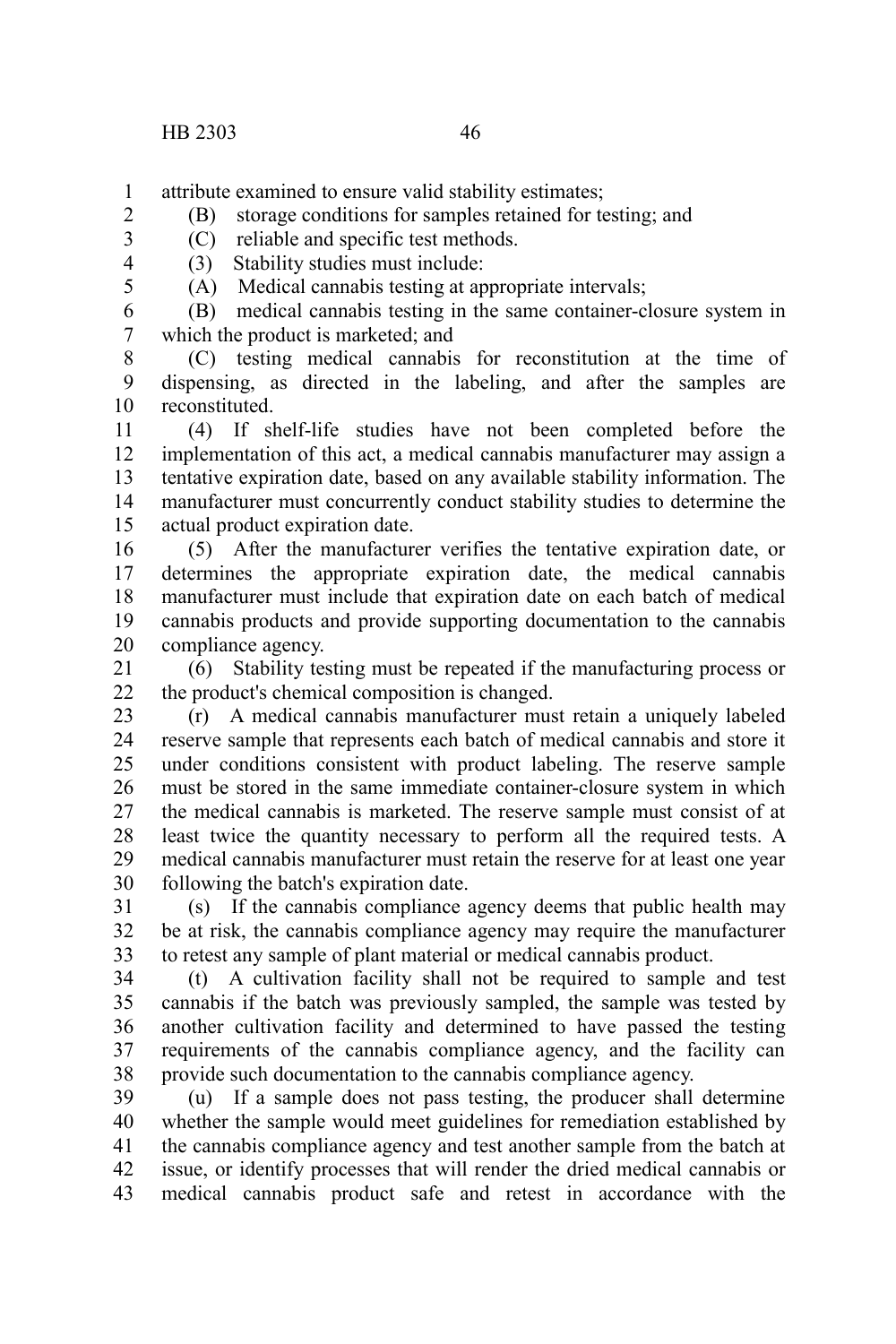requirements of this section. 1

(v) If the batch cannot be remediated to where it meets the testing requirements of this section, the cultivation facility shall notify the cannabis compliance agency within 24 hours, and confirm the destruction and disposal of the dried cannabis or concentrated cannabis-derived product per the guidelines to be established by the agency. 2 3 4 5 6

(w) A medical cannabis testing facility must submit its quality control manual to the cannabis compliance agency for review and approval. 7 8

(1) The manual may be mailed to the cannabis compliance agency or may be sent electronically. 9 10

(2) The cannabis compliance agency will create a list of laboratories that have submitted a quality control manual by the deadline assigned by the cannabis compliance agency and post the list on cannabis compliance agency's website. 11 12 13 14

(3) A compassion center may only accept test results from a testing facility listed with the cannabis compliance agency. 15 16

(4) A manual must be signed by an directing official of the testing facility with an attestation that the results are accurate and that testing was done using valid testing methodologies and a quality system as required in this section. 17 18 19 20

(5) If the cannabis compliance agency determines that a testing facility is not using valid testing methodologies, does not have a quality system or is not producing test result reports in accordance with this section, the cannabis compliance agency may remove the name of the testing facility from the list on the cannabis compliance agency's website. 21 22 23 24 25

(x) The cannabis compliance agency may do audit testing of a medical cannabis cultivation facility or medical cannabis product manufacturer to access whether they are operating within the guidelines of this act. 26 27 28 29

(1) The medical cannabis testing facility shall establish and follow cannabis compliance agency procedures for verifying the experience and education of testing facility employees. 30 31 32

(2) The medical cannabis testing facility shall submit the required information for employee identification cards within 15 working days after the date the testing facility employee was hired. 33 34 35

(3) Upon termination of the employment of the medical cannabis testing facility employee with the testing facility, the facility shall: 36 37

(A) Obtain any keys or other entry devices from the terminated testing facility employee; 38 39

(B) ensure the terminated facility employee can no longer gain access to the facility premises; and 40 41

(C) within one business day of the termination of facility employee, notify the cannabis compliance agency of the termination. 42 43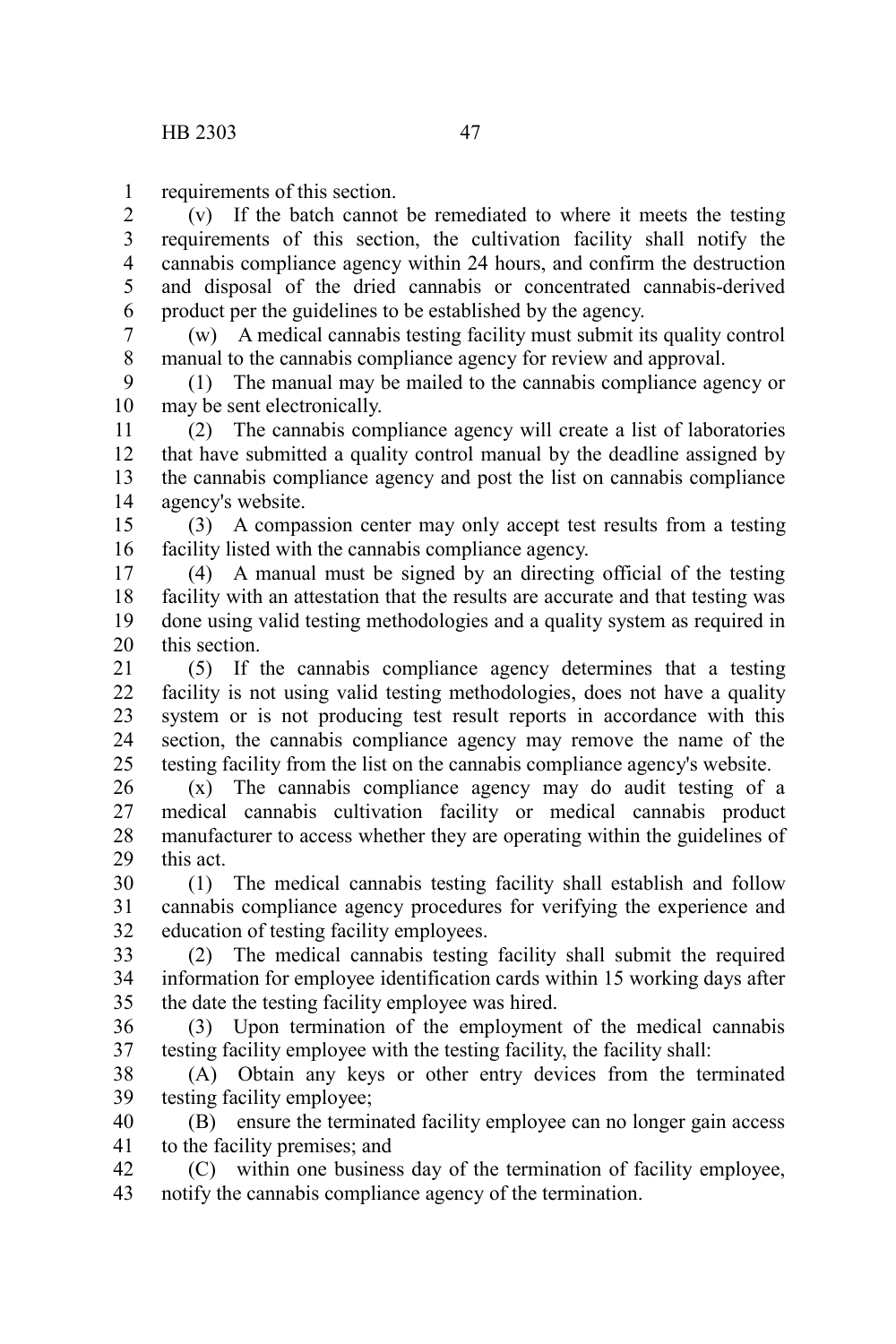(y) Testing and laboratory personnel cannot be excluded for any offense consisting of conduct for which the Kansas safe access act would likely have prevented a conviction, but the conduct either occurred prior to the enactment of the Kansas safe access act or was prosecuted by an authority other than the state of Kansas, whether as a patient or caregiver. Candidates who can prove their past convictions would have been negated by the Kansas safe access act by providing to the cannabis compliance agency medical records from the time of the conviction for the patient, or records that the patient was receiving care from a caregiver, cannot be excluded from consideration. 1 2 3 4 5 6 7 8 9 10

Sec. 20. Methods of medical extract manufacturing. The purpose of this rule is to establish guidelines regarding the manufacturing of medical cannabis products, to ensure, at a minimum, that products sold for human consumption do not contain contaminants that are injurious to health and to ensure public safety using best practices. 11 12 13 14 15

(a) Methods of oil, tincture and extract production banned under the Kansas safe access act are: 16 17

- (1) Butane; 18
- (2) alcohol cook methods over open flame; and 19
- (3) propane. 20

24

- (b) Solvents banned under the Kansas safe access act for all products sold or purchased by compassion centers include all petroleum-based products. 21 22 23
	- (c) Extract methods allowed under the Kansas safe access act are:
- (1) Tabletop infusing machines;  $25$
- (2) slow cooker methods; 26
- (3) rosin heat press methods and machines; 27
- $(4)$  ice water methods; 28
- (5) food grade glycerin methods; 29
- (6) grain alcohol methods; 30
- (7) supercritical closed loop carbon dioxide extraction machines, including tabletop machines; 31 32
- (8) dry ice method; and 33

(9) all other non-explosive, non-toxic solvents, and new technologies or methods that may develop, that adhere to Kansas safe access act guidelines and any further guidelines established by the cannabis compliance agency. 34 35 36 37

Sec. 21. This act shall establish the cannabis compliance agency, a division under the department of health and environment. The cannabis compliance agency oversees all components of licensing, compliance and regulation enforcement and is not a resource for the growing process and does not have to give information pertaining to the growing process to patients or caregivers as part of this act. The agency works in consultation 38 39 40 41 42 43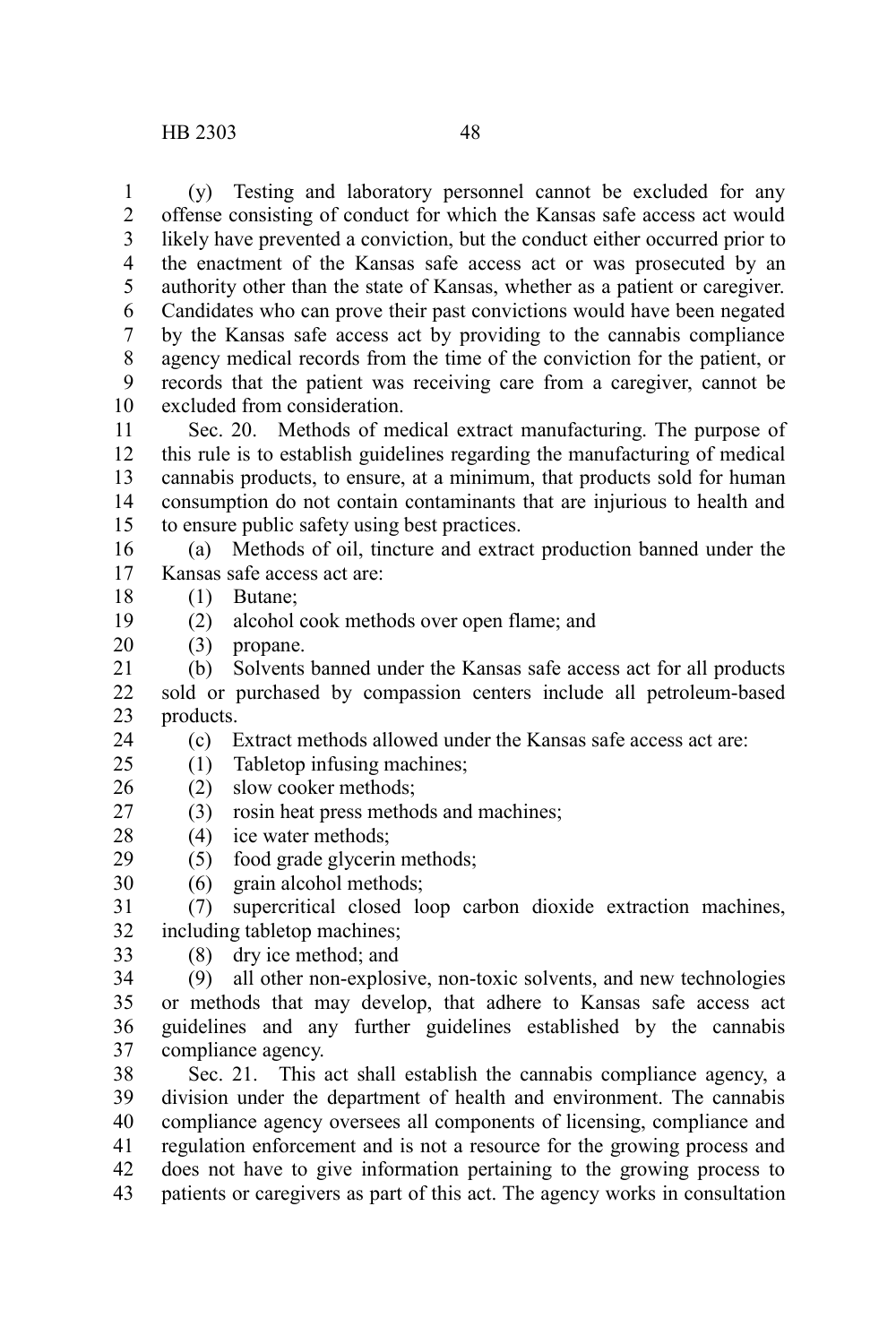with the compassion board and is established as an agency under the department of health and environment. 1 2

(a) The cannabis compliance agency will work in consultation with the compassion board, and report directly to the department of health and environment. 3 4 5

(b) The purpose of the cannabis compliance agency will be to enforce compliance to all sections of the Kansas safe access act and to issue all pertaining licenses. 6 7 8

(1) All license applicants shall be residents of Kansas for one year, or a returning former Kansan who has re-established residency by the date of their license application. 9 10 11

(c) The cannabis compliance agency shall submit to the legislature an annual report that does not disclose any identifying information about identification cardholders, compassion centers or medical providers, but does contain, at a minimum, all of the following information: 12 13 14 15

(1) The number of applications and renewals filed for identification cards; 16 17

(2) the number of qualifying patients and designated primary caregivers approved in each county; 18 19

20 21

> 24  $25$

(3) the nature of the medical conditions of the qualifying patients;

 $(4)$  the number of identification cards revoked;

(5) the number of medical providers providing written certifications for qualifying patients;  $22$ 23

(6) the number of registered compassion centers; and

(7) the number of compassion center staffers.

(d) It shall be a class B misdemeanor for any person, including an employee or official of the cannabis compliance agency or another state agency or local government, to breach the confidentiality of information obtained pursuant to section 7, and amendments thereto. 26 27 28 29

(e) Notwithstanding the provisions of this section, this section shall not prevent the following notifications: 30 31

(1) The cannabis compliance agency employees may notify law enforcement about falsified or fraudulent information submitted to the cannabis compliance agency, so long as the employee who suspects that falsified or fraudulent information has been submitted confers with such employee's supervisor and both agree that circumstances exist that warrant reporting; 32 33 34 35 36 37

(2) the cannabis compliance agency may notify state or local law enforcement about apparent criminal violations of the Kansas safe access act, if the employee who suspects the offense confers with such employee's supervisor and both agree that circumstances exist that warrant reporting; 38 39 40 41 42

43

(3) compassion center staffers may notify the cannabis compliance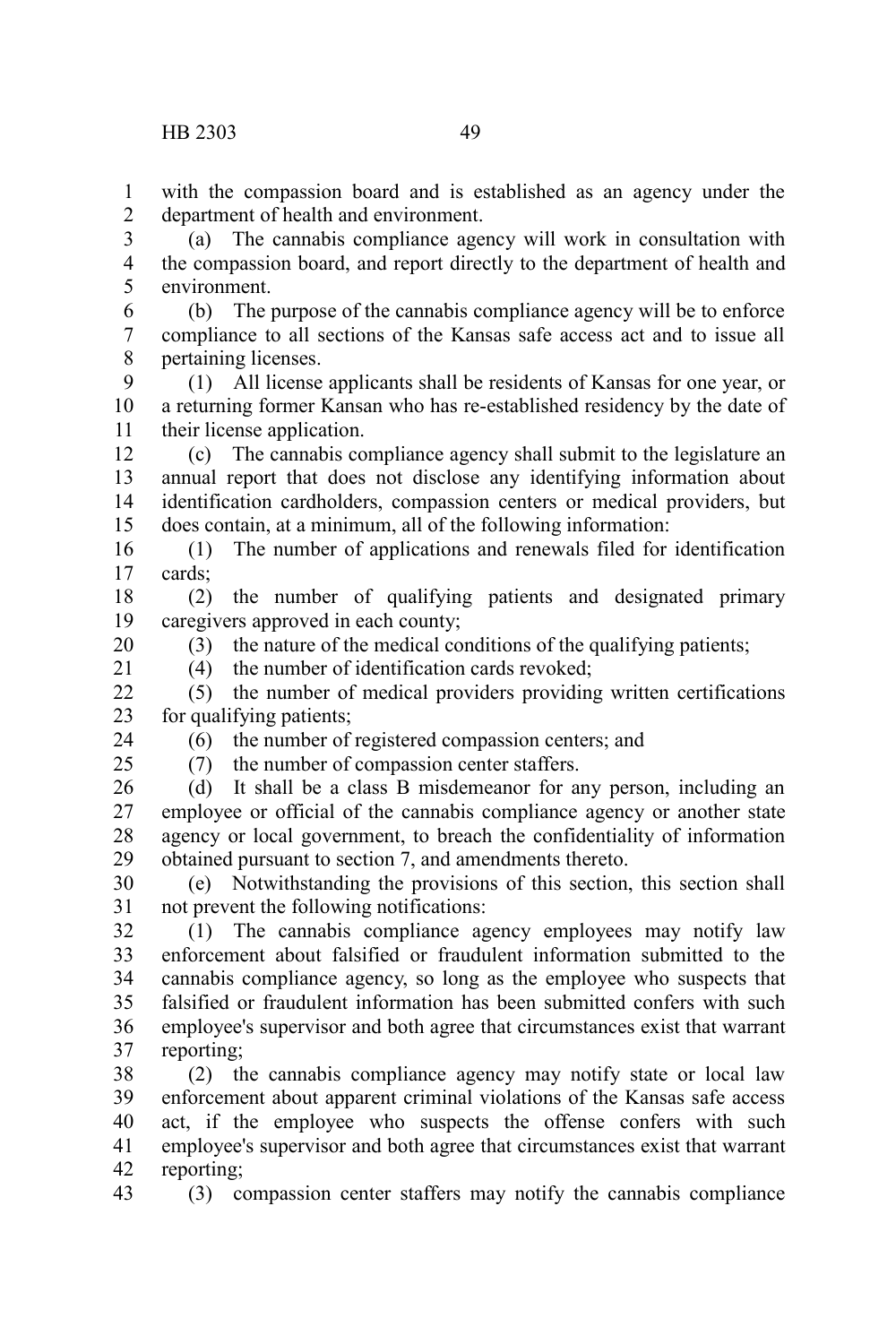agency of a suspected violation or attempted violation of the Kansas safe 1

access act or the rules and regulations adopted pursuant thereto, if the employee who suspects the offense confers with such employee's supervisor and both agree that circumstances exist that warrant reporting. 2 3 4

5

(f) (1) The cannabis compliance agency shall maintain a website: (A) To house information for the public on the act; and

6 7

17

(B) to facilitate implementation of the act.

(2) Information to be included, either by text or link, may include, but shall not be limited to: 8 9

(A) Medical provider search; 10

(B) cultivating caregiver search; 11

(C) compassion center or cooperative search; 12

(D) customer service phone number and email; 13

(E) information and contacts for the appeals process; 14

(F) electronic application forms; 15

(G) electronic crop damage report form; 16

(H) a portal to upload documents and pictures; and

(I) all electronic forms for medical cannabis cultivation facilities, cannabis product manufacturers, compassion centers, cultivating caregivers, medical cannabis testing facilities, cannabis transport and security companies, and any other forms as required by the cannabis compliance agency. 18 19 20 21  $22$ 

(g) The agency shall establish regulation of the storage of, warehouses for and transportation of medical cannabis and medical cannabis products. 23 24 25

(h) The agency shall develop a universal symbol indicating the package contains medical cannabis. 26 27

(i) The agency shall establish rules for the safe and lawful transport of medical cannabis and medical cannabis products between the licensed business and testing labs. 28 29 30

(j) The cannabis compliance agency may refuse or deny a license renewal, reinstatement or initial license issuance for good cause. For purposes of this subsection, good cause means: 31 32 33

(1) The licensee or applicant has violated, does not meet or has failed to comply with any of the terms, conditions or provisions of this act, any rules promulgated pursuant to this act, or any supplemental local law, rules or regulations. 34 35 36 37

(2) The licensee or applicant has failed to comply with any special terms or conditions that were placed on its license pursuant to an order of the cannabis compliance agency. 38 39 40

(3) The licensed premises have been operated in a manner that adversely affects the public health or the safety of the immediate neighborhood in which the establishment is located. 41 42 43